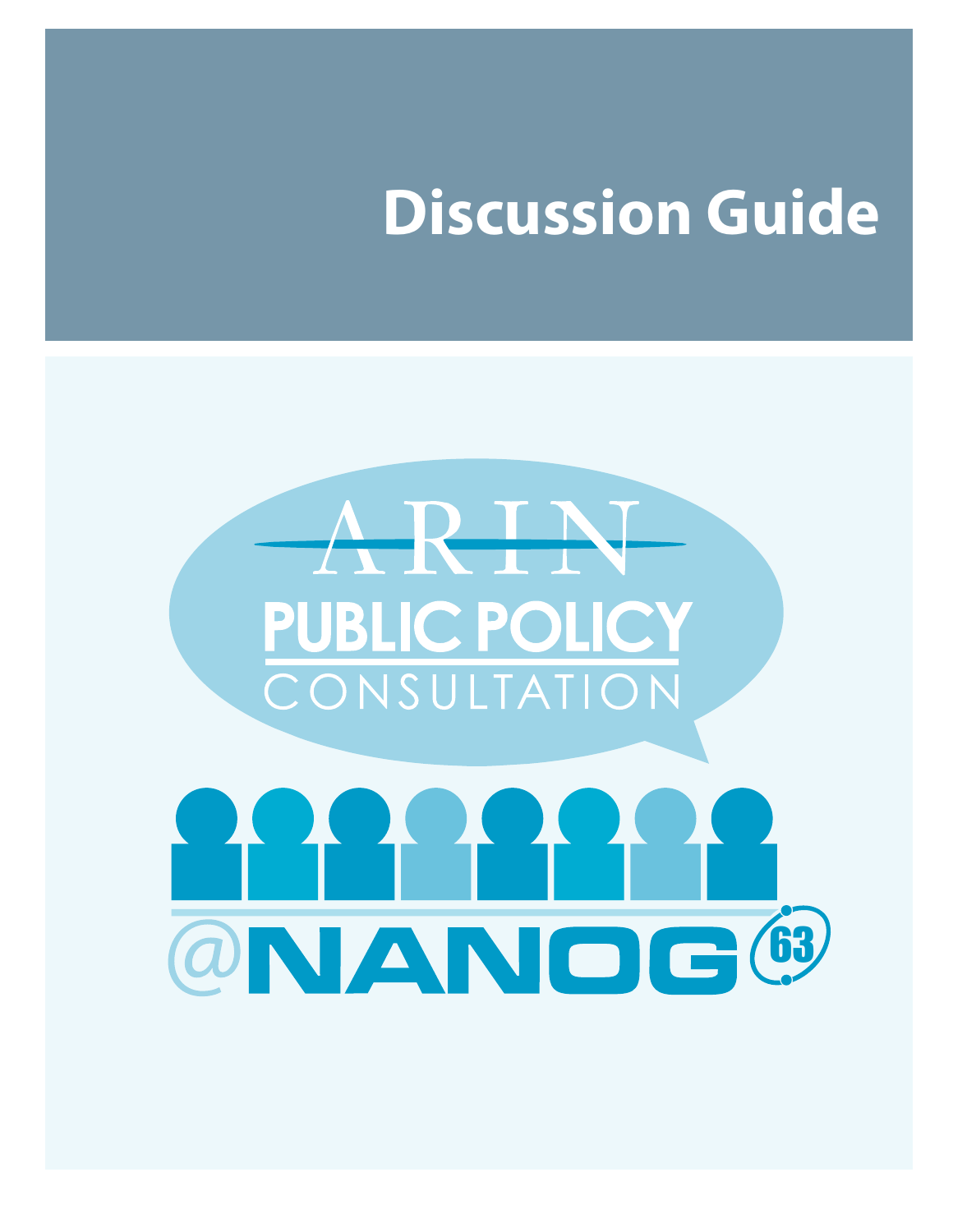# **WELCOME**

Policies in the ARIN region are developed by the Internet community using the open and transparent process described in the ARIN Policy Development Process (PDP). The Internet community develops policies via discussion on the ARIN Public Policy Mail List (PPML) and at the ARIN Public Policy Meetings (PPMs) and Public Policy Consultations (PPCs). Anyone may participate in the process – ARIN membership is not required.

The ARIN Board of Trustees adopts policies recommended to it by the ARIN Advisory Council if the Board determines that the PDP has been followed, that support and consensus for policies has been reached

among the community, and the policies are in compliance with law and ARIN's mission.

An ARIN PPC is conducted in an orderly manner to understand the sense of the majority, to respect the views of the minority, and to protect the interests of those absent. Accordingly, the flow of the meeting is structured according to a published agenda and participants are expected to follow Meeting Courtesies, Expected Standards of Behavior, and Rules of Discussion.

# **Meeting Courtesies and Expected Standards of Behavior**

All participants are requested to:

- 1. Mute the audio output of their computers and other electronic devices.
- 2. Listen to the speakers and not engage in activities that are unrelated to the draft policy being discussed, such as processing email.

Those who take part in ARIN's PDP undertake to:

• Treat each other and all members of the ARIN community

respectfully both in person and online, irrespective of the nationality, gender, racial or ethnic origin, religion or beliefs, disability, age, sexual orientation, occupation, line of business, or policy position they espouse.

- Work to build consensus with others in order to develop solutions to issues. The ARIN policy development process is a bottom-up, consensus driven approach. Those who take part in the process must take responsibility for its success by working to build consensus with other participants.
- Act fairly and in good faith with other participants in the ARIN process.

# **Rules of Discussion**

The Chair moderates discussions of formal draft policies so that all can speak and all can be heard. Accordingly, every person who participates in a Public Policy Consultation is asked to follow these simple rules and customs:

- 1. All persons have equal rights, privileges, and obligations.
- 2. Full and free discussion of all draft policies is the right of every person participating in the meeting.
- 3. Only one policy is considered at a time.
- 4. Persons should not speak in the discussion until they have moved to a designated speaker's position and have been recognized by the Chair and granted the floor.
- 5. Every time a speaker is recognized by the Moderator, speakers should do the following:
	- a. State their name.
	- b. State their affiliation (organization, company, etc.).
	- c. State intent to support or not support the policy under discussion.
- 6. No person should speak a second time on the same topic if anyone who has not spoken on that topic wishes to do so.
- 7. No person should speak for more than three (3) minutes unless the Moderator gives consent.
- 8. Speakers should direct all remarks to the Moderator. They should not debate with other speakers or otherwise attack or question the motives of other speakers.
- 9. While the discussion is in progress, speakers may suggest amendments or other secondary proposals to the Moderator, who will see them acted on accordingly.
- 10. Only the Moderator may call for a poll to gain a sense of the participants regarding the policy under discussion, any part of that policy, any proposed amendment to that policy, or any secondary proposal. The Chair will state all questions before polling the participants and will explain what affirmative and negative responses mean.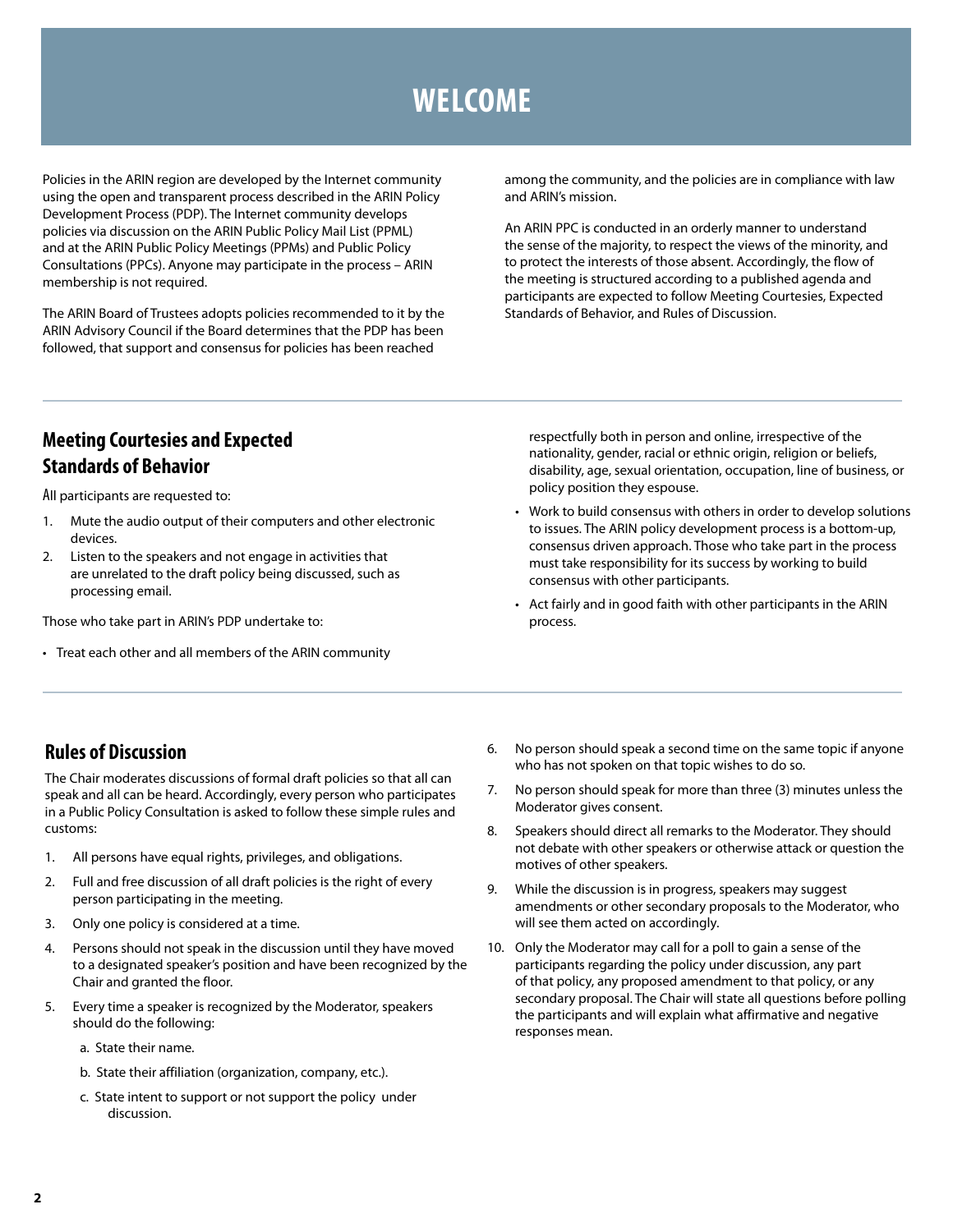# **DISCUSSION GUIDE**

| <b>For Discussion</b>    |                                                                                                                                                                       |  |
|--------------------------|-----------------------------------------------------------------------------------------------------------------------------------------------------------------------|--|
|                          | This document contains the draft policies and proposals on the Public Policy Consultation<br>agenda. The text in this document is up to date through 3 February 2015. |  |
| <b>Table of Contents</b> |                                                                                                                                                                       |  |
| 4                        | Recommended Draft Policy ARIN-2014-1: Out of Region Use                                                                                                               |  |
| 8                        | Draft Policy ARIN-2014-6: Remove Operational Reverse DNS Text                                                                                                         |  |
| 9                        | Draft Policy ARIN-2014-14: Removing Needs Test from Small IPv4 Transfers                                                                                              |  |
| 11                       | Recommended Draft Policy ARIN-2014-17: Change Utilization Requirements from last-allocation to<br>total-aggregate                                                     |  |
| 13                       | Recommended Draft Policy ARIN-2014-19: New MDN Allocation Based on Past Utilization                                                                                   |  |
| 13                       | Draft Policy ARIN-2014-21: Modification to CI Pool Size per Section 4.4                                                                                               |  |
| 14                       | Draft Policy ARIN-2014-22: Removal of Minimum in Section 4.10                                                                                                         |  |
| 15                       | <b>Policy Development Process</b>                                                                                                                                     |  |
| 20                       | <b>PDP Flowchart</b>                                                                                                                                                  |  |
| 21                       | Proposal Template                                                                                                                                                     |  |
| 22                       | Number Resource Policy Manual                                                                                                                                         |  |

# **Discussion Structure**

Policy development is facilitated by the use of a structured process at the Public Policy Consultation. The steps in this process are:

- 1. Introduction: The history of the draft policy/proposal, including the date of introduction, the date of designation as a draft policy, and any previous considerations is presented. The presentation also identifies the ARIN Advisory Council members who are the shepherds. If applicable , ARIN staff and legal assessments are reviewed.
- 2. Presentation: A member of the ARIN Advisory Council normally presents the draft policy/proposal.
- 3. Discussion: Discussion is conducted using the Rules of Discussion.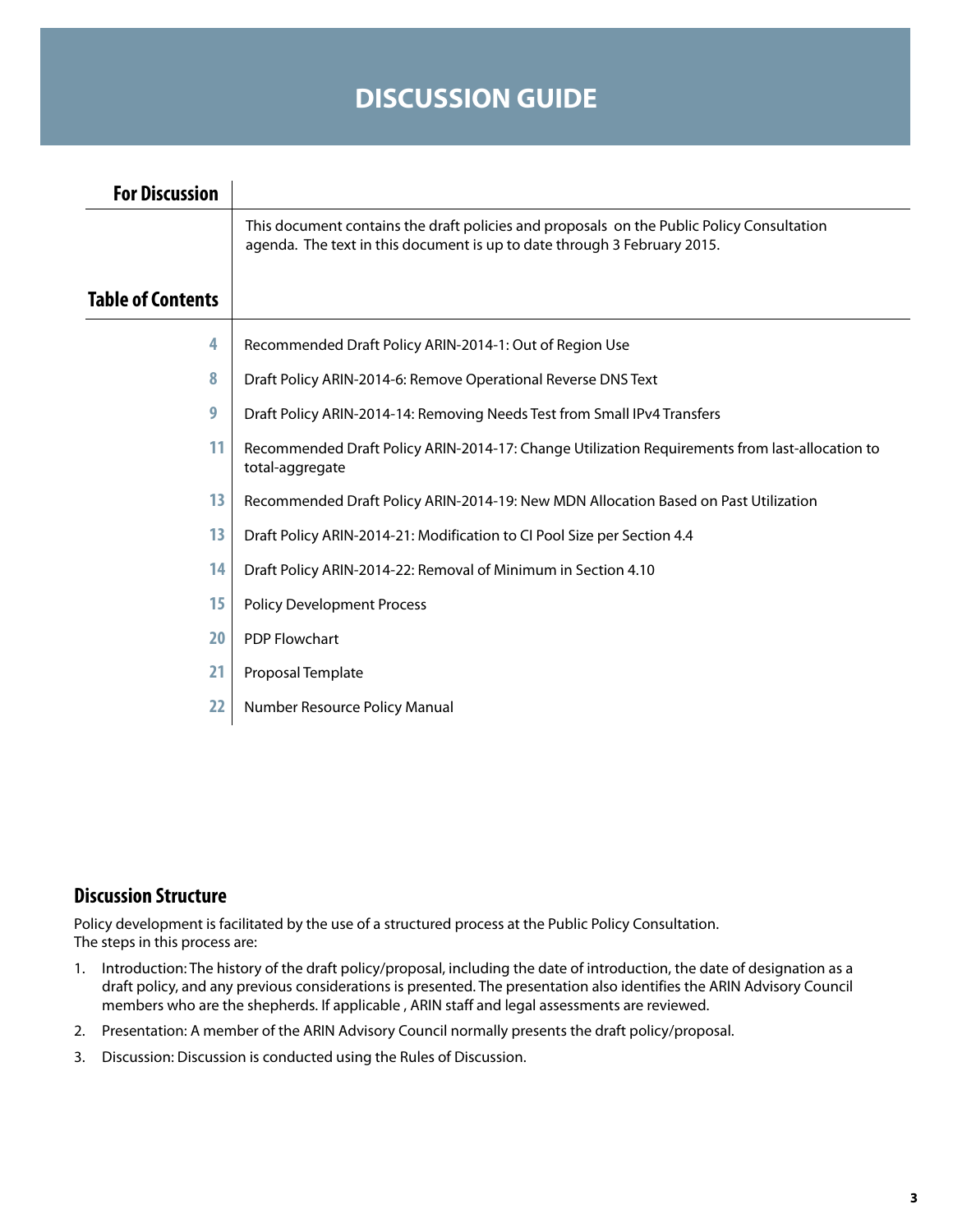# *https://www.arin.net/policy/proposals/2014\_1.html* Advisory Council Shepherds: **Milton Mueller, Tina Morris**

#### **24 December 2014**

AC's assessment of conformance with the Principles of Internet Number Resource Policy:

This proposal enables fair and impartial number resource administration by clearing up a significant ambiguity in policy and practice. This proposal is technically sound, as no technical issues are raised by permitting a single network operator to use resources from one RIR in any region. This proposal is supported by the community. Permitting out of region use allows operators with facilities spanning more than one region to obtain resources in the most direct and convenient way, and to utilize their numbers more flexibly and efficiently. The concerns of law enforcement and staff raised by the first staff and legal assessment have been mitigated by the latest amendments.

#### Problem statement:

Current policy neither clearly forbids nor clearly permits out or region use of ARIN registered resources. This has created confusion and controversy within the ARIN community for some time. Earlier work on this issue has explored several options to restrict or otherwise limit out of region use. None of these options have gained consensus within the community. The next logical option is a proposal that clearly permits out of region use while addressing some of the concerns expressed about unlimited openness to out of region use.

#### Policy statement:

#### Create new Section X:

ARIN registered resources may be used outside the ARIN service region. Out of region use of IPv4, IPv6, or ASNs are valid justification for additional number resources if the applicant is currently using at least the equivalent of a /22 of IPv4, /44 of IPv6, or 1 ASN within the ARIN service region, respectively.

The services and facilities used to justify the need for ARIN resources that will be used out of region cannot also be used to justify resource requests from another RIR. When a request for resources from ARIN is justified by need located within another RIR's service region, the officer of the applicant must attest that the same services and facilities have not been used as the basis for a resource request in the other region(s). ARIN reserves the right to request a listing of all the applicant's number holdings in the region(s) of proposed use, but this should happen only when there are significant reasons to suspect duplicate requests.

#### Comments:

a. Timetable for implementation: Immediate

b. Anything else

Current policy is ambiguous on the issue of out of region use of ARIN registered resources. The only guidance on the issue in current policy is Section 2.2, which defines the the role of RIRs as "to manage and distribute public Internet address space within their respective regions." Some in the community believe this means out of region use should be prevented or restricted, while others believe this is only intended to focus efforts within the region and not define where resources may be used.

Previous policy proposals have explored restricting or otherwise limiting out of region use, but none have gained consensus within the ARIN community. Several standards for restricting out of region use were explored, but all of them were perceived as interfering with the legitimate operations of multi- or transregional networks.

The requirement to have a minimal level of resources deployed in the region (/44 for IPv6, /22 for IPv4, 1 ASN) is an attempt to respond to law enforcement and some community concerns. An absolute threshold ensures that those applying for ARIN resources are actually operating in the region and not simply a shell company, but it avoids the known pitfalls of trying to use percentages of the organization's overall holdings to do that. The use of officer attestation and the possibility of an audit is an attempt to prevent duplicate requests without requiring burdensome reporting requirements.

In summary, this proposal ensures that trans-regional organizations or service providers operating within the ARIN region may receive all the resources they need from ARIN if they wish to do so. This change is particularly important for IPv6. Requiring organizations get IPv6 resources from multiple RIRs will result in additional unique non-aggregatable prefixes within the IPv6 route table.

#### #####

#### ARIN STAFF ASSESSMENT

Date of Revised Assessment: 15 January 2015

1. Summary (Staff Understanding)

This policy would allow out of region use of ARIN issued resources as long as the requesting organization is presently an ARIN registry customer and currently using the equivalent of a /22 IPv4 block, or a /44 IPv6 block, or an ASN on infrastructure physically located within the ARIN region. An officer attestation would be required to verify that the resource request is not a duplicate of one made to another RIR.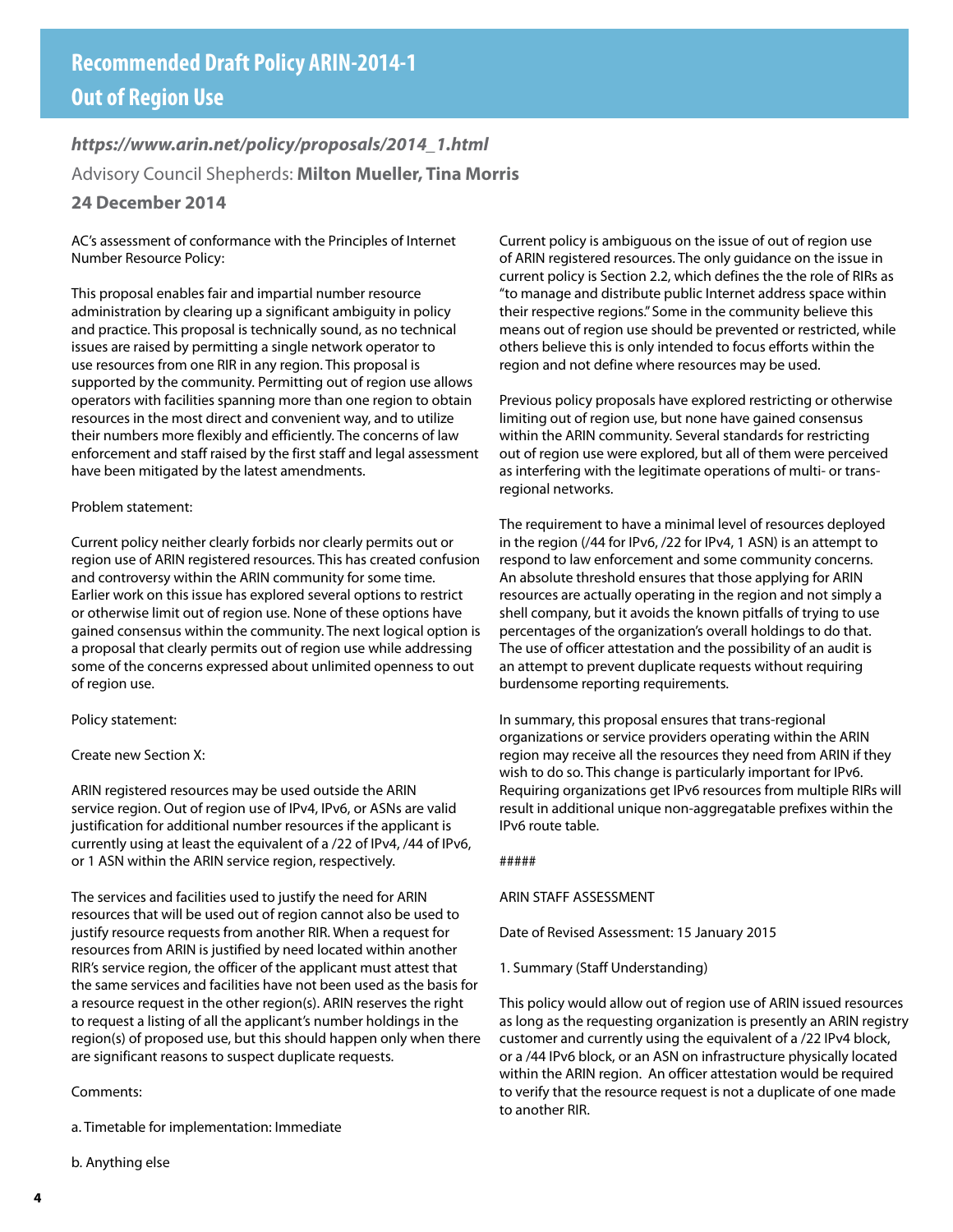#### 2. Comments

#### A. ARIN Staff Comments

- There are registrants in the ARIN region, such as end-users, who are not necessarily ARIN members. The policy text has been updated to omit references to 'Member', and is understood to refer to organizations with an existing customer relationship & agreement with ARIN.
- Current ARIN policy requires organizations to show a justified need for resources to be used specifically within the ARIN region in order to receive number resources from ARIN. If the draft policy were adopted, ARIN number resources could be requested for use in another region.
- When processing resource requests for use in another region under this policy, ARIN staff would include any address space registered through another RIR and currently used (or available to be used) within that region in its evaluation of the organization's justified need based on current ARIN policy.
- This policy adds a new requirement that staff review utilization outside of the ARIN region, which will require additional time, and could delay the review and processing of requests of this type as well as other request types that ARIN currently handles.
- This policy would be placed in the NRPM as "2.17 Out of Region Use".
- B. ARIN General Counsel Legal Assessment

Counsel supports the issuance of resources to entities in the ARIN region that need number resources that will be used in this region and in the remainder of the world. ARIN currently issues resources for these needs based on a needs based allocation methodology. This proposed revised policy now requires that there be /22 of deployed IPv4 resources in the ARIN service region, and once that installation exists it allows all of the recipients' needs outside the ARIN service region to be met by ARIN. The requirement of a meaningful physical presence of the recipient in the service region was absent from the prior version, and is an improvement. (The draft policy does not explicitly spell out that the recipient must have an actual physical presence, as well as a corporate legal entity, in the ARIN region, but implies the requirement indirectly by stating that the requester must presently be using resources in the ARIN region and thus already comply with ARIN's existing requirements.

The single remaining aspect that continues to create legal and policy concern is that the policy as written and interpreted calls for ARIN to allocate resources solely for use out of the ARIN service region. By definition, those resources should be obtained from the RIR(s) in the service region(s) where the need exists. Counsel would strongly prefer that the policy require that there be a requirement that some of the resources being allocated be needed in the ARIN region. Such a modest limit would be consistent with ICP-2; it would be consistent with ARIN's stewardship responsibility to allocate the waning pool of IPv4 number resources, and will still meet the needs of ARIN based multinational entities who need resources across the globe.

This draft policy is inconsistent with ICP2. ARIN is governed by ICANN ICP-2, which calls for establishment of a single RIR to serve each region. ICP2 further notes that multiple RIRs serving in a single region is likely to lead to difficulty for co-ordination and co-operation between the RIRs as well as confusion for the community within the region. The implication of that governance structure is that each RIR

can and should serve primarily its service region. Adoption of this policy will result in ARIN effectively providing significant registry services to ARIN qualified recipients in other RIR regions, and such a change should not be undertaken lightly but instead only after the framework provided in ICP-2 is updated (based on global discussion and consent) - to proceed otherwise would undermines ICP-2 and encourages parties to set aside its principles in an uncoordinated manner, risking in the very "confusion for the community" that ICP-2 helps deter at present.

ARIN cannot perform business functions contemplated in the policy with certain countries, and related public or private entities, such as relationships to Cuba, Iran and North Korea under U.S. law. This has not historically been an issue for ARIN prior to this proposed policy. It may be necessary to require ARIN's implementation of this policy to require a certification that none of the resources will be deployed contrary to U.S., Canada or Caribbean nations law in this respect. If the draft policy is adopted and ARIN provides resources to qualifying entities for use outside of the region, it is essential that the present requirement for dispute resolution via arbitration at a location in ARIN's service region as currently required in the RSA be maintained to assist in reducing the risk of ARIN becoming subject to the venue, jurisdiction and laws of legal forums outside the ARIN service region.

3. Resource Impact

This policy would have significant resource impact from an implementation aspect. It is estimated that implementation would occur within 5-6 months after ratification by the ARIN Board of Trustees. The following would be needed in order to implement:

- Updated guidelines and internal procedures
- Staff training
- Additional time to review resource requests for out of region use as out of region utilization would now need to be included in the analysis of these requests
- Engineering efforts to handle out of region business rules may be substantial.

 4. Policy Statement Proposal/Draft Policy Text Assessed Draft Policy ARIN-2014-1 Out of Region Use Create new Section X:

ARIN registered resources may be used outside the ARIN service region. Out of region use of IPv4, IPv6, or ASNs are valid justification for additional number resources if the applicant is currently using at least the equivalent of a /22 of IPv4, /44 of IPv6, or 1 ASN within the ARIN service region, respectively.

The services and facilities used to justify the need for ARIN resources that will be used out of region cannot also be used to justify resource requests from another RIR. When a request for resources from ARIN is justified by need located within another RIR's service region, the officer of the applicant must attest that the same services and facilities have not been used as the basis for a resource request in the other region(s). ARIN reserves the right to request a listing of all the applicant's number holdings in the region(s) of proposed use, but this should happen only when there are significant reasons to suspect

duplicate requests.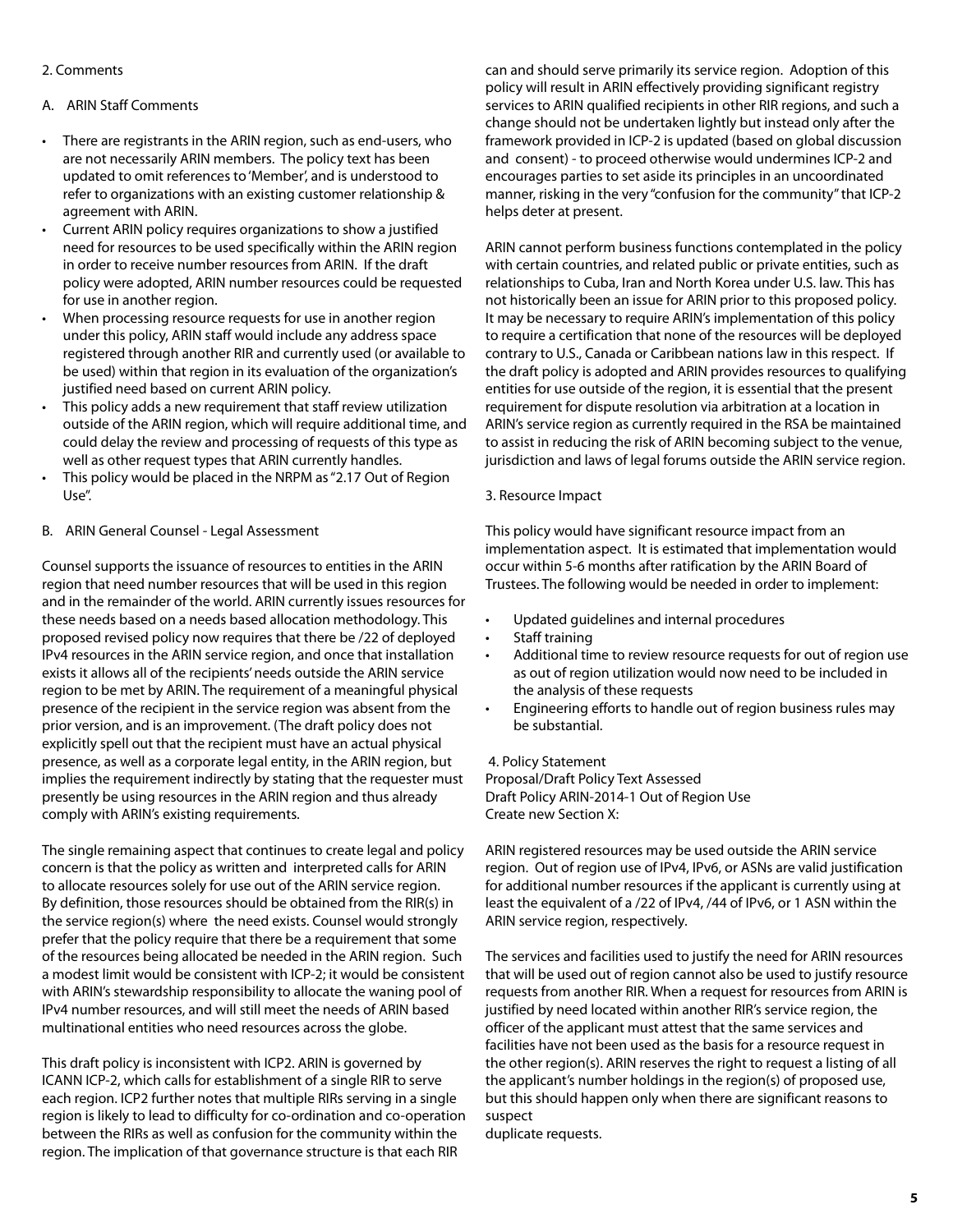#### **EARLIER ARIN STAFF ASSESSMENT**

Date of Assessment: 22 October 2014 to 13 November 2014 2014-1 "Out of Region Use"

#### 1. Summary (Staff Understanding)

This policy would allow out of region use of ARIN issued resources as long as the requesting organization is an ARIN member in good standing and currently using at least a /22, or a /44, or 1 ASN within the ARIN region.

#### 2. Comments

#### A. ARIN Staff Comments

- There are registrants in the ARIN region, such as end-users, who are not necessarily ARIN members. As written, this policy would not be available to an organization that is not currently a member of ARIN, due to the use of "ARIN member in good standing" in the policy text. Unless the intention is specifically to require ARIN membership, the policy text should simply reference "a registrant currently using at least the equivalent of a /22 of IPv4, or a /44 of IPv6 in the region."
- Staff would apply ARIN policy to all out of region requests to include asking for utilization details of resources registered in another RIR's database if the ARIN resources are being requested for use in that region.
- This policy adds a new requirement that staff review utilization outside of the ARIN region, which will require additional time, and could delay the review and processing of requests of this type as well as other request types that ARIN currently handles.
- B. ARIN General Counsel Legal Assessment

This policy has been improved from counsel's perspective since the last version was reviewed at ARIN 34 in Baltimore.

Counsel recognizes and supports the issuance of resources to entities in the ARIN region that need number resources that will be used in both this region and in the remainder of the world. ARIN currently issues resources for these needs based on a needs based allocation methodology. This proposed revised policy now requires that there be /22 of deployed resources in the ARIN service region, and once that installation exists it allows all of the recipients' needs outside the ARIN service region to be met by ARIN. This is a substantial improvement from a legal perspective as it requires a "meaningful" or "material" physical presence of the recipient in the service region that was absent from the prior version. This meets a core objective answering my prior concern about the lack of such a requirement.

This policy still represents a type of exception to ICP2, despite the helpful added requirement of the recipients /22 presence in region. ARIN is governed by ICANN ICP-2, which calls for establishment of a single RIR to serve each region. ICP2 further notes that multiple RIRs serving in a single region is likely to lead to difficulty for coordination and co-operation between the RIRs as well as confusion for the community within the region. The implication of that governance structure is that each RIR can and should serve its service region. This revised policy still allows entities with /22 technological connections to the ARIN's service region to obtain increasingly scarce IPv4 resources from ARIN and related registry services for

needs outside the ARIN regions. This policy still will result in ARIN effectively providing significant registry services to ARIN qualified recipients operating in other RIR regions.

If the draft policy is adopted and ARIN provides resources to qualifying entities for use outside of the region, it is essential that the present requirement for dispute resolution via arbitration at a location in ARIN's service region as currently required in the RSA be maintained to assist in reducing the risk of ARIN becoming subject to the venue, jurisdiction and laws of legal forums outside the ARIN service region.

ARIN cannot perform business functions contemplated in the policy with certain countries, and related public or private entities, such as relationships to Cuba, Iran and North Korea under U.S. law. This has not historically been an issue for ARIN prior to this proposed policy. The new requirement to spell out that the recipient must maintain an actual physical presence, as well as a corporate legal entity in the ARIN region, reduces, but does not entirely eliminate this concern. It may be necessary to require ARIN's implementation of this policy to require a certification that none of the resources will be deployed contrary to U.S., Canada or Caribbean nations law in this respect.

#### 3. Resource Impact

This policy would have significant resource impact from an implementation aspect. It is estimated that implementation would occur within 5-6 months after ratification by the ARIN Board of Trustees. The following would be needed in order to implement:

- Updated guidelines and internal procedures
- Staff training
- Engineering efforts to handle out of region business rules may be substantial.

4. Proposal/Draft Policy Text Assessed Draft Policy ARIN-2014-1 Out of Region Use Date: 21 October 2014

#### Problem statement:

Current policy neither clearly forbids nor clearly permits out or region use of ARIN registered resources. This has created confusion and controversy within the ARIN community for some time. Earlier work on this issue has explored several options to restrict or otherwise limit out of region use. None of these options have gained consensus within the community. The next logical option is a proposal that clearly permits out of region use while addressing some of the concerns expressed about unlimited openness to out of region use.

Policy statement:

#### Create new Section X:

ARIN registered resources may be used outside the ARIN service region. Out of region use of IPv4, IPv6, or ASNs are valid justification for additional number resources if the applicant is an ARIN member in good standing and is currently using at least the equivalent of a /22 of IPv4, or a /44 of IPv6, or 1 ASN within the ARIN service region, respectively.

The services and facilities used to justify the need for ARIN resources that will be used out of region cannot also be used to justify resource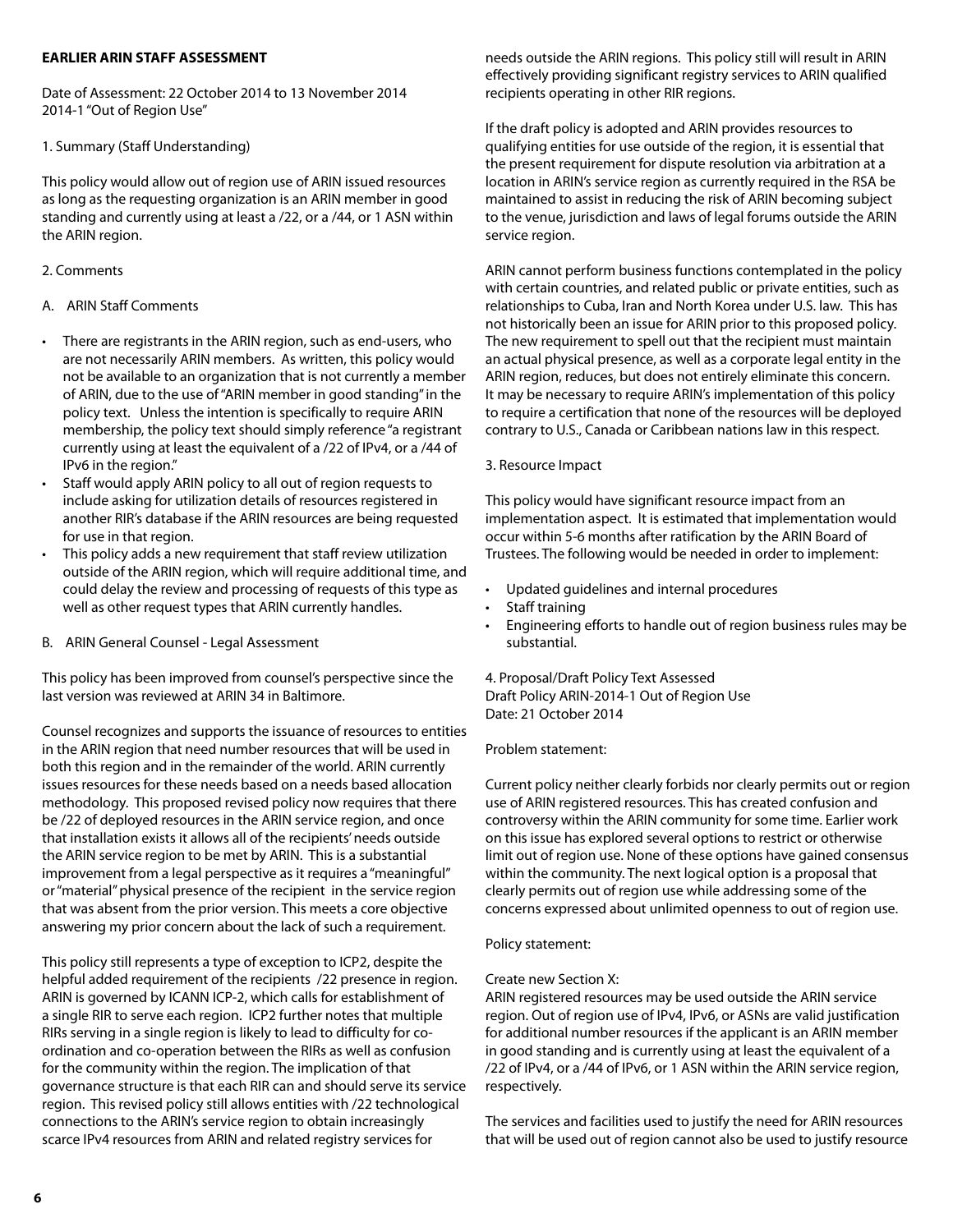requests from another RIR. When a request for resources from ARIN is justified by need located within another RIR's service region, an officer of the applicant must attest that the same services and facilities have not been used as the basis for a resource request in the other region(s). ARIN reserves the right to request a listing of all the applicant's number holdings in the region(s) of proposed use, but this should happen only when there are significant reasons to suspect duplicate requests.

Comments:

a. Timetable for implementation: Immediate b. Anything else

Current policy is ambiguous on the issue of out of region use of ARIN registered resources. The only guidance on the issue in current policy is Section 2.2, which defines the the role of RIRs as "to manage and distribute public Internet address space within their respective regions." Some in the community believe this means out of region use should be prevented or restricted, while others believe this is only intended to focus efforts within the region and not define where resources may be used.

Previous policy proposals have explored restricting or otherwise limiting out of region use, but none have gained consensus within the ARIN community. Several standards for restricting out of region use were explored, but all of them were perceived as interfering with the legitimate operations of multi- or trans-regional networks.

The requirement to have a minimal level of resources deployed in the region (/44 for IPv6, /22 for IPv4, 1 ASN) is an attempt to respond to law enforcement and some community concerns. An absolute threshold ensures that those applying for ARIN resources are actually operating in the region and not simply a shell company, but it avoids the known pitfalls of trying to use percentages of the organization's overall holdings to do that. The use of officer attestation and the possibility of an audit is an attempt to prevent duplicate requests without requiring burdensome reporting requirements.

In summary, this proposal ensures that trans-regional organizations or service providers operating within the ARIN region may receive all the resources they need from ARIN if they wish to do so. This change is particularly important for IPv6. Requiring organizations get IPv6 resources from multiple RIRs will result in additional unique nonaggregatable prefixes within the IPv6 route table.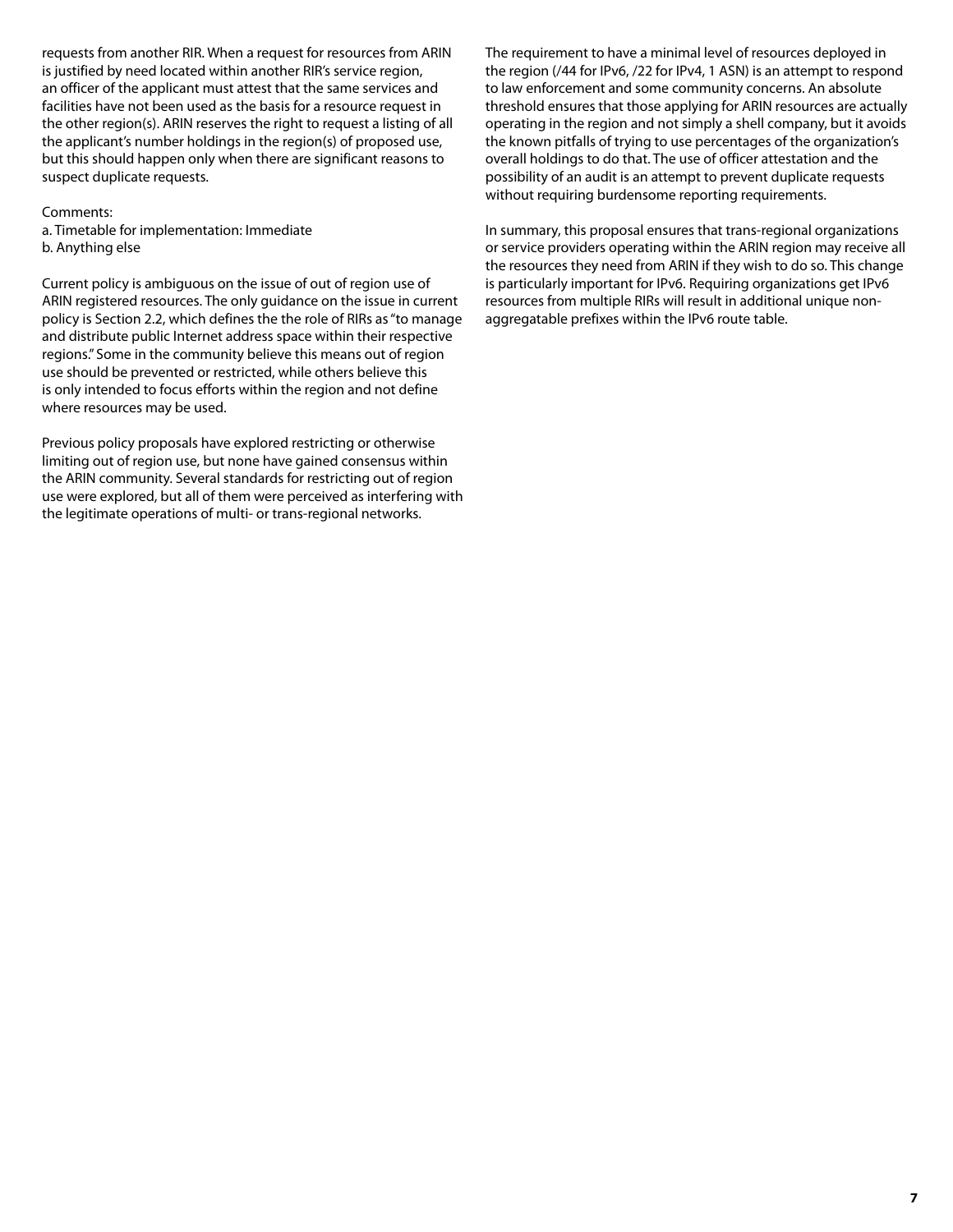## *https://www.arin.net/policy/proposals/2014\_6.html*

# Advisory Council Shepherds: **Robert Seastrom, Kevin Blumberg**

# **21 January 2014**

## Problem Statement:

7.1 attempts to assert rules on rDNS management at ARIN. It fails to do so because it only addresses in-addr.arpa (missing equally important rules in ip6.arpa). It's also not based on any RFC; it's an arbitrary decision made by ARIN technical staff. We should remove this text from policy, as it represents operational practice rather than ARIN number policy.

In feedback received at public policy meetings and on the PPML mailing list, the Community expressed a desire for IPv4 and IPv6 policy on reverse DNS to be congruent (that is to say, it makes no sense to remove 7.1 without addressing 6.5.6 which is similarly operationally prescriptive) and bring this proposal forward again.

Policy statement:

Remove 7.1

Remove 6.5.6

Comments:

a. Timetable for implementation: Immediate

b. Anything else:

#####

Older version

Draft Policy ARIN-2014-6 Remove 7.1 [Maintaining IN-ADDRs]

Date: 29 January 2014

Problem Statement:

7.1 attempts to assert rules on rDNS management at ARIN. It fails to do so because it only addresses in-addr.arpa (missing equally important rules in ip6.arpa). It's also not based on any RFC; it's an arbitrary decision made by ARIN technical staff. We should remove this text from policy, as it represents operational practice rather than ARIN number policy.

Policy statement:

Remove 7.1

Comments: a.Timetable for implementation: Immediate b.Anything else:

7.1. Maintaining IN-ADDRs

All ISPs receiving one or more distinct /16 CIDR blocks of IP addresses from ARIN will be responsible for maintaining all IN-ADDR.ARPA domain records for their respective customers. For blocks smaller than /16, and for the segment of larger blocks smaller than /16, ARIN can maintain IN-ADDRs.

ARIN Staff and Legal Assessment

ARIN-prop-2014-6 – "Remove 7.1"

Date of Assessment: 04 Mar 2014

1. Summary (Staff Understanding)

This proposal would remove NRPM section 7.1 on the grounds that it is missing rules on ip6.arpa and that it is not based on any RFC, but rather on operational practice.

2. Comments

A. ARIN Staff Comments

- Staff believes that the removal of section 7.1 would have no operational impact.
- This proposal could be implemented as written.

B. ARIN General Counsel - Legal Assessment

The policy does not create legal concerns.

3. Resource Impact

This policy would have minimal resource impact from an implementation aspect. It is estimated that implementation would occur within 3 months after ratification by the ARIN Board of Trustees.

4. Proposal Text

Problem Statement:

7.1 attempts to assert rules on rDNS management at ARIN. It fails to do so because it only addresses in-addr.arpa (missing equally important rules in ip6.arpa). It's also not based on any RFC; it's an arbitrary decision made by ARIN technical staff. We should remove this text from policy, as it represents operational practice rather than ARIN number policy.

Policy statement:

Remove 7.1

Comments: a.Timetable for implementation: Immediate b.Anything else: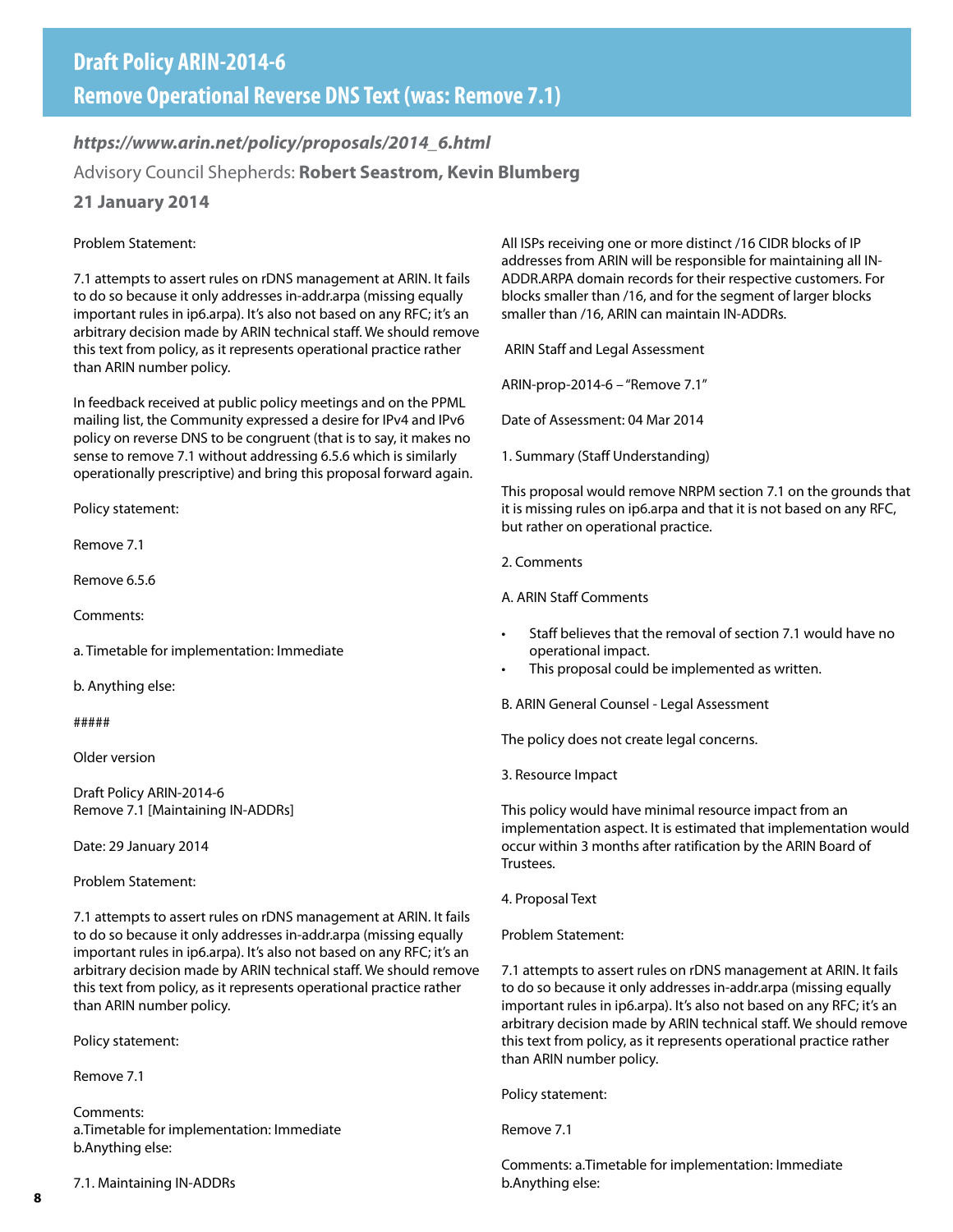# **Removing Needs Test from Small IPv4 Transfers**

# *https://www.arin.net/policy/proposals/2014\_14.html*

Advisory Council Shepherds: **John Springer, Andrew Dul**

## **16 May 2014**

#### Problem Statement:

ARIN staff, faced with a surge in near-exhaust allocations and subsequent transfer requests and a requirement for team review of these, is spending scarce staff time on needs testing of small transfers. This proposal seeks to decrease overall ARIN processing time through elimination of that needs test.

#### Policy statement:

Change the language in NRPM 8.3 after Conditions on the recipient of the transfer: from "The recipient must demonstrate the need for up to a 24-month supply of IP address resources under current ARIN policies and sign an RSA." to "For transfers larger than a /16 equivalent or for recipients who have completed a needsfree transfer in the prior year, the recipient must demonstrate the need for up to a 24-month supply of IP address resources under current ARIN policies and sign an RSA."

Change the language in the third bullet point in NRPM 8.4 after Conditions on the recipient of the transfer: from "Recipients within the ARIN region must demonstrate the need for up to a 24-month supply of IPv4 address space." to "For transfers larger than a /16 equivalent or for recipients who have completed a needs-free transfer in the prior year, recipients in the ARIN region must demonstrate the need for up to a 24-month supply of IP address resources under current ARIN policies and sign an RSA."

#### Comments:

Needs testing has been maintained for transfers largely because the community wishes to ensure protection against hoarding and speculation in the IPv4 market. This proposal seeks a middle ground between the elimination of needs tests for transfers altogether, and the continuance of needs tests for every transfer. This should help ARIN staff to reduce transfer processing time, since most transfers have been smaller than /16.

Timetable for implementation: Immediate

#### #####

#### ARIN STAFF ASSESSMENT

Date of Assessment: 22 Sept 2104 Policy Proposal: 2014-14 "Removing Needs Test from Small IPv4 Transfers"

#### 1. Summary (Staff Understanding)

This policy would make the following changes to the recipient of 8.3 and 8.4 transfers:

An organization must demonstrate the need for a 24-month supply of IPv4 addresses only if the transfer is more than a /16 equivalent OR the recipient has received IPv4 addresses via an 8.3 transfer without needs assessment within the past 12 months.

#### 2. Comments

- A. ARIN Staff Comments
- Thus far, ~85% of completed 8.3 transfers have been of a /16 or less.
- Needs based assessment would be removed from the majority of 8.3 transfers with this policy
- This policy has the potential to significantly lessen the amount of time it takes an analyst to process these types of 8.3 transfers when requested by organizations already established with ARIN
- This policy could be implemented as written

#### B. ARIN General Counsel - Legal Assessment

I examined the proposed amendments to Policies 2014-14 and 2014-20 together, because both are ostensibly intended to solve the same problem: difficulties experienced by new entrants and smaller entities that may be unable to obtain addresses they need due to current policy limits at time when ISP IPV4 issuance to such downstream entities may be limited. Counsel believes that 2014-14 presents significantly less legal concern than 2014-20. Policy 2014-14 creates greater efficiency by removing a showing of need, and allowing a transfer of a /16 or smaller bloc. Exceptions to needs based review can be justified because the smaller size of the blocs does not provide a significant vehicle to 'game', 'hoard', or 'speculate' sizable IP resource blocks of size. The exception would address approximately 85% of 8.3 transfers, and thus be efficient for administration.

Policy proposal 2014-20 as described would permit new end users to obtain a /24 maximum assignment and new ISPs to obtain a new /21 maximum assignment without needs-based assessments. These proposed exceptions to needs based review, like similar but different provisions in 2014-14, do not provide a significant vehicle to 'game', 'hoard', or 'speculate' for IP resource blocks of significant size. Those aspect of 2014-20 raise no meaningful legal issue. However, the 2014-20 proposal does cause some legal concern in its treatment of large volume resource holders. It would permit an existing end user or ISP to "receive via transfer as much space as they currently hold in total without any need assessment, OR a 24-month supply based on their monthly utilization rate." This exemption from the needs-based assessment provides a very significant exemption that benefits the largest resource holders the most, when that is not the articulated problem to be solved. Although both proposals are intended to solve a problem of access for new entrants and small entities, this aspect of the proposed language in policy 2014-20 has the unfortunate side effect of increasing inequality, as the largest resource holders in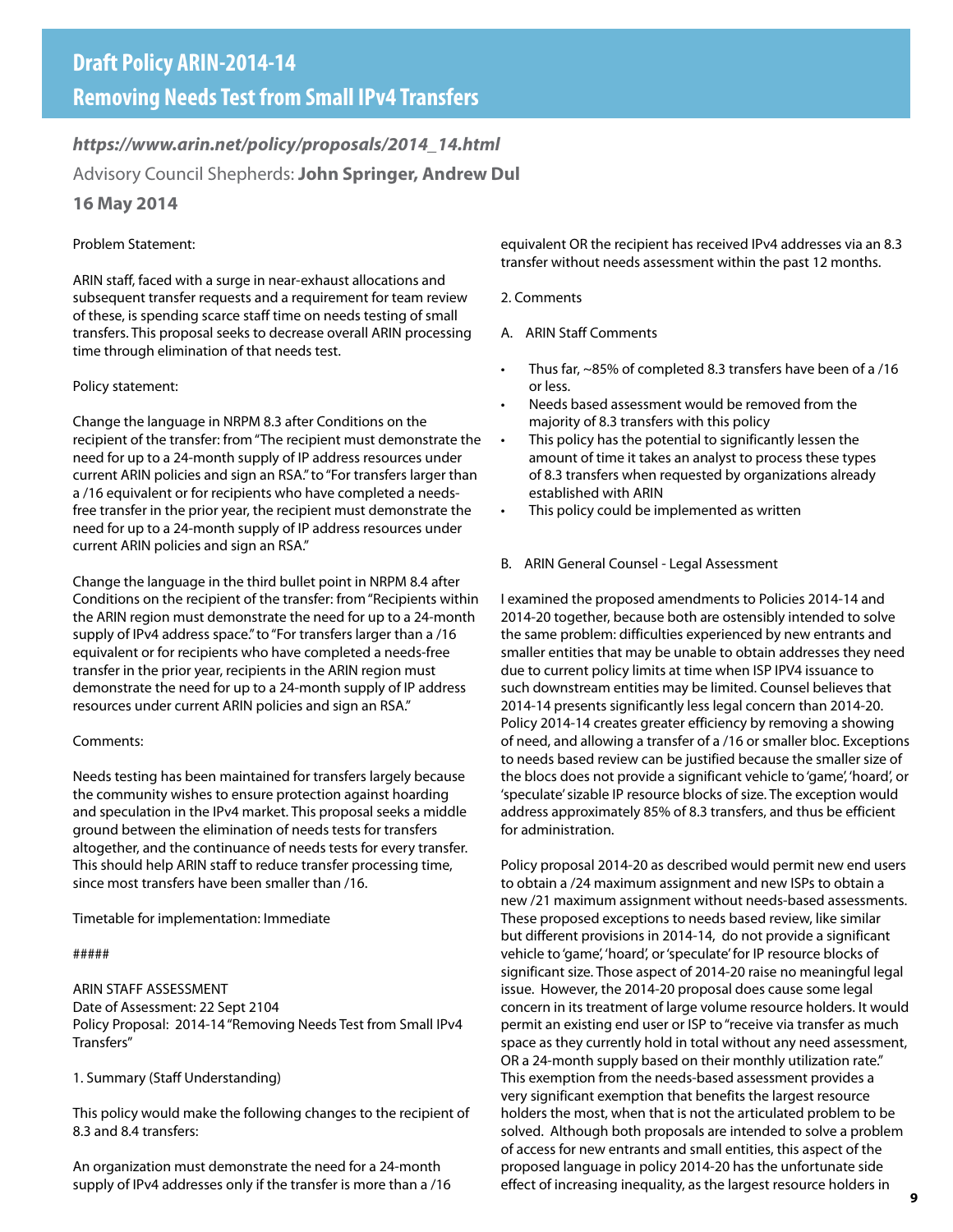the ARIN region currently hold the majority of all number resources, and exempting them from the needs requirement up to the amount they already hold permits such entities the right to obtain large quantities of additional resources without any evaluation of needs. (Rather than creating such a broad exemption that essentially reduces the needs-based requirement to a shadow, it would be more rational to remove the needs requirement altogether, if the community believes that is the appropriate case than approving this broad exemption proposal. Counsel takes no position on the need to either retain or repeal the needs based requirement, as this issue is not before us in this policy).

#### 3. Resource Impact

This policy would have minimal resource impact from an implementation aspect. It is estimated that implementation would occur within 3 months after ratification by the ARIN Board of Trustees. The following would be needed in order to implement:

- · Updated guidelines and internal procedures
- Staff training

 4. Proposal/Draft Policy Text Assessed Draft Policy ARIN-2014-14 Removing Needs Test from Small IPv4 Transfers Date: 16 May 2014

#### Problem Statement:

ARIN staff, faced with a surge in near-exhaust allocations and subsequent transfer requests and a requirement for team review of these, is spending scarce staff time on needs testing of small transfers. This proposal seeks to decrease overall ARIN processing time through elimination of that needs test.

#### Policy statement:

Change the language in NRPM 8.3 after Conditions on the recipient of the transfer: from "The recipient must demonstrate the need for up to a 24-month supply of IP address resources under current ARIN policies and sign an RSA." to "For transfers larger than a /16 equivalent or for recipients who have completed a needs-free transfer in the prior year, the recipient must demonstrate the need for up to a 24-month supply of IP address resources under current ARIN policies and sign an RSA."

Change the language in the third bullet point in NRPM 8.4 after Conditions on the recipient of the transfer: from "Recipients within the ARIN region must demonstrate the need for up to a 24-month supply of IPv4 address space." to "For transfers larger than a /16 equivalent or for recipients who have completed a needs-free transfer in the prior year, recipients in the ARIN region must demonstrate the need for up to a 24-month supply of IP address resources under current ARIN policies and sign an RSA."

#### Comments:

Needs testing has been maintained for transfers largely because the community wishes to ensure protection against hoarding and speculation in the IPv4 market. This proposal seeks a middle ground between the elimination of needs tests for transfers altogether, and the continuance of needs tests for every transfer. This should help ARIN staff to reduce transfer processing time, since most transfers have been smaller than /16.

Timetable for implementation: Immediate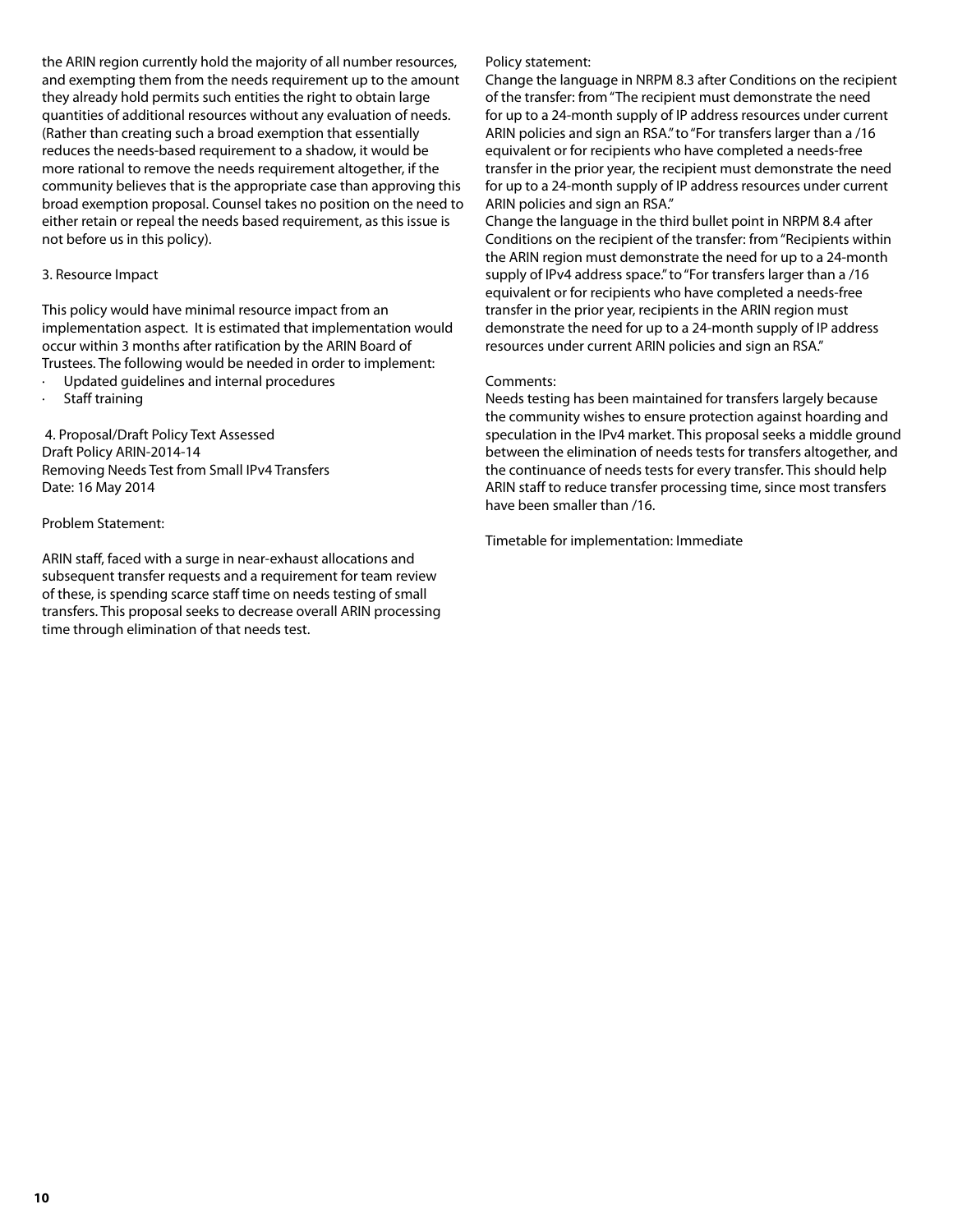*https://www.arin.net/policy/proposals/2014\_17.html* Advisory Council Shepherds: **Andrew Dul, Owen DeLong**

## **19 October 2014**

AC's assessment of conformance with the Principles of Internet Number Resource Policy:

This proposal enables fair and impartial number resource administration by removing an impediment to additional allocations seen by some organizations due to the shortening of the assignment window to three months and the gradual reduction of minimum block size over the past 5 years. This draft proposal applies equally to all organizations and now requires that any netblock show at least 50% utilization before an additional block can be allocated or assigned. The policy is clear and implementable as written. This proposal is technically sound. There are no technical issues which are raised by changing the utilization definition within the NRPM. This proposal is supported by the community. Support for this draft proposal has been growing as it has been discussed. Additional support from the community was seen as issues which were brought to the attention of the community by the first staff and legal assessment have been mitigated.

#### Problem Statement:

Current ARIN policy calculates utilization on a per allocation basis rather than in aggregate. This method of determining utilization may cause some organizations to be unable to qualify for additional address blocks despite attempting to use their resource allocations as best as possible. This issue has been exacerbated in the past couple of years due to the 3-month allocation window which causes organizations to receive smaller non-expandable allocations rather than a larger aggregate.

For example, if an organization has 4 x /22 and 3 of them are utilized 100% and the fourth utilized at 75%, an additional allocation request would be denied. However, an organization with a single /20 utilized at 80% would have less efficient utilization but would be eligible to receive additional space.

Policy statement:

Replace Section 4.2.4.1

ISPs must have efficiently utilized all allocations, in aggregate, to at least 80% and at least 50% of every allocation in order to receive additional space. This includes all space reassigned to their customers.

Replace Section 4.3.6.1

End-users must have efficiently utilized all assignments, in aggregate, to at least 80% and at least 50% of every assignment in order to receive additional space, and must provide ARIN with utilization details.

Timetable for implementation: Immediate

ARIN STAFF ASSESSMENT

Draft Policy ARIN-2014-17

Change Utilization Requirements from last-allocation to totalaggregate

Date of Assessment: November 2014

1. Summary (Staff Understanding)

This policy removes the current requirement to have efficiently utilized all previous allocations and assignments, and 80% of the most recent one, and replaces it with the requirement to have efficiently utilized all allocations and assignments in aggregate, to at least 80% overall, with at least a 50% utilization of every allocated or assigned block.

2. Comments

A. ARIN Staff Comments

Based on staff experience, the 80% utilization rate of the last block has been periodically problematic for smaller ISPs, but not for medium to larger ISPs. Staff has seen situations where a small ISP with a /22 may need to issue a /24 to a customer but not have any available, not be at 80% utilized, and therefore, not be able to request additional space.

This policy could be implemented as written.

B. ARIN General Counsel - Legal Assessment

The policy does not present material legal issues. Allocation rules to address concerns of small ISP's indicate ARIN's continued attempts to balance the needs of stewardship with the needs of different sectors.

3. Resource Impact

This policy would have minimal resource impact from an implementation aspect. It is estimated that implementation would occur within 3 months after ratification by the ARIN Board of Trustees. The following would be needed in order to implement:

-Updated guidelines and internal procedures

-Staff training

4. Proposal/Draft Policy Text Assessed

Draft Policy ARIN-2014-17 Change Utilization Requirements from last-allocation to total-aggregate

Date: 19 October 2014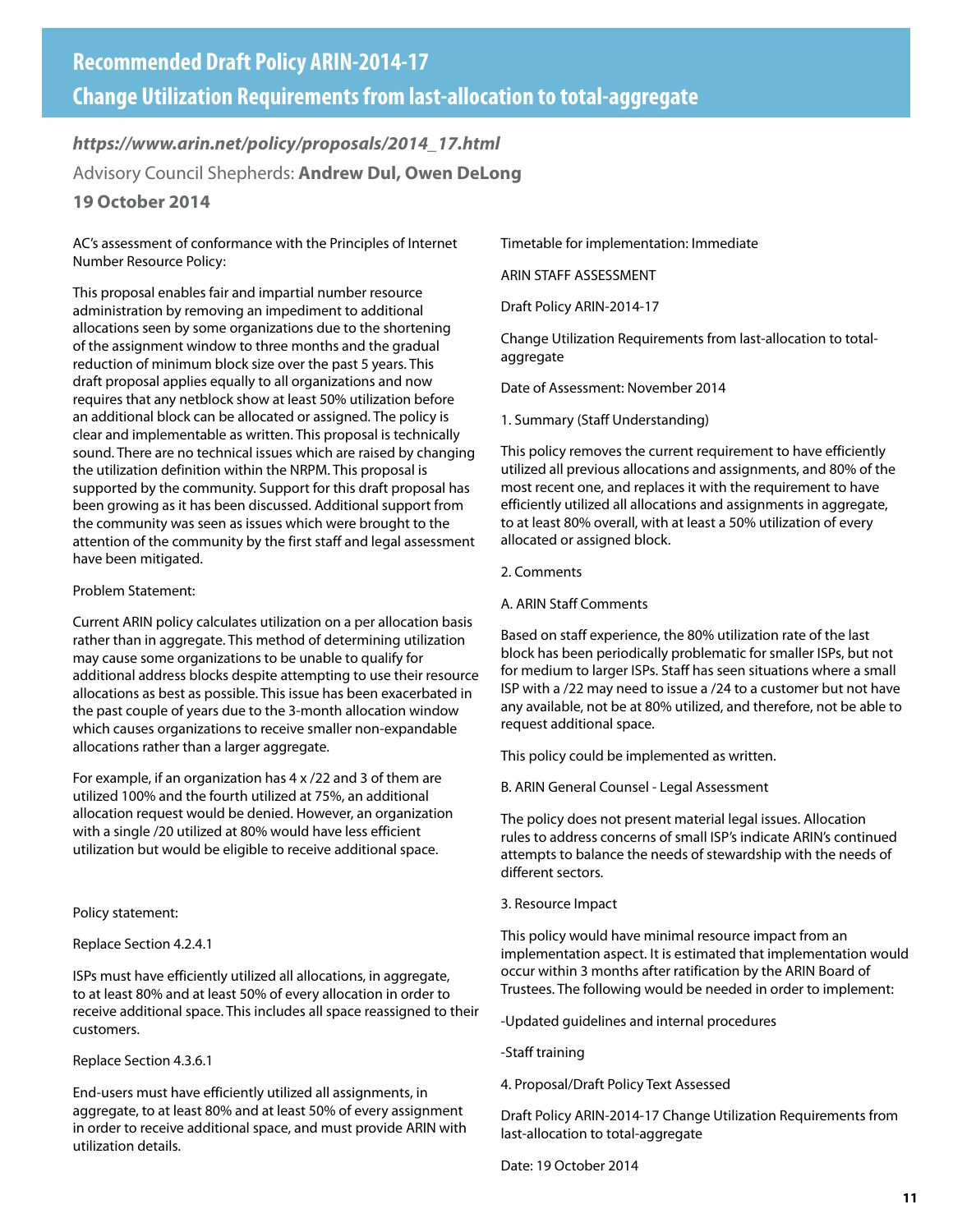#### Problem Statement:

Current ARIN policy calculates utilization on a per allocation basis rather than in aggregate. This method of determining utilization may cause some organizations to be unable to qualify for additional address blocks despite attempting to use their resource allocations as best as possible. This issue has been exacerbated in the past couple of years due to the 3-month allocation window which causes organizations to receive smaller non-expandable allocations rather than a larger aggregate.

For example, if an organization has 4 x /22 and 3 of them are utilized 100% and the fourth utilized at 75%, an additional allocation request would be denied. However, an organization with a single /20 utilized at 80% would have less efficient utilization but would be eligible to receive additional space.

Policy statement:

Replace Section 4.2.4.1

ISPs must have efficiently utilized all allocations, in aggregate, to at least 80% and at least 50% of every allocation in order to receive additional space. This includes all space reassigned to their customers.

Replace Section 4.3.6.1

End-users must have efficiently utilized all assignments, in aggregate, to at least 80% and at least 50% of every assignment in order to receive additional space, and must provide ARIN with utilization details.

#####

Older version

Draft Policy ARIN-2014-17

Change Utilization Requirements from last-allocation to totalaggregate

Date: 14 July 2014

Problem Statement:

Current ARIN policy calculates utilization on a per allocation basis rather than in aggregate. This method of determining utilization may cause some organizations to be unable to qualify for additional address

blocks despite attempting to use their resource allocations as best as possible. This issue has been exacerbated in the past couple of years due to the 3-month allocation window which causes organizations to

receive smaller non-expandable allocations rather than a larger aggregate.

For example, if an organization has 4 x /22 and 3 of them are utilized 100% and the fourth utilized at 75%, an additional allocation request would be denied. However, an organization with a single /20 utilized at

80% would have less efficient utilization but would be eligible to receive additional space.

Policy statement:

Update Section 4.2.4.1

ISPs must have efficiently utilized all allocations, in aggregate, to at least 80% in order to receive additional space. This includes all space reassigned to their customers.

Update Section 4.3.6.1

End-users must have efficiently utilized all assignments, in aggregate, to at least 80% in order to receive additional space, and must provide ARIN with utilization details.

Timetable for implementation: Immediate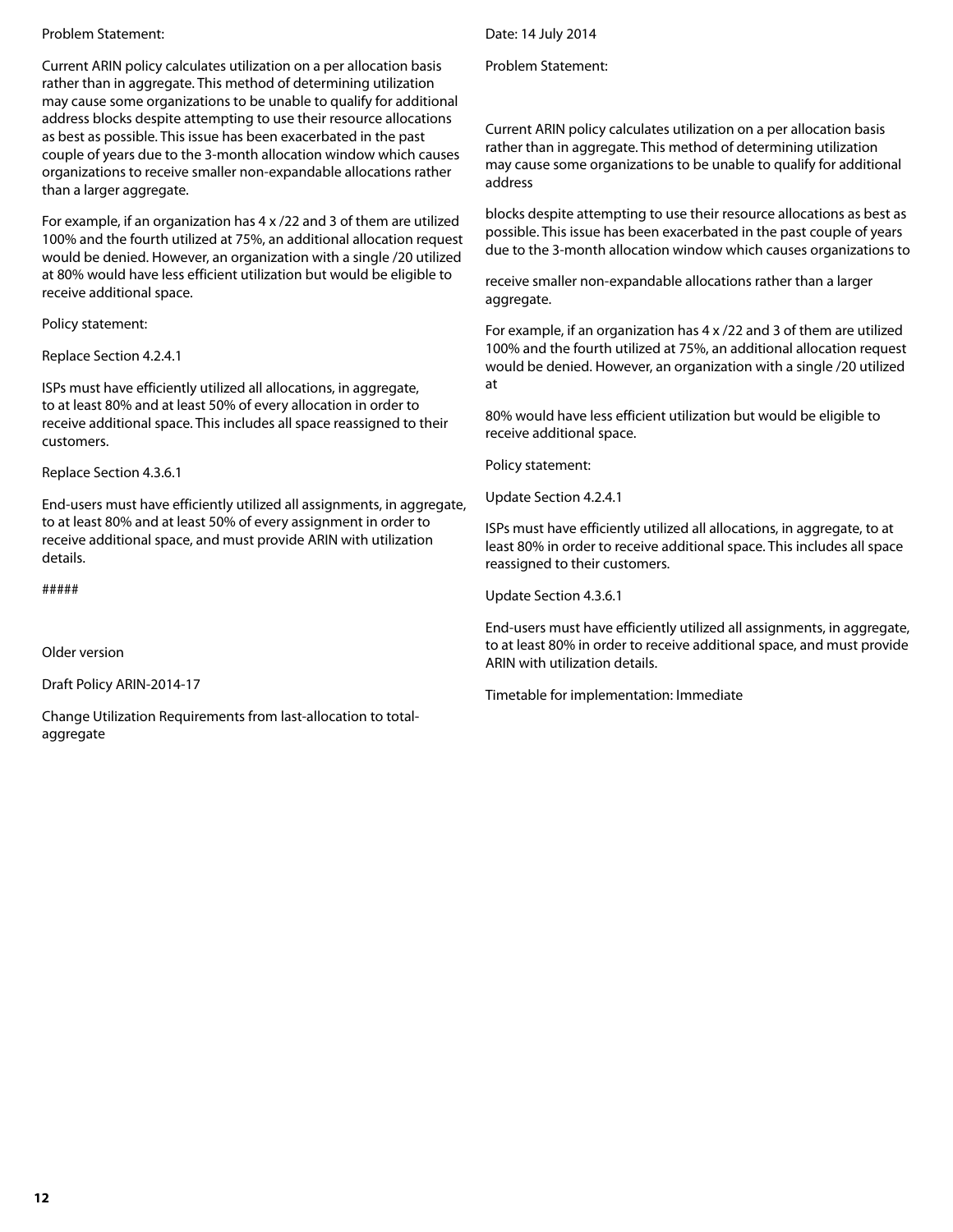*https://www.arin.net/policy/proposals/2014\_19.html* Advisory Council Shepherds: **Cathy Aronson, Andrew Dul**

## **16 December 2014**

AC's assessment of conformance with the Principles of Internet Number Resource Policy:

This draft policy enables fair and impartial number resource administration by removing an impediment to additional allocations seen by some organizations due to the recent policy changes under ARIN-2013-08. This draft policy applies equally to all organizations and allows for MDN organizations to use previous utilization of a site to justify a new allocation for an MDN network site. The policy is clear and implementable as written. This proposal is technically sound. There are no technical issues which are raised by allowing a new criteria set to justify a new MDN network allocation. This proposal is supported by the community. Specifically, the draft policy is supported by organizations which use the MDN policy for their network allocation.

Problem Statement:

The previous MDN policy was too limiting in that a new MDN could only qualify under immediate need. This was extended by ARIN-2013-8 where the minimum allocation will now be assigned unless immediate need for more can be demonstrated.

Unfortunately, this policy did not go far enough. There may be some cases where there is a one year utilization history that is applicable to a new MDN. For example, imagine a network that is divided into four regions, each an MDN. Three of the four MDNs have been growing at a /20 per year. The fourth MDN has been growing at a /19 per year, it is over 80% utilized, and the region is too large. The region will be divided in half, which half of the current customers and their addresses to be migrated into a new MDN (Region 5). It is also anticipated that half of Region 4's growth will be shifted to Region 5. With Region 4 and Region 5 each above 80%, both should qualify for subsequent allocations at half of what was Region 4's growth rate.

Policy statement:

replace section 4.5.4 created by 2013-8:

Upon verification that the organization has shown evidence of deployment of the new discrete network site, the new network(s) shall be allocated the minimum allocation size under section 4.2.1.5 unless the organization can demonstrate additional need using the immediate need criteria (4.2.1.6).

with:

Upon verification that the organization has shown evidence of deployment of the new discrete network site, the new network(s) shall be allocated one of the following:

- the minimum allocation size under section 4.2.1.5 - more than the minimum if the organization can demonstrate additional need using the immediate need criteria (4.2.1.6)

- a 3-month supply of address space may be requested if the new MDN can show a demonstrated one-year utilization history.

Timetable for implementation: Immediate

Comment:

The third bullet was changed from:

"- a three month supply if there is an applicable one year utilization rate, specific to the use to be covered by the new MDN, on which to base a three month supply on as per 4.2."

to:

"- a 3-month supply of address space may be requested if the new MDN can show a demonstrated one-year utilization history."

#####

ARIN STAFF ASSESSMENT

Date of Assessment: 22 October 2014

1. Summary (Staff Understanding)

This policy proposes to change existing NRPM 4.5, "Multiple Discrete Networks" bullet 7 to add an additional qualifying criteria. Currently new sites applying under MDN will qualify for the minimum allocation size specified in 4.2.1.5 or under immediate need. This proposal adds the option for new MDNs with at least a year's worth of historical utilization data to request up to a 3 month supply of addresses.

2. Comments

A. ARIN Staff Comments

-If implemented, staff would require the organization to show a direct correlation between the demonstrated 1-year utilization rate and the new discrete network's 3 month need.

-The policy requires an "applicable 1 year utilization rate" in order to qualify under this criteria. If implemented, staff would require that there be at least a full year of utilization data in order to qualify for a 3-month supply of address space.

-The stated criterion is unclear. Staff would suggest restating as follows:

o A 3-month supply of address space may be requested if the new MDN can show a demonstrated one-year utilization history.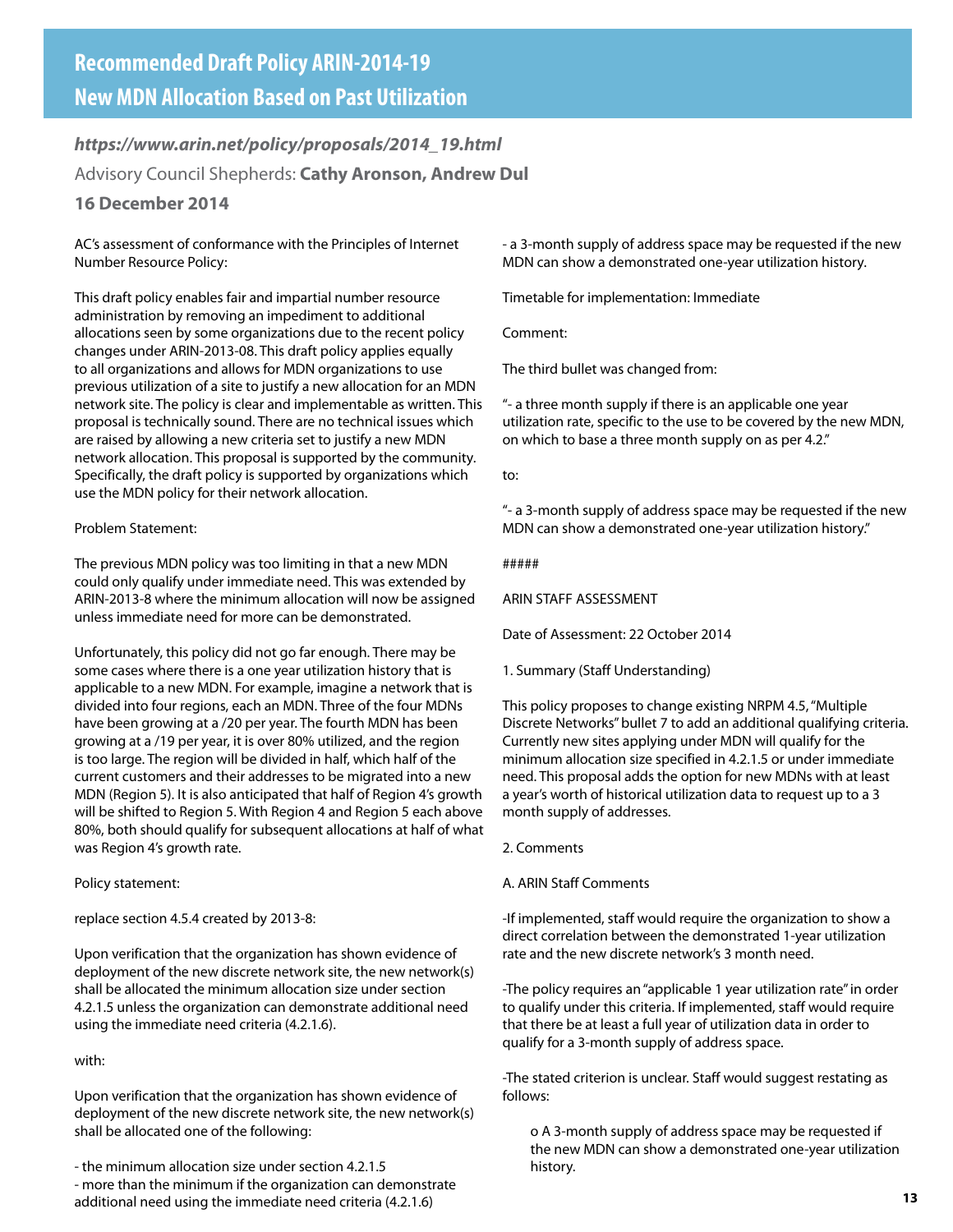#### B. ARIN General Counsel - Legal Assessment

This proposal does not create any material legal issue.

#### 3. Resource Impact

This policy would have minimal resource impact from an implementation aspect. It is estimated that implementation would occur within 3 months after ratification by the ARIN Board of Trustees. The following would be needed in order to implement: -Updated guidelines and internal procedures -Staff training

4. Proposal/Draft Policy Text Assessed Date: 3 September 2014

#### Problem Statement:

The previous MDN policy was too limiting in that a new MDN could only qualify under immediate need. This was extended by ARIN-2013-8 where the minimum allocation will now be assigned unless immediate need for more can be demonstrated.

Unfortunately, this policy did not go far enough. There may be some cases where there is a one year utilization history that is applicable to a new MDN. For example, imagine a network that is divided into four regions, each an MDN. Three of the four MDNs have been growing at a /20 per year. The fourth MDN has been growing at a /19 per year, it is over 80% utilized, and the region is too large. The region will be divided in half, which half of the current customers and their addresses to be migrated into a new MDN (Region 5). It is also anticipated that half of Region 4's growth will be shifted to Region 5. With Region 4 and Region 5 each above 80%, both should qualify for subsequent allocations at half of what was Region 4's growth rate.

Policy statement:

replace section 4.5.4 created by 2013-8:

"Upon verification that the organization has shown evidence of deployment of the new discrete network site, the new network(s) shall be allocated the minimum allocation size under section 4.2.1.5 unless the organization can demonstrate additional need using the immediate need criteria (4.2.1.6)."

with:

Upon verification that the organization has shown evidence of deployment of the new discrete network site, the new network(s) shall be allocated one of the following:

- the minimum allocation size under section 4.2.1.5
- more than the minimum if the organization can demonstrate additional need using the immediate need criteria (4.2.1.6)
- a three month supply if there is an applicable one year utilization rate, specific to the use to be covered by the new MDN, on which to base a three month supply on as per 4.2.

Timetable for implementation: Immediate

#### ##### Older version

Draft Policy ARIN-2014-19 New MDN Allocation Based on Past Utilization

Date: 3 September 2014

Problem Statement:

The previous MDN policy was too limiting in that a new MDN could only qualify under immediate need. This was extended by ARIN-2013-8 where the minimum allocation will now be assigned unless immediate need for more can be demonstrated.

Unfortunately, this policy did not go far enough. There may be some cases where there is a one year utilization history that is applicable to a new MDN. For example, imagine a network that is divided into four regions, each an MDN. Three of the four MDNs have been growing at a /20 per year. The fourth MDN has been growing at a /19 per year, it is over 80% utilized, and the region is too large. The region will be divided in half, which half of the current customers and their addresses to be migrated into a new MDN (Region 5). It is also anticipated that half of Region 4's growth will be shifted to Region 5. With Region 4 and Region 5 each above 80%, both should qualify for subsequent allocations at half of what was Region 4's growth rate.

Policy statement:

replace section 4.5.4 created by 2013-8:

Upon verification that the organization has shown evidence of deployment of the new discrete network site, the new network(s) shall be allocated the minimum allocation size under section 4.2.1.5 unless the organization can demonstrate additional need using the immediate need criteria (4.2.1.6).

#### with:

Upon verification that the organization has shown evidence of deployment of the new discrete network site, the new network(s) shall be allocated one of the following:

- the minimum allocation size under section 4.2.1.5
- more than the minimum if the organization can demonstrate additional need using the immediate need criteria (4.2.1.6)
- a three month supply if there is an applicable one year utilization rate, specific to the use to be covered by the new MDN, on which to base a three month supply on as per 4.2.

Timetable for implementation: Immediate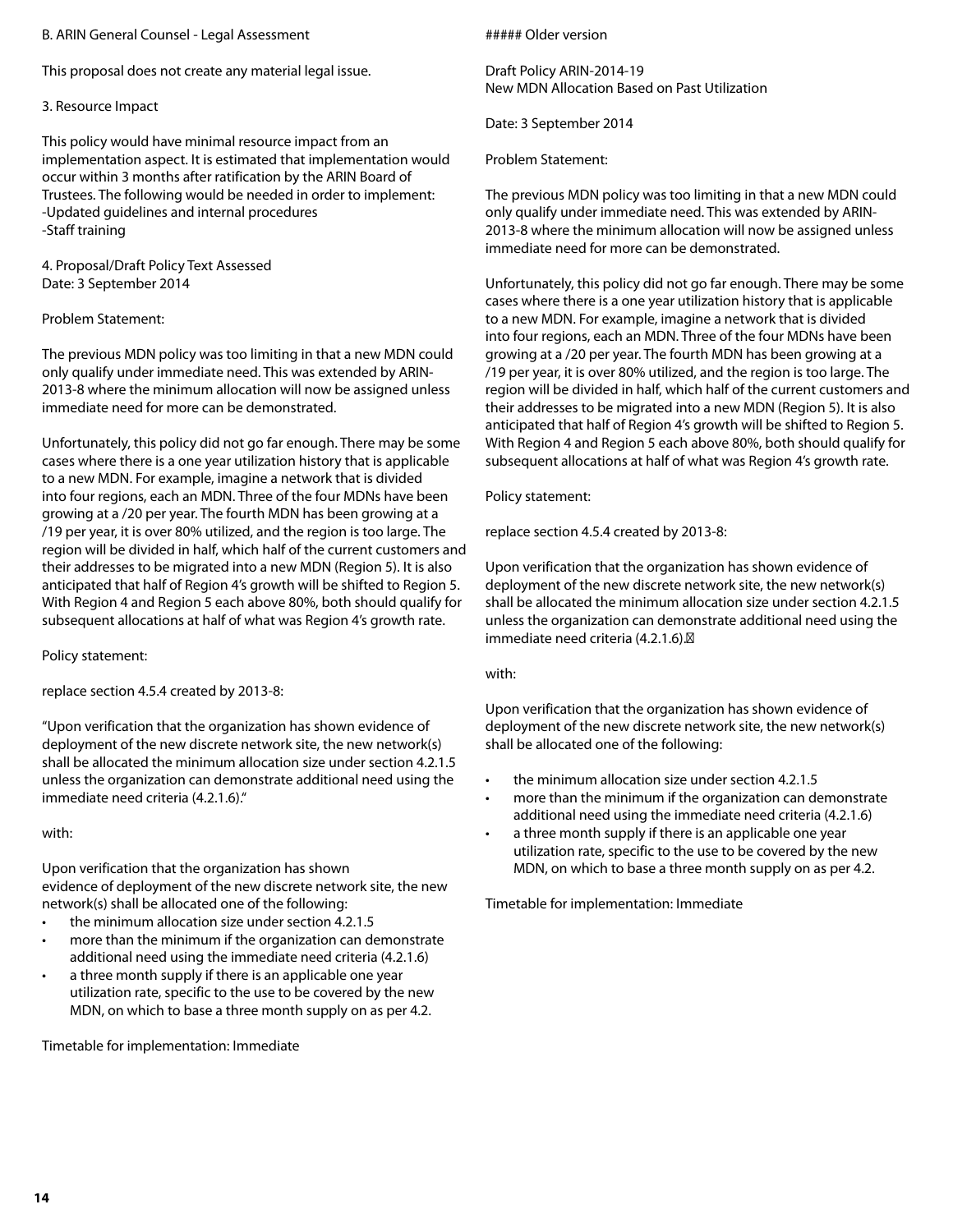# *https://www.arin.net/policy/proposals/2014\_21.html* Advisory Council Shepherds: **David Farmer, John Springer**

# **25 November 2014**

## Problem Statement:

At the time that this section of policy was written, IXP growth in North America was stagnant. Efforts of late have increased significantly within the IXP standards and other communities to improve critical infrastructure in North America. This effort is paying dividends and we project that a /16 will not be enough to continue to improve global interconnect conditions and support needed IXP CI infrastructure.

#### Policy statement:

Change to text in section 4.4 Micro Allocations:

#### Current text:

ARIN will place an equivalent of a /16 of IPv4 address space in a reserve for Critical Infrastructure, as defined in section 4.4. If at the end of the policy term there is unused address space remaining in this pool, ARIN staff is authorized to utilize this space in a manner consistent with community expectations.

Proposed text to replace current text entirely:

ARIN will place an equivalent of a /15 of IPv4 address space in a reserve for Critical Infrastructure, as defined in section 4.4.

Timetable for implementation: Immediate

#####

ARIN STAFF ASSESSMENT

Draft Policy ARIN-2014-21: Modification to CI Pool Size per Section 4.4

Date of Assessment: 14 January 2015

1. Summary (Staff Understanding)

This policy changes one section of existing NRPM policy 4.4 to extend the current reservation size for critical infrastructure and exchange points from a /16 equivalent to a /15 equivalent.

#### 2. Comments

#### A. ARIN Staff Comments

- For informational purposes:
- A total of 35 /24s have been issued from the reserved /16 equivalent for CI and IXPs since the policy was amended and implemented on 20 March 2013, leaving 221 /24s available in this reserved block.
- There are currently 381 free /24s remaining in the two /8 ranges used for CI and IXP micro-allocations.
- This policy could be implemented as written.

B. ARIN General Counsel - Legal Assessment

3. Resource Impact

This policy would have minimal resource impact from an implementation aspect. It is estimated that implementation would occur within 3 months after ratification by the ARIN Board of Trustees. The following would be needed in order to implement: · Updated guidelines and internal procedures

· Staff training

4. Proposal/Draft Policy Text Assessed

Draft Policy ARIN-2014-21 Modification to CI Pool Size per Section 4.4 Date: 25 November 2014

Problem Statement:

At the time that this section of policy was written, IXP growth in North America was stagnant. Efforts of late have increased significantly within the IXP standards and other communities to improve critical infrastructure in North America. This effort is paying dividends and we project that a /16 will not be enough to continue to improve global interconnect conditions and support needed IXP CI infrastructure.

#### Policy statement:

Change to text in section 4.4 Micro Allocations:

Current text:

ARIN will place an equivalent of a /16 of IPv4 address space in a reserve for Critical Infrastructure, as defined in section 4.4. If at the end of the policy term there is unused address space remaining in this pool, ARIN staff is authorized to utilize this space in a manner consistent with community expectations.

Proposed text to replace current text entirely:

ARIN will place an equivalent of a /15 of IPv4 address space in a reserve for Critical Infrastructure, as defined in section 4.4.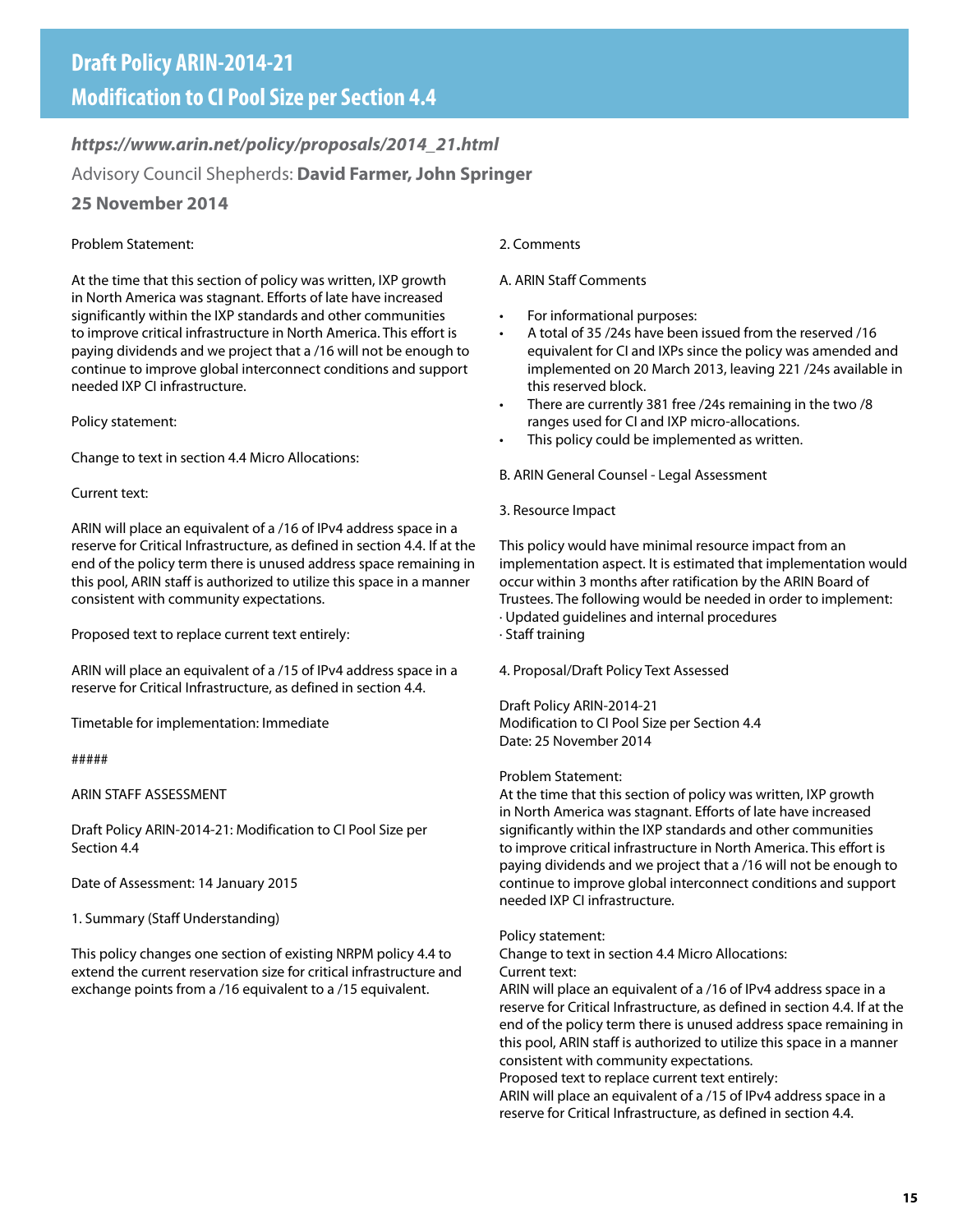# **Removal of Minimum in Section 4.10**

# *https://www.arin.net/policy/proposals/2014\_22.html*

Advisory Council Shepherds: **Heather Schiller, Rob Seastrom**

# **25 November 2014**

# Problem Statement:

The current section 4.10 Dedicated IPv4 block to facilitate IPv6 Deployment creates an issue where a small new organization that requires an IPv4 allocation or assignment would potentially receive a block that today would be unroutable and therefore unusable for it intended purposes.

Policy statement:

# Change

"This block will be subject to a minimum size allocation of /28 and a maximum size allocation of /24. ARIN should use sparse allocation when possible within that /10 block."

To

"This block will be subject to an allocation of /24. ARIN should use sparse allocation when possible within that /10 block."

Timetable for implementation: Immediate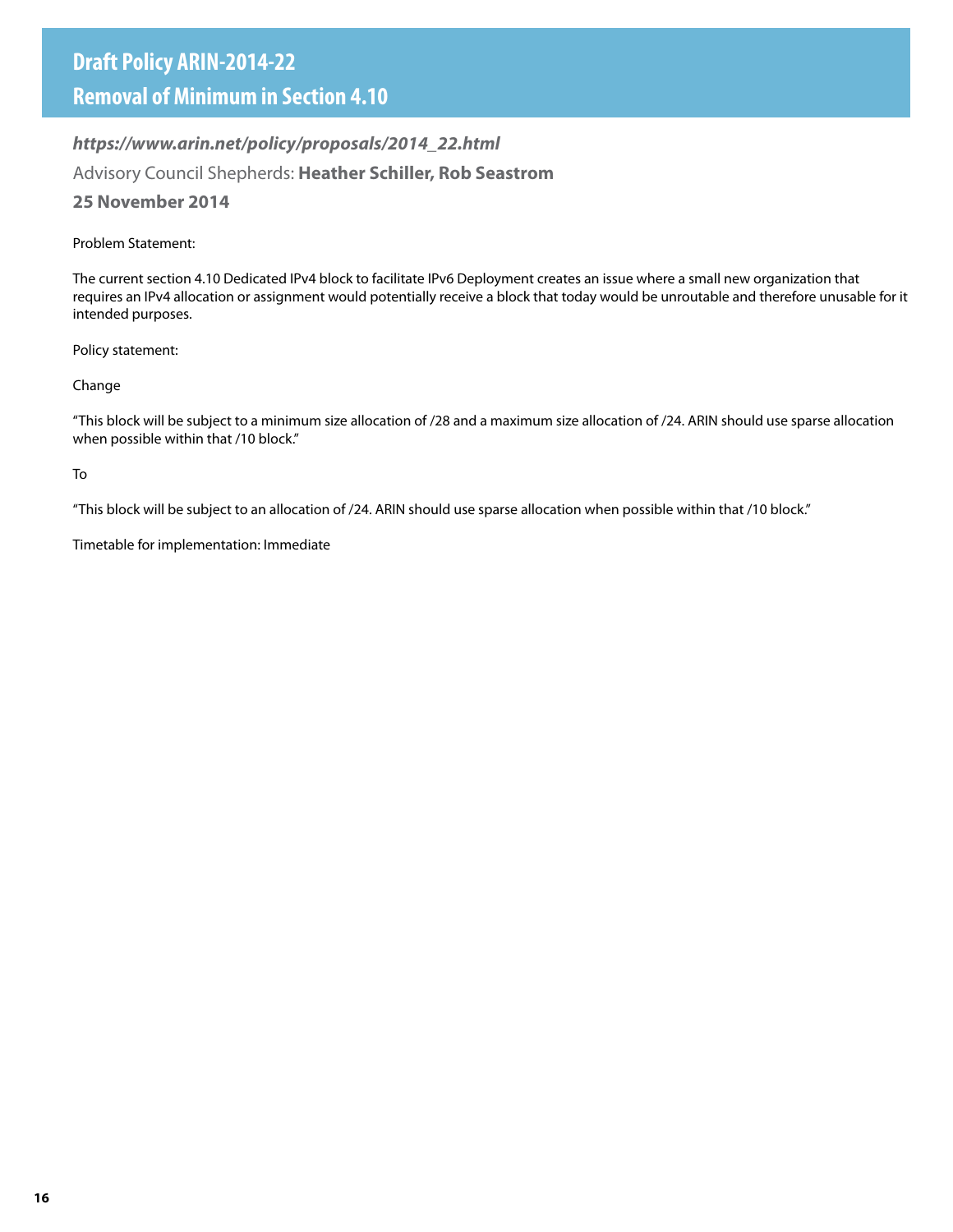# **Part One: ARIN Policy Development Process Goals**

# **1. Purpose**

This document describes the ARIN Policy Development Process (PDP). The ARIN PDP is the process by which policies for the management of Internet number resources in the ARIN region are developed by the community. These Internet number resource policies are developed in an open, transparent, and inclusive manner that allows anyone to participate in the process.

The Policy Development Process encourages community participation, including allowing anyone to submit proposals for changes to number resource policy. The PDP is designed to bring forth clear, technically sound and useful policies for ARIN to use in the management and administration of Internet number resources. To accomplish this goal, the PDP charges the member-elected ARIN Advisory Council (AC) as the primary facilitators of the policy development process with appropriate checks and balances on its performance in that role.

Part One of this document provides the underlying goals for the Policy Development Process (including its purpose, scope, principles, and criteria for policy changes) and Part Two details the specific Policy Development Process used for development of changes to Internet number resource policy. Part Three details the processes for petitioning specific aspects of the Policy Development Process.

# **2. Definitions**

#### **Internet Number Resources**

Internet number resources consist of Internet Protocol version 4 (IPv4) address space, Internet Protocol version 6 (IPv6) address space, and Autonomous System (AS) numbers.

## **Policy Proposal**

An idea for a policy that is submitted to the Policy Development Process. Members of the ARIN Advisory Council and ARIN staff work with the originator to refine the Policy Proposal so that it contains a clear statement of the existing problem with Internet number resource policy and suggested changes to Internet number resource policy text to address the problem. In cooperation with ARIN staff, the Advisory Council also confirms each Policy Proposal is within scope (per Section 3) of the PDP.

## **Draft Policy**

A Policy Proposal that is complete and in scope for the PDP is accepted by the Advisory Council and becomes a Draft Policy.

The Advisory Council further develops the Draft Policy, working in cooperation with the policy originator if available. A Draft Policy, once fully developed, consists of a clear problem statement, proposed changes to number resource policy text, and an assessment of the conformance of the Draft Policy to ARIN's Principles of Internet Number Resource Policy (as specified in Part One, Section 4 of the PDP).

## **Recommended Draft Policy**

A Recommended Draft Policy is the result of a Draft Policy being fully

developed (containing clear problem statement, proposed changes to policy text, and an assessment of conformance to the PDP principles) and then being recommended for adoption by action of the ARIN Advisory Council. A Draft Policy becomes a Recommended Draft Policy once the Advisory Council believes with a high likelihood that the Draft Policy satisfies ARIN's Principles of Internet Number Resource Policy. Recommended Draft Policies must undergo community consultation and a "Last Call" period before being considered for adoption.

#### **Adopted Policy**

A policy that has been adopted by the ARIN Board of Trustees. Adopted Policies are incorporated into ARIN's Number Resource Policy Manual (NRPM) as of their effective date.

#### **Public Policy Mailing List (PPML)**

The ARIN public mailing list for discussion of Internet number resource policy.

#### **Public Policy Consultation (PPC)**

An open public discussion held by ARIN of Internet number resource policy that provides for the contemporaneous interaction and polling of in-person and remote participants. These consultations may be held at ARIN's Public Policy Meetings and at other related forums as approved by the ARIN Board of Trustees.

#### **Public Policy Meeting (PPM)**

A public forum held periodically by ARIN that includes Public Policy Consultations of all Draft and Recommended Draft Policies. Public Policy Meetings are held at least annually, although Public Policy Consultations for selected Draft or Recommended Draft Policies may be held in between Public Policy Meetings in similar open forums.

#### **Petition**

An action initiated by any member of the community (including a proposal originator) if they are dissatisfied with the action taken by the Advisory Council regarding a specific Policy Proposal, Draft Policy or Recommended Draft Policy.

# **3. Scope of Internet Number Resource Policies**

#### **3.1. Policies, not Processes, Fees, or Services**

Internet number resource policies developed through the PDP describe the policies and guidelines to be followed in number resource management, not the procedures that ARIN staff will use to implement the policies. ARIN staff develops appropriate procedures to implement policies after they are adopted.

Internet number resource policies are also distinctly separate from ARIN general business practices. ARIN's general business processes, fees, and services are not within the purview of the Policy Development Process, and while policies developed through the PDP may apply to ARIN's service offering, they cannot define or establish ARIN fees or service offerings. All matters concerning fees and service offerings are part of the fiduciary responsibility of the Board of Trustees. Note that the ARIN Consultation and Suggestion Process (ARIN ACSP) may be used to propose changes in non-policy areas.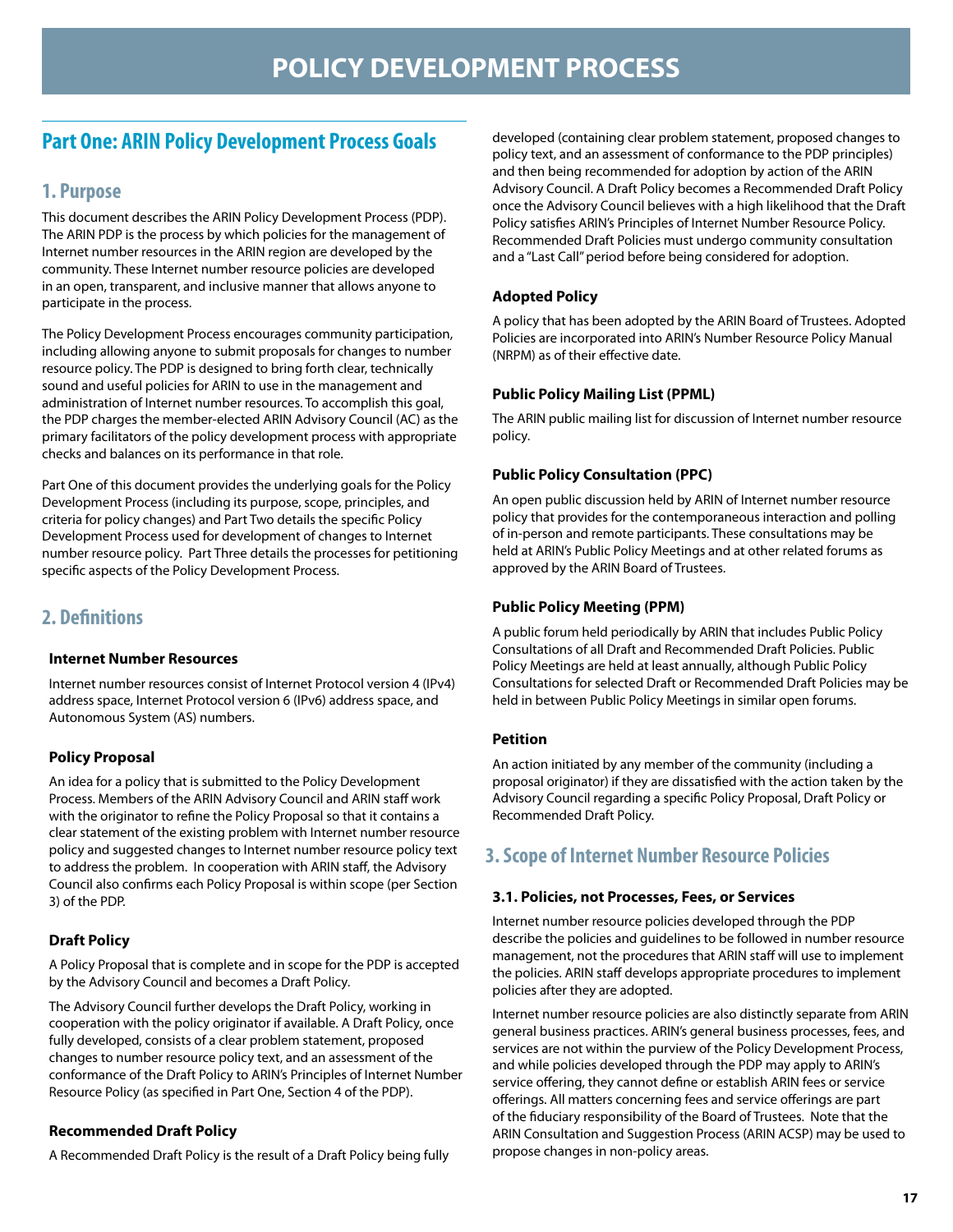Changes to policy that are purely editorial and non-substantial in nature are outside the scope of the full Policy Development Process and may only be made with 30 days public notice followed by the concurrence of both the ARIN Advisory Council and ARIN Board of Trustees that the changes are non-substantial in nature.

#### **3.2. Relevant and Applicable within the ARIN Region**

Policies developed through the PDP are community self-regulatory statements that govern ARIN's actions in the management of Internet number resources. Policy statements must be applicable to some portion of the community for number resources managed within the ARIN region, and proposals to change policy must address a clearly defined, existing or potential problem with number resource policy in the region.

Note that the Policy Development Process for global policies follows a similar process within each RIR region with the additional process of ratification by the Internet Corporation for Assigned Names and Numbers (ICANN). The Global Policy Development Process is separately documented and facilitated by the Address Supporting Organization Address Council (ASO AC), and in these circumstances, the ARIN PDP is also used in the development of number resource policies with global applicability.

# **4. Principles of Internet Number Resource Policy**

Internet number resource policy must satisfy three important principles, specifically: 1) enabling fair and impartial number resource administration, 2) technically sound (providing for uniqueness and usability of number resources), and 3) supported by the community.

#### **4.1. Enabling Fair and Impartial Number Resource Administration**

Internet number resources must be managed with appropriate stewardship and care. Internet number resource policy must provide for fair and impartial management of resources according to unambiguous guidelines and criteria. All policy statements must be clear, complete, and concise, and any criteria that are defined in policy must be simple and obtainable. Policy statements must be unambiguous and not subject to varying degrees of interpretation.

#### **4.2. Technically Sound**

Policies for Internet number resource management must be evaluated for soundness against three overarching technical requirements: conservation, aggregation, and registration. More specifically, policies for managing Internet number resources must:

- Support both conservation and efficient utilization of Internet number resources to the extent feasible. Policy should maximize number resource availability to parties with operational need.
- Support the aggregation of Internet number resources in a hierarchical manner to the extent feasible. Policy should permit the routing scalability that is necessary for continued Internet growth. (Note that neither ARIN, nor its policies, can guarantee routability of any particular Internet number resource as that is dependent on the actions of the individual Internet operators.)
- Support the unique registration of Internet number resources. Policy should prevent to the extent feasible any unknown or duplicate use of Internet number resources that could disrupt Internet communications.

Policies must achieve a technically sound balance of these requirements, and support for these technical requirements must be documented in the assessment of the policy change.

#### **4.3. Supported by the Community**

Changes to policy must be shown to have a strong level of support in the community in order to be adopted. The determination of support for the policy change is done by polling the community for support during a Public Policy Consultation (PPC).

The Policy Development Process, as a consensus-based collaborative development process, encourages incorporation of feedback received from participants where possible with the goal of increasing community support for policy changes.

A strong level of community support for a policy change does not mean unanimous; it may be demonstrated by a subset of the community, as long as the policy change enjoys substantially more support than opposition in the community active in the discussion.

# **5. ARIN Board of Trustees Criteria for Policy Changes**

In order to maintain fidelity to the duty performed by ARIN on behalf of the Internet community, changes to Internet number resource policy must meet two specific criteria before being adopted by the ARIN Board of Trustees: 1) in compliance with law and ARIN's mission, and 2) developed via open and transparent processes.

#### **5.1. In Compliance with Law and ARIN's Mission**

Policies developed through the PDP must advance ARIN's mission, not create unreasonable fiduciary or liability risk, and must be consistent with ARIN's Articles of Incorporation, Bylaws, and all applicable laws and regulations.

#### **5.2. Developed by Open, Transparent, and Inclusive Processes**

Changes to policy must be developed via open and transparent processes that provide for participation by all. Policies must be considered in an open, publicly accessible forum as part of the adoption process. Policy discussions in the ARIN region are conducted on the Public Policy Mail List (PPML) and via Public Policy Consultation (PPC). There are no requirements for participation other than adherence to the guidelines of behavior and decorum, and anyone interested in following the process may subscribe to the PPML or may participate without charge in Public Policy Consultations via in person or remote participation methods.

All aspects of the PDP are documented and publicly available via the ARIN website. The PPML is archived. The proceedings of each PPM are published. All policies are documented in the Number Resource Policy Manual (NRPM). All Draft Policies are cross referenced to the original Policy Proposal, the archives of the PPML, all related PPC proceedings, and the minutes of the appropriate Advisory Council and the ARIN Board of Trustees meetings. The procedures that are developed to implement the policy are documented, publicly available, and followed by the ARIN staff.

The Policy Development Process itself may only be changed by the ARIN Board of Trustees after a public consultation period to consider the proposed changes.

# **Part Two: The Policy Development Process**

This section provides the details of the ARIN Policy Development Process. A graphical flow depiction of the process is provided at Appendix A. All references to "days" are calendar days.

All ARIN Advisory Council (AC) decisions on policy matters require an affirmative roll call vote of the majority of the members of the full AC, unless otherwise specified.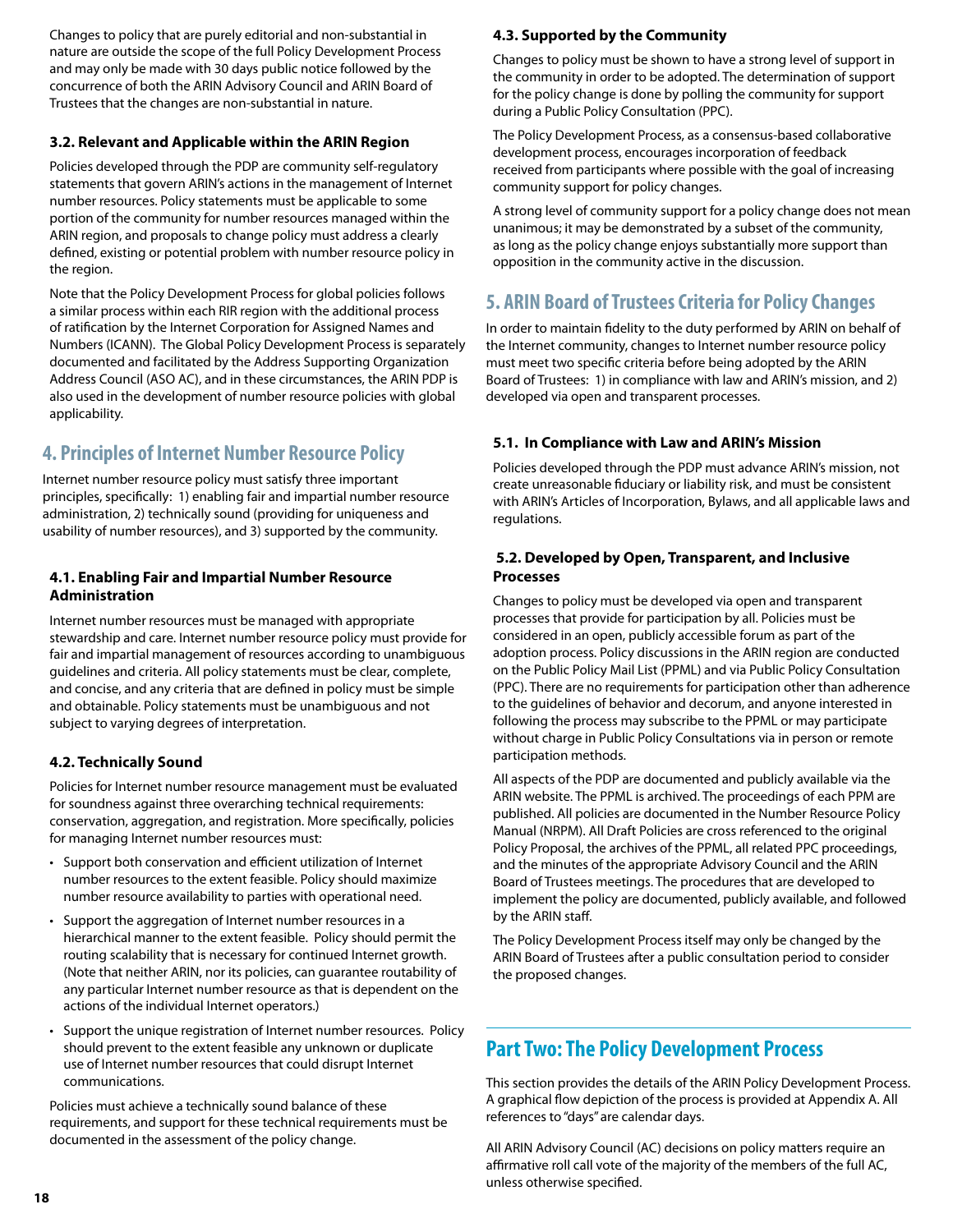# **1. The Policy Proposal**

Policy Proposals may be submitted to the ARIN Policy Development Process (PDP) by anyone in the global Internet community except for members of the ARIN Board of Trustees or the ARIN staff. Policy Proposals may be submitted any time by sending them to policy@arin.net. Upon receipt of a new Policy Proposal, the ARIN staff assigns it a Policy Proposal number, posts the Policy Proposal to the public web site, and notifies the AC of a new Policy Proposal available for consideration. The AC designates one or more members to work with the policy originator as needed. The assigned AC members and ARIN staff will work with the originator as described below to prepare the Policy Proposal for evaluation by the AC.

The assigned members of the AC work with the proposal originator by providing feedback regarding the clarity and understanding of the Policy Proposal. The merits of the Policy Proposal itself are not considered at this time; the Policy Proposal is revised as needed so that it contains a clear statement of the problem with existing Internet number resource policy, that any suggested changes to Internet number resource policy text are understandable to the ARIN staff and community, and to identify and correct any potential scope considerations of the Policy Proposal.

The proposal originator may revise (or not) the Policy Proposal based on the feedback received. Once the originator and assigned members of the AC are satisfied with the scope and clarity of the Policy Proposal, it is evaluated by the AC.

# **2. Policy Proposal Evaluation**

During Policy Proposal evaluation, the Advisory Council does not evaluate the merits of Policy Proposal other than to confirm that the Policy Proposal is within scope of the Policy Development Process and contains a clear statement of the problem and suggested changes to number resource policy text. Upon submission to the AC, each Policy Proposal is evaluated in a timely manner to determine if the Policy Proposal is within scope of the Policy Development Process. Policy Proposals that are determined by the AC to be out of scope (e.g. for not addressing a clearly defined existing or expected problem, or that propose solutions involving other than number resource policy in the region) are rejected at this point, and the AC announces the rejection of a Policy Proposal along with an explanation of its reasoning on the ARIN Public Policy Mailing List (PPML).

The AC also evaluates whether the Policy Proposal contains a clear statement of the existing problem with Internet number resource policy including suggested changes to number resource policy text to address the problem. Once this has been confirmed, the AC accepts it as a Draft Policy for further development work with the community. The AC announces the acceptance of a Policy Proposal as a Draft Policy on the PPML and encourages community discussion of its merits and concerns.

Policy Proposals that are determined by the AC to lack clarity are remanded back to the originator along with an explanation of the areas needing improvements in clarity. The proposal originator revises the Policy Proposal based on the feedback received, and again offers the revised Policy Proposal for evaluation by the AC.

The AC maintains a docket of all Policy Proposals. A submitted Policy Proposal that is not rejected upon evaluation as being out of scope remains on the docket as a Policy Proposal until it is withdrawn by the originator or accepted by the Advisory Council as a Draft Policy. Remanded Policy Proposals that are not revised by the originator within 60 days are deemed abandoned. Policy Proposals that have not been accepted as a Draft Policy after 60 days may be petitioned to Draft Policy status. Refer to PDP Part Three: Petition Process for a list of petitionable policy actions.

# **3. Draft Policy Discussion and Development**

The Advisory Council is responsible for the development of policies to meet ARIN's Principles of Internet Number Resource Policy (as described in Part One, Section 4). The Advisory Council maintains a docket of all Draft Policies.

As part of the policy development effort, the AC participates in and encourages the discussion of the Draft Policies on the PPML, notes the merits and concerns raised, and then based on its understanding of the relevant issues, the Advisory Council may take various actions including abandoning, revising or merging the Draft Policy with other Draft Policies. To the extent that the policy originators are available and responsive, the AC includes them in the revision process.

The AC may submit a Draft Policy at any time for a combined staff and legal review (and should do so after significant revisions to a Draft Policy). This review will be completed within 14 days. Upon receipt of the staff and legal review comments, the AC examines the comments to ensure their understanding and resolve any issues that may have been raised.

The AC announces any actions taken on Draft Policies along with an explanation of its reasoning on the PPML.

# **4. Recommendation of Draft Policies**

The Advisory Council develops and refines Draft Policies until they are satisfied that the Draft Policy meets ARIN's Principles of Internet Number Resource Policy (Part One, Section 4). Specifically, these principles are:

- Enabling Fair and Impartial Number Resource Administration
- Technically Sound
- Supported by the Community

Guided by the discussion of the Draft Policy on the PPML, Public Policy Consultations with the community (if any) and its best judgment, the AC assesses the conformance of each Draft Policy to these principles and documents the result in an assessment section within the Draft Policy. Any specific concerns expressed by a significant portion of the community must be explicitly noted and addressed in the assessment of the policy change.

Once a Draft Policy is fully developed and the AC is satisfied that it meets the principles of Internet number resource policy (including the support of the community based on online discussion that has occurred thus far), the AC recommends the Draft Policy for adoption. Recommended Draft Policies must undergo Public Policy Consultation with the community before proceeding to Last Call and being sent for consideration by the ARIN Board of Trustees.

# **5. Community Consultation and Public Policy Meetings**

ARIN holds periodic Public Policy Meetings (PPM) where the Advisory Council reports on the status of all Draft Policies and Recommended Draft Policies on its docket for discussion and feedback from the community. The presentation and discussion is referred to as a "Public Policy Consultation." Recommended Draft Policies may not be changed in the 30 days prior to its Public Policy Consultation.

As each Draft and Recommended Draft Policy is presented for Public Policy Consultation, members of the AC will provide the arguments for and against adoption (petitioned items are handled per PDP Part Three: Petition Process). The AC participates in the discussion during the Public Policy Consultation, and notes significant merits and concerns that were raised in the discussion for inclusion in the policy assessment. Based on the feedback received and its best judgment, the AC revises the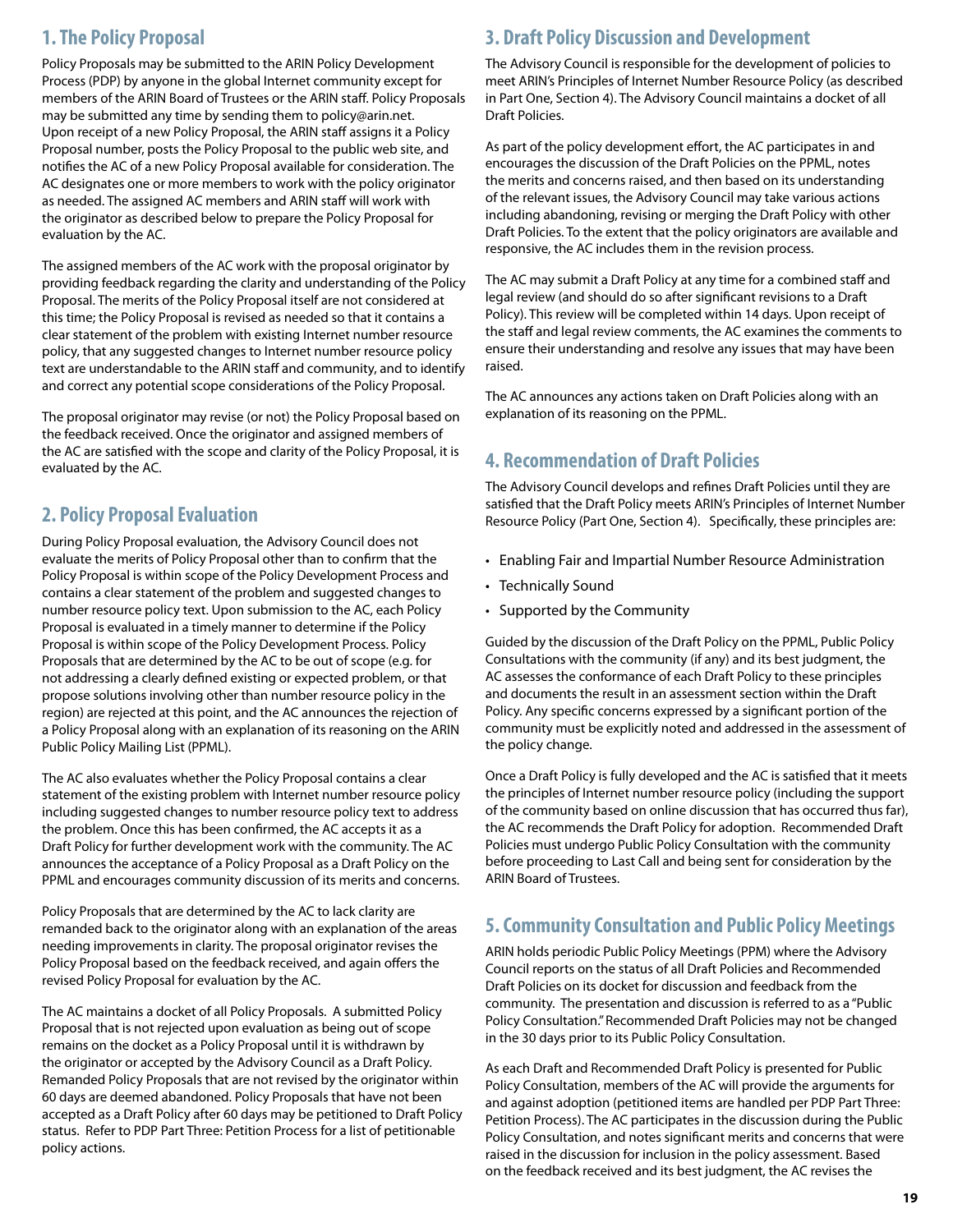Draft Policy to address concerns raised where it will improve the overall community support for the policy change.

Within the 60 days following a Public Policy Consultation on a Recommended Draft Policy, the AC reviews the result of the discussion (including any polls of support) and decides the appropriate next action.

# **6. Confirming Community Support for Recommended Draft Policies**

The Advisory Council confirms community support for Recommended Draft Policies, and this is done by polling community support for the policy change during a Public Policy Consultation.

The AC should carefully weigh the community support shown for a Recommended Draft Policy. Absence of clear community support is a strong indication that policy abandonment should be considered. A low level of overall support without opposition for a Recommended Draft Policy suggests further discussion of the merits of the policy change or abandonment. A clear split in the community support suggests that the AC should revise the Recommended Draft Policy to accommodate the concerns raised or further explain its consideration of the matter.

A Recommended Draft Policy that has demonstrated clear support (and only relatively low opposition for well-understood reasons) may be advanced to Last Call by the AC within 60 days of its Public Policy Consultation.

All Recommended Draft Policies not advanced to Last Call within 60 days of completion of their Public Policy Consultation will revert to Draft Policy status.

# **7. Last Call**

The Advisory Council advances Recommended Draft Policies with clear support to Last Call. Last Call provides an opportunity for final review by the community via discussion on the PPML. The last call period will be for a minimum of 14 days. The AC may decide that certain Recommended Draft Policies require a longer last call period of review (such as those that were revised based on comments received during Public Policy Consultation). If the AC sends a Recommended Draft Policy different than the recommended Draft Policy presented during the Public Policy Consultation, then the Advisory Council will provide a detailed explanation for all changes to the text and these specific changes must have been discussed during the community consultation.

The AC will review the results of the Last Call discussion, and will determine if they still recommend adoption by the ARIN Board of Trustees. The AC may make minor editorial changes to a Recommended Draft Policy and reissue it for Last Call. No other changes may be made while the policy is in Last Call.

A Recommended Draft Policy that has undergone a successful Last Call discussion may be sent to the ARIN Board of Trustees for adoption consideration. Decisions to send Recommended Draft Policies to the ARIN Board shall be made by the affirmative roll call vote of the two thirds of the members of the full Advisory Council. The results of the AC's decisions, and the reasons for them, are announced on the PPML.

All recommended policies not sent to the ARIN Board of Trustees for consideration within 60 days of Last Call completion will revert to Draft Policy status.

# **8. Board of Trustees Review**

The ARIN Board of Trustees evaluates a Recommended Draft Policy for adoption once it is received from the Advisory Council. In its review, the Board of Trustees evaluates the policy with respect to the Policy

Development Goals of the PDP including specifically whether the ARIN Policy Development Process has been followed, and whether the policy is in compliance with law and ARIN's mission.

The Board of Trustees may adopt, reject or remand Recommended Draft Policies to the AC. All rejections will include an explanation. Remands will explain the need for further development. The Board of Trustees may also seek clarification from the AC without remanding the recommended policy. The results of the Board of Trustees' decision are announced on the ARIN Public Policy Mailing List (PPML).

# **9. Implementation**

The projected implementation date of the policy is announced at the time that adoption of the policy is announced. ARIN staff implements the policy and publishes an updated Number Resource Policy Manual (NRPM) that incorporates the adopted policy and which is identified by a new version number.

# **10. Special Policy Actions**

## **10.1 Emergency PDP**

If urgently necessary pursuant to ARIN's mission, the Board of Trustees may initiate policy by declaring an emergency and posting a Recommended Draft Policy on the PPML for discussion for a minimum of 14 days. The Advisory Council will review the Recommended Draft Policy within 7 days of the end of the discussion period and make a recommendation to the Board of Trustees. If the Board of Trustees adopts the policy, it will be presented at the next Public Policy Meeting for reconsideration.

#### **10.2 Policy Suspension**

If, after a policy has been adopted, the Board receives credible information that a policy is flawed in such a way that it may cause significant problems if it continues to be followed, the Board of Trustees may suspend the policy and request a recommendation from the AC on how to proceed. The recommendation of the AC will be published for discussion on the PPML for a period of at least 14 days. The Board of Trustees will review the AC's recommendation and the PPML discussion. If suspended, the policy will be presented at the next scheduled Public Policy Meeting in accordance with the procedures outlined in this document.

# **Part Three: PDP Petition Process**

This section provides the details of the petitions within the Policy Development Process. Petitions can be made at points where decisions are made in the policy process. Points where petitions are available are depicted on the main PDP flow diagram in Appendix A. All "days" in the process below are calendar days.

# **1. Petition Principles**

#### **1.1. Available to the community**

Any member of the community may initiate a petition if they are dissatisfied with a specific action taken by the ARIN Advisory Council (AC) regarding a Policy Proposal, Draft Policy or Recommended Draft Policy. The petitioner does not have to be located in the ARIN region or associated with an organization that is a Member of ARIN; any party (including a Policy Proposal originator) with interest in policy development matters within the ARIN region may initiate a petition.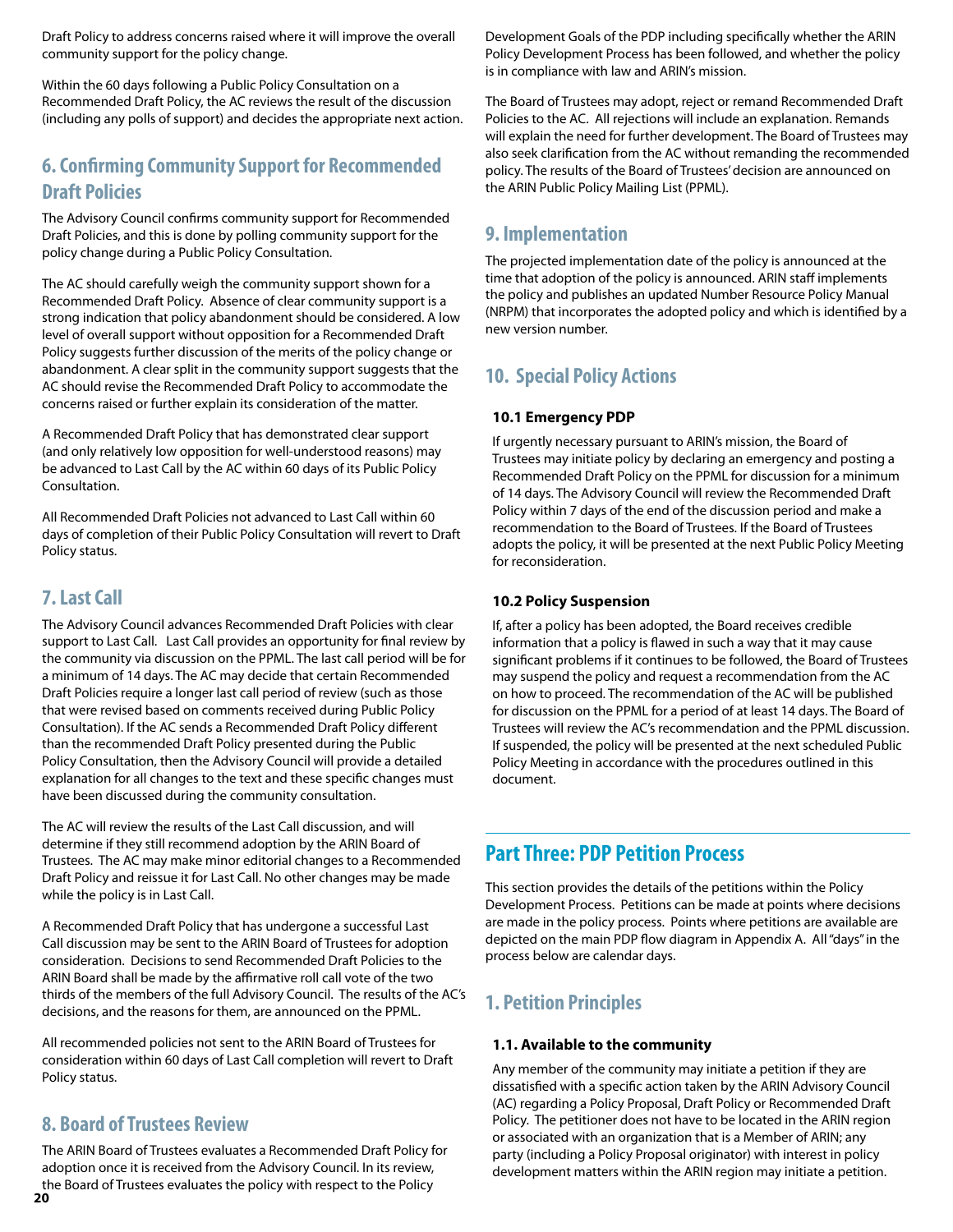Notwithstanding the above, ARIN Staff and ARIN Board of Trustees members may not initiate or be counted in support of petitions as these individuals already have a formally defined role in the Policy Development Process.

#### **1.2. Petition Initiation and Process**

A petition may be initiated by sending an email message to the ARIN Public Policy Mailing List (PPML) clearly requesting a petition against a specific action as listed below and including a statement to the community on why the petition is warranted. ARIN Staff will confirm the validity of the petition and then announce the start of the petition period on the PPML mailing list.

Until the close of the petition period, members of the community (as allowed to petition per 1.1 above) may be counted in support for an existing petition by sending an email message to the PPML clearly stating their support for the petition. Only one petition will be considered for a given policy action; all subsequent requests to petition for the same action within the petition period shall be considered as support for the original petition.

The petition shall remain open for 5 days, at which time the ARIN Staff shall determine if the petition succeeds (a successful petition requires expressions of petition support from at least 10 different people from 10 different organizations unless otherwise specified.) A successful petition will result in a change of status for the Policy Proposal or Draft Policy as specified below.

Staff and legal reviews will be conducted and published for Draft Policies that result from successful petitions.

Successfully petitioned Draft Policies are presented for community consideration at the next Public Policy Meeting (or at an earlier scheduled Public Policy Consultation if desired) by an individual chosen by the petition supporters, with preference given to the proposal originator. If consensus is not achieved in determining the presenter, then the President may facilitate the selection process.

# **2. Valid Petitions**

Petitions may be made regarding specific actions against Policy Proposals, Draft Policies, and Recommended Draft Policies as described below.

#### **2.1. Petition against Abandonment, Delay, or Rejection due to Scope**

The Advisory Council's decision to abandon a Policy Proposal, Draft Policy or Recommended Draft Policy may be petitioned.

Petitions may be initiated within the 5 days following the announcement date of an Advisory Council abandonment of a specific Policy Proposal or any Draft Policy. For sake of clarity, the "announcement date" of an action shall be the publication date of the action in the ARIN AC draft minutes. Additionally, Policy Proposals that have not been accepted as a Draft Policy after 60 days may also be petitioned to Draft Policy status at anytime.

For a Policy Proposal that has been rejected due to being out of scope of the PDP, a successful petition will refer the question of whether

the Policy Proposal is in scope to the ARIN Board of Trustees for consideration.

For all other petitions against abandonment or delay, a successful petition will result in the Draft Policy being placed back on the Advisory Council docket under control of the petitioner and scheduled for public policy consultation at the next PPM. After the public consultation, control returns to the Advisory Council and subsequently may be revised or abandoned per the normal Policy Development Process.

## **2.2. Petition for Recommended Status**

Any member of the community may initiate a Petition for Recommended Status if they believe that a Draft Policy (either the original version as proposed or the current version) is fully developed to meet the requirements of Recommended Draft Policy, and the Advisory Council has not advanced the Draft Policy to Recommended Draft Policy status after 90 days as a Draft Policy.

A successful petition for Recommended Status requires expressions of petition support from at least 15 different people from 15 different organizations. If successful, the petition will result in the Draft Policy being put under control of the petitioner, advanced to Recommended Draft status, and scheduled for public policy consultation at the next PPM. The resulting Recommended Draft Policy shall be under control of the Advisory Council after the public policy consultation and subsequently may be revised or abandoned per the normal Policy Development Process.

# **2.3. Petition for Last Call**

Any member of the community may initiate a Last Call Petition if they are dissatisfied with the Advisory Council's failure to act within the allotted time (60 days) to advance a Recommended Draft Policy as presented during public policy consultation to last call. A successful Petition for Last Call requires expressions of petition support from at least 20 different people from 20 different organizations. If successful, the petition will move the Recommended Draft Policy as presented during its Public Policy Consultation to last call discussion and review by the community on the PPML. The Recommended Draft Policy shall be under the control of the Advisory Council after Last Call.

## **2.4. Petition for Board of Trustees Consideration**

Any member of the community may initiate a Board of Trustees Consideration Petition if they are dissatisfied with the Advisory Council's failure to act within the allotted time (60 days) to send a Recommended Draft Policy in last call to the Board of Trustees for consideration. A successful petition for Board of Trustees Consideration requires expressions of petition support from at least 25 different people from 25 different organizations. If successful, this petition will send the Recommended Draft Policy from last call to the Board of Trustees for consideration.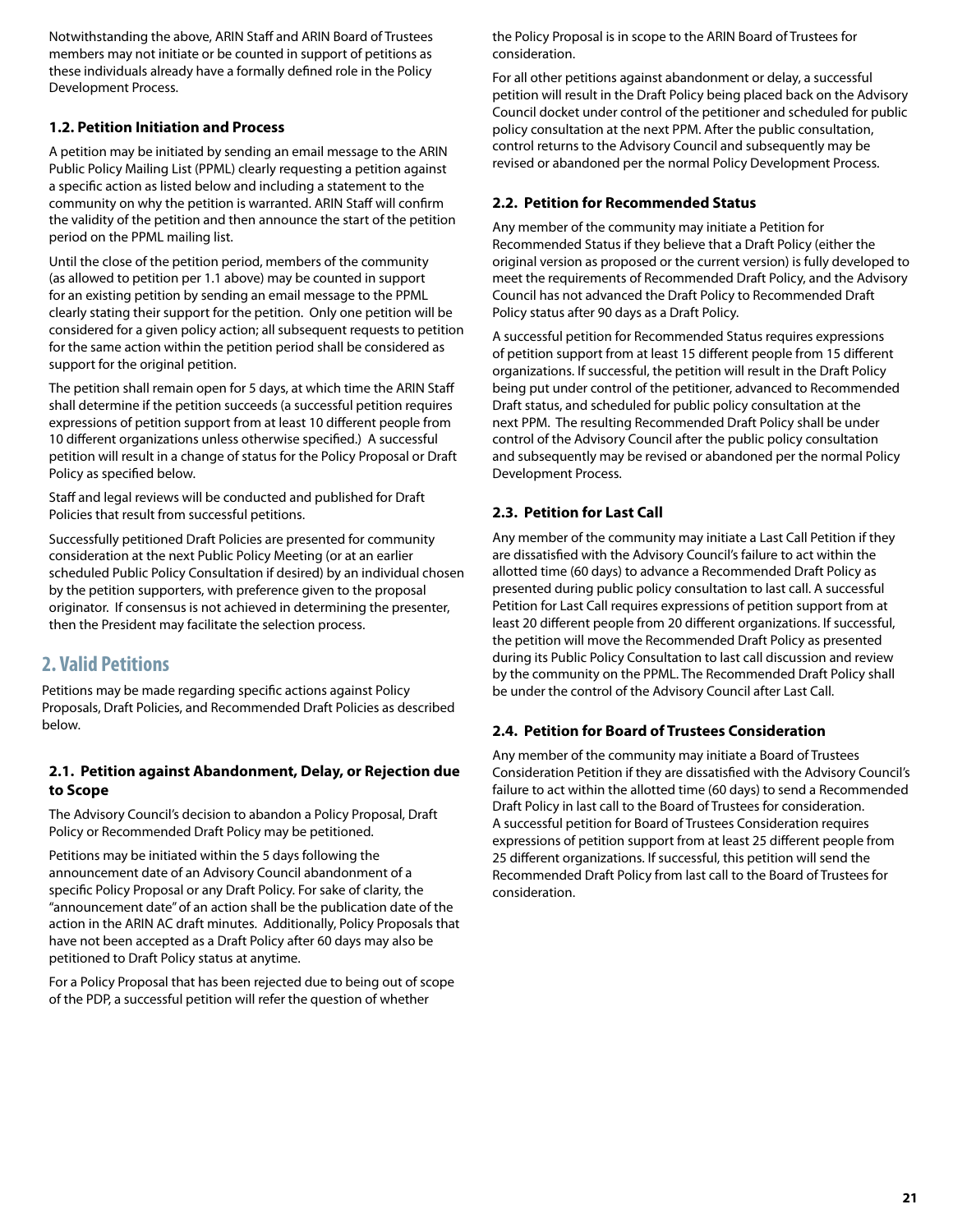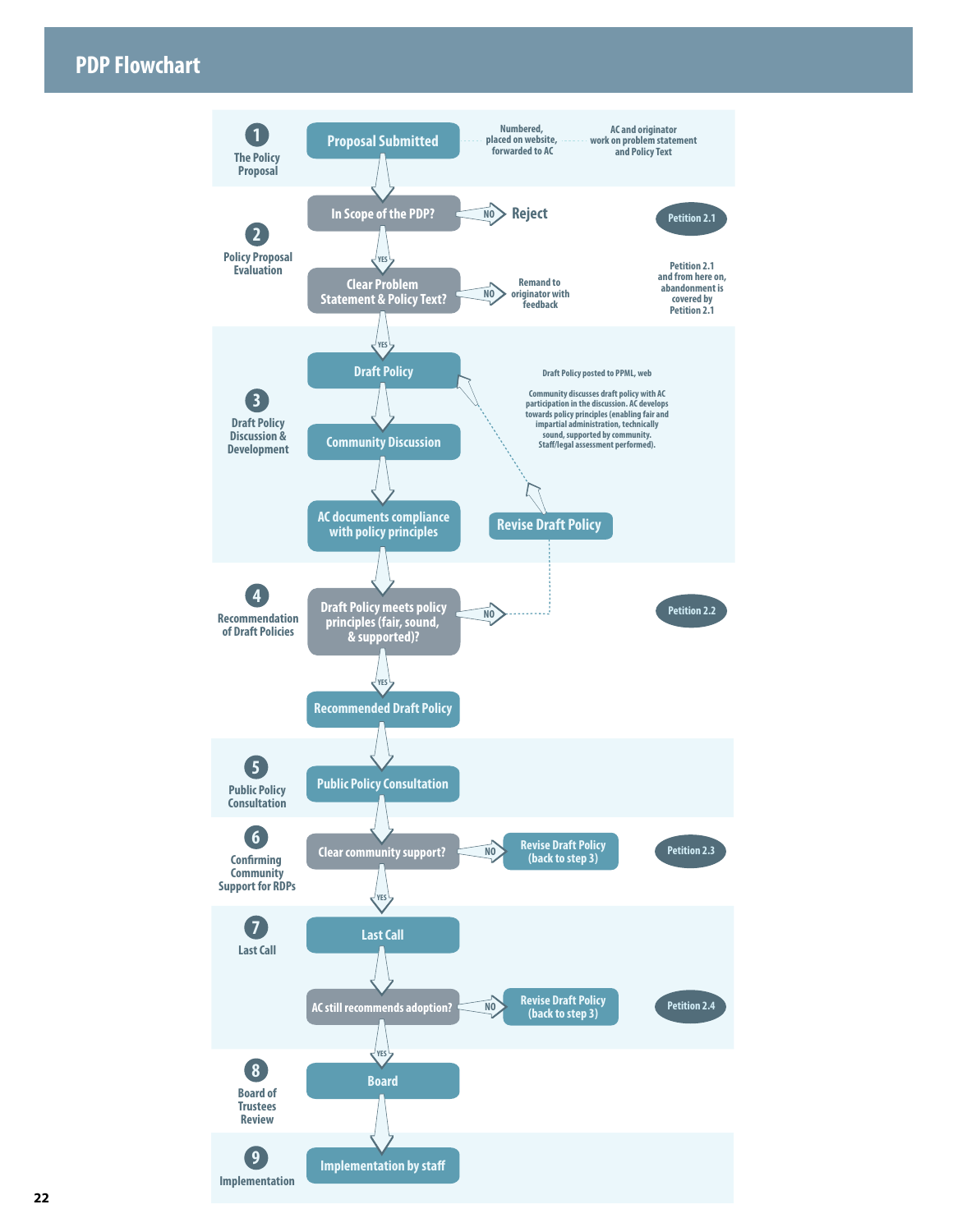Guidelines for Completing the ARIN Policy Proposal Template are available at: **https://www.arin.net/policy/pdp\_appendix\_b.html**

TEMPLATE: ARIN-POLICY-PROPOSAL-TEMPLATE-3.0

- 1. Policy Proposal Name:
- 2. Proposal Originator
	- a. name:
	- b. email:
	- c. telephone:
	- d. organization:
- 3. Date:
- 4. Problem Statement:
- 5. Policy statement:
- 6. Comments:
	- a. Timetable for implementation:
	- b. Anything else

END OF TEMPLATE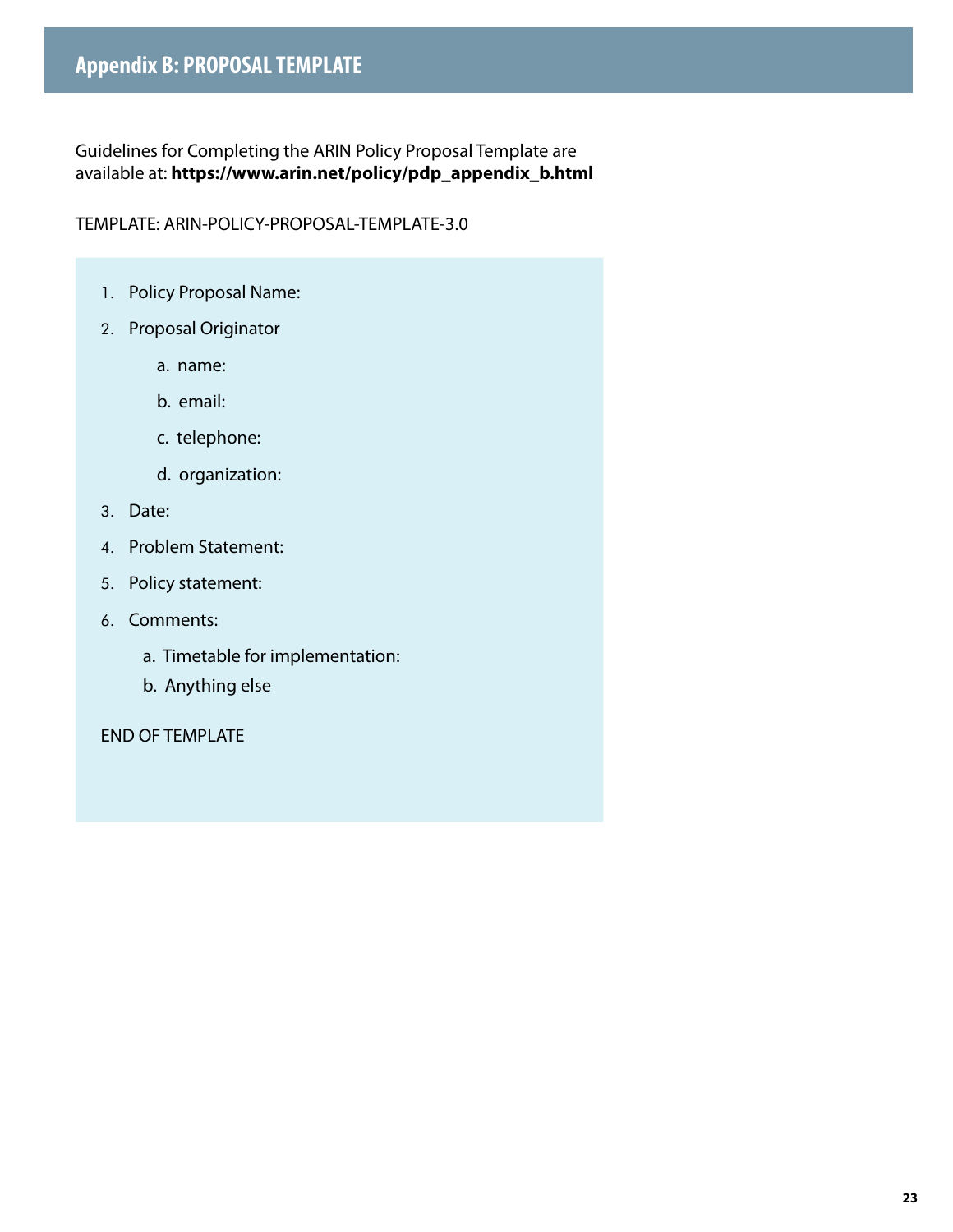

# **Number Resource Policy Manual**

# **Version 2014.4 - 17 September 2014**

# **Abstract**

This is ARIN's Number Resource Policy Manual (NRPM). It is available at: https://www.arin.net/policy/. This version supersedes all previous versions.

Number resource policies in the ARIN region are created in accordance with the "Policy Development Process" (https://www.arin. net/policy/pdp.html). The status of current and historical policy proposals can be found on the "Draft Policies and Proposals" page (https://www.arin.net/policy/proposals/).

Each policy consists of a number of component parts separated by dots. The first figure to the far left and preceding the first dot (.), refers to the chapter number. The figure following the first dot indicates a policy section. Any subsequent figures are for the purpose of identifying specific parts of a given policy.

# **Contents**

#### **1. Principles and Goals of the American Registry for Internet Numbers (ARIN)**

- 1.1 Registration
- 1.2 Conservation
- 1.3 Routability
- 1.4 Stewardship

## **2. Definitions**

- 2.1. Internet Registry (IR)
- 2.2. Regional Internet Registry (RIR)
- 2.3. [Section Number Retired]
- 2.4. Local Internet Registry (LIR)
- 2.5. Allocate and Assign
- 2.6. End-User
- 2.7. Multihomed
- 2.8 Utilization (IPv6)
- 2.9 HD-Ratio
- 2.10 End Site
- 2.11 Community Network
- 2.12 Organizational Information
- 2.13 Residential Customer
- 2.14. Serving Site (IPv6)
- 2.15. Provider Assignment Unit (IPv6)
- 2.16. Utilized (IPv6)

# **3. Directory Services**

- 3.1. Bulk Copies of ARIN's Whois
- 3.2. Distributed Information Server Use Requirements
- 3.3. Privatizing POC Information
- 3.4. Routing Registry
- 3.4.1. Acceptable Use Policy
- 3.5. Autonomous System Originations 3.5.1. Collection

3.5.2. Publication 3.5.2.1. Description of Data 3.5.2.2. Bulk Publication of Data 3.5.2.3. Other Formats 3.6 Annual Whois POC Validation 3.6.1 Method of Annual Verification

#### **4. IPv4**

4.1. General Principles 4.1.1., 4.1.2., 4.1.3., 4.1.4. [Section Number Retired] 4.1.5. Resource request size 4.1.6. Aggregation 4.1.7. [Section Number Retired] 4.1.8. Unmet Requests 4.1.8.1. Waiting list 4.1.8.2. Fulfilling unmet needs 4.1.9. [Section Number Retired] 4.2. Allocations to ISPs 4.2.1. Principles 4.2.1.1. Purpose 4.2.1.2. Annual Renewal 4.2.1.3. Utilization Rate 4.2.1.4. Slow Start 4.2.1.5. Minimum Allocation 4.2.1.6. Immediate Need 4.2.2. Initial Allocation to ISPs 4.2.2.1. ISP Requirements 4.2.2.1.1. Use of /24 4.2.2.1.2. Efficient Utilization 4.2.2.1.3. Three Months 4.2.2.1.4. Renumber and Return 4.2.2.2. [Section Number Retired] 4.2.3. Reassigning Address Space to Customers 4.2.3.1. Efficient Utilization

# **For more information, visit us at www.arin.net.**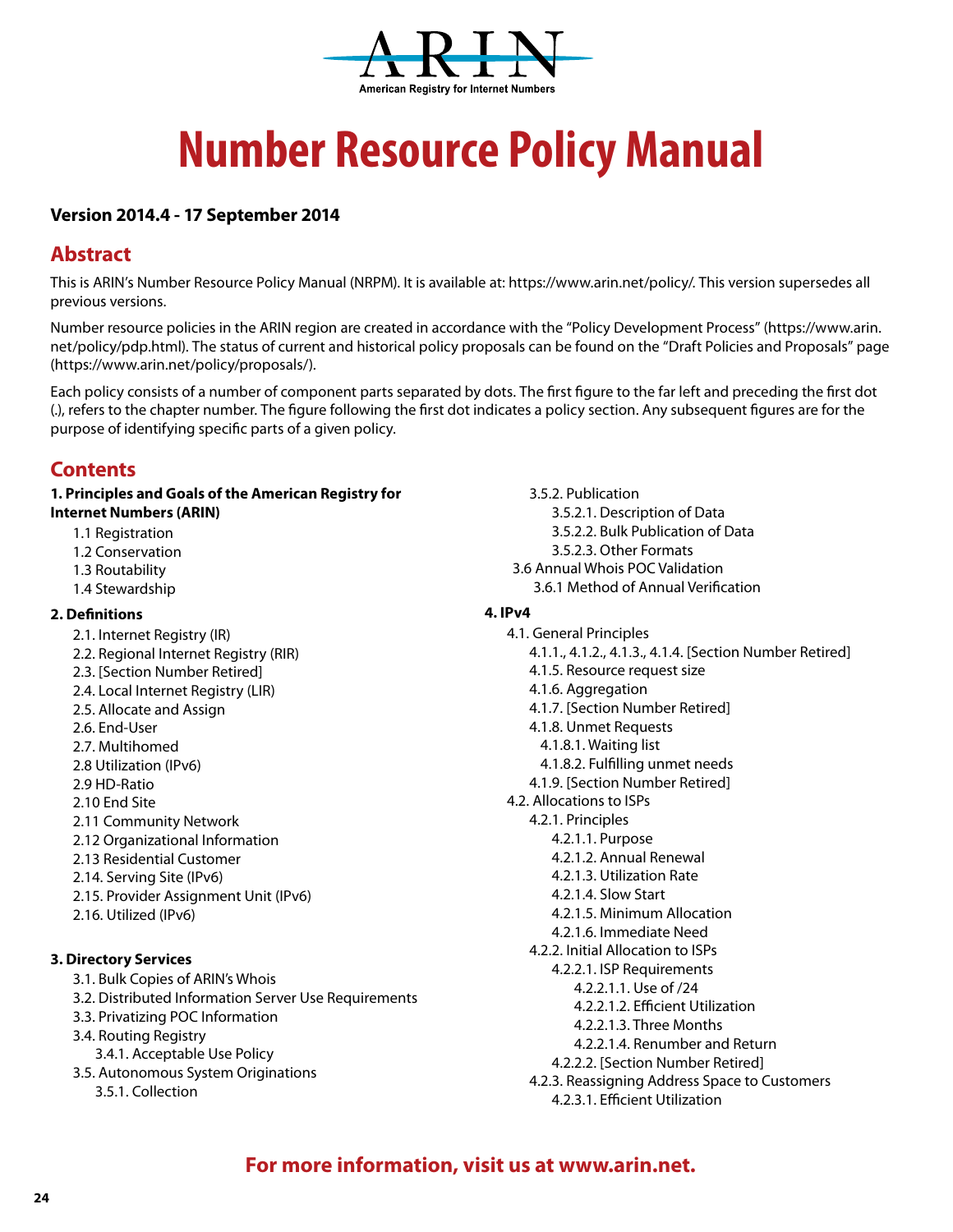4.2.3.2. VLSM 4.2.3.3. Contiguous Blocks 4.2.3.4. Downstream Customer Adherence 4.2.3.4.1. Utilization 4.2.3.4.2. Downstream ISPs 4.2.3.5. ARIN Pre-Approval of Reassignments/ Reallocations 4.2.3.5.1. /18 4.2.3.5.2. /19 4.2.3.5.3. Required Documentation for Pre-Approval Requests 4.2.3.6. Reassignments to Multihomed Downstream Customers 4.2.3.7. Registration 4.2.3.7.1. Reassignment Information 4.2.3.7.2. Assignments visible within 7 days 4.2.3.7.3. Residential Subscribers 4.2.3.7.3.1. Residential Market Area 4.2.3.7.3.2. Residential Customer Privacy 4.2.3.8 Reassignments for Third Party Internet Access (TPIA) over Cable 4.2.4. ISP Additional Requests 4.2.4.1. Utilization Percentage (80%) 4.2.4.2. Return Address Space as Agreed 4.2.4.3. Request size 4.2.4.4. [Section Number Retired] 4.2.5. [Section Number Retired] 4.2.6. [Section Number Retired] 4.3. End-Users—Assignments to End-Users 4.3.1. End-User 4.3.2. Minimum Assignment 4.3.2.1 Single Connection 4.3.2.2 [Section Number Retired] 4.3.3. Utilization Rate 4.3.4. Additional Considerations 4.3.5. Non-Connected Networks 4.3.6. Additional Assignments 4.3.6.1 Utilization Requirements for Additional Assignment 4.4. Micro-Allocation 4.5. Multiple Discrete Networks 4.6., 4.7., 4.8., 4.9. [Section Number Retired] 4.10. Dedicated IPv4 Block to Facilitate IPv6 Deployment **5. AS Numbers**  5.1. [Section Number Retired] **6. IPv6**  6.1. Introduction 6.1.1. Overview 6.2. [Section Number Retired]

6.3. Goals of IPv6 Address Space Management

- 6.3.1. Goals
- 6.3.2. Uniqueness
- 6.3.3. Registration
- 6.3.4. Aggregation
- 6.3.5. Conservation
- 6.3.6. Fairness
- 6.3.7. Minimized Overhead
- 6.3.8. Conflict of Goals
- 6.4. IPv6 Policy Principles
	- 6.4.1. Address Space Not to be Considered to be

Property 6.4.2. Routability Not Guaranteed 6.4.3. [Section Number Retired] 6.4.4. Consideration of IPv4 Infrastructure 6.5. Policies for Allocations and Assignments 6.5.1. Terminology 6.5.2. Initial Allocations to LIRs 6.5.2.1. Size 6.5.2.2. Qualifications 6.5.3. Subsequent Allocations to LIRs 6.5.3.1. Subsequent Allocations for Transition 6.5.4. Assignments from LIRs/ISPs 6.5.4.1. Assignment to Operator's Infrastructure 6.5.5. Registration 6.5.5.1. Reassignment information 6.5.5.2. Assignments visible within 7 days 6.5.5.3 Residential Subscribers 6.5.5.3.1. Residential Customer Privacy 6.5.6. Reverse Lookup 6.5.7. Existing IPv6 Address Space Holders 6.5.8 Direct assignments from ARIN to end-user organizations 6.5.8.1. Initial Assignment Criteria 6.5.8.2. Initial assignment size 6.5.8.2.1 Standard sites 6.5.8.2.2 Extra-large sites 6.5.8.3. Subsequent assignments 6.5.8.4 Consolidation and return of separate assignments 6.5.9. Community Network Assignments 6.5.9.1. Qualification Criteria 6.5.9.2. Initial Assignment Size 6.5.9.3. Subsequent Assignment Size 6.6. [Section Number Retired] 6.7. Appendix A—HD-Ratio 6.8. [Section Number Retired] 6.9. [Section Number Retired] 6.10. Micro-Allocations 6.10.1. Micro-Allocations for Critical Infrastructure 6.10.2. Micro-Allocations for Internal Infrastructure 6.11. IPv6 Multiple Discrete Networks **7. Reverse Mapping**  7.1. Maintaining IN-ADDRs

7.2. [Section Number Retired]

## **8. Transfers**

- 8.1. Principles
- 8.2. Mergers and Acquisitions
- 8.3. Transfers between Specified Recipients within the ARIN Region
- 8.4. Inter-RIR Transfers to Specified Recipients

## **9. [Reserved]**

## **10. Global Number Resource Policy**

10.1. IANA to RIR Allocation of IPv4 Address Space 10.2. Allocation of IPv6 Address Space by the Internet Assigned Numbers Authority (IANA) Policy to Regional Internet Registries

10.3 IANA Policy for Allocation of ASN Blocks to RIRs 10.4 Global Policy for the Allocation of the Remaining IPv4 Address Space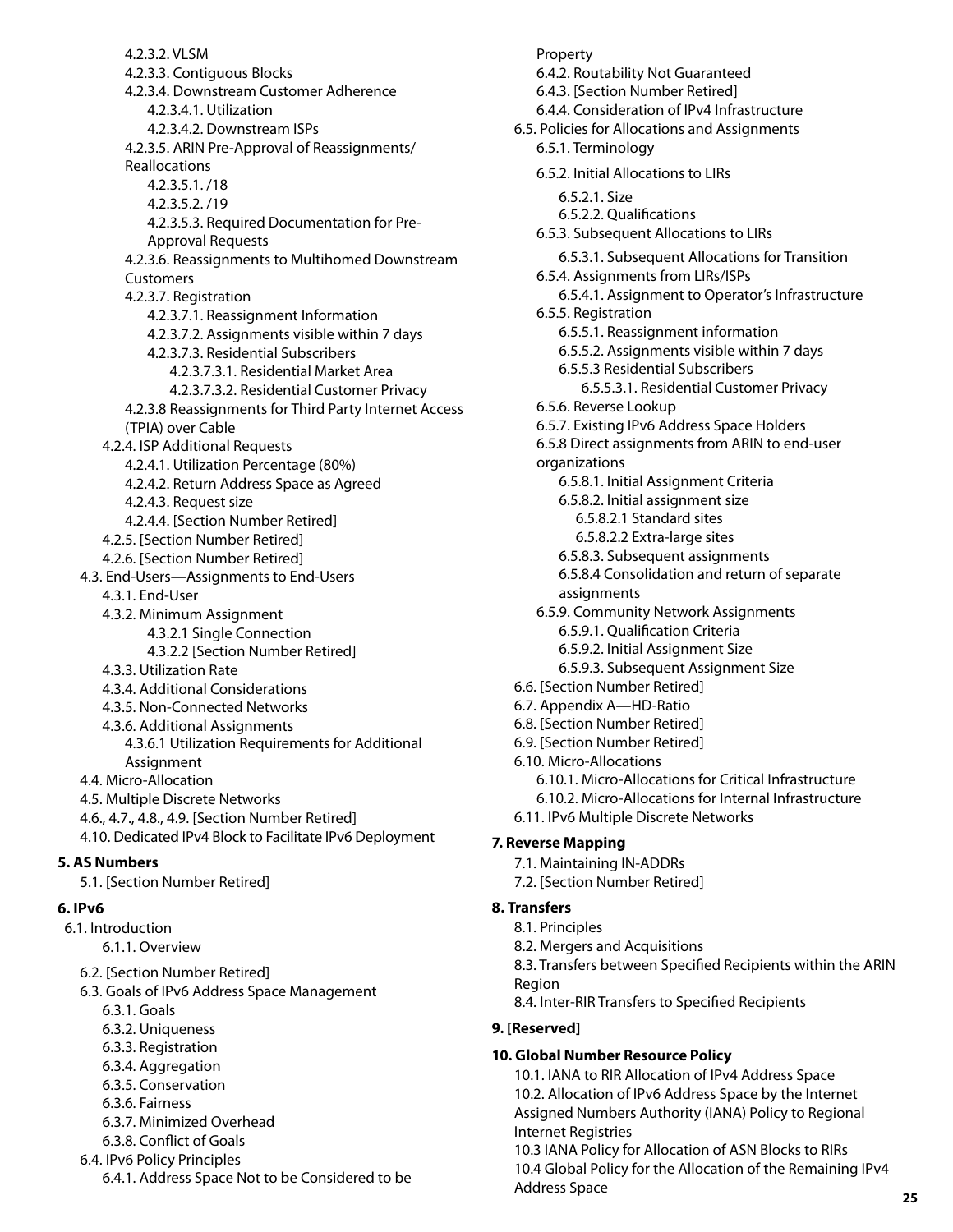10.5. Global Policy for Post Exhaustion IPv4 Allocation Mechanisms by the IANA

#### **11. Experimental Internet Resource Allocations**

- 11.1. Documentation of Recognized Experimental Activity
- 11.2. Technical Coordination
- 11.3. Coordination over Resource Use
- 11.4. Resource Allocation Term and Renewal
- 11.5. Single Resource Allocation per Experiment
- 11.6. Resource Allocation Fees
- 11.7 Resource Allocation Guidelines
- 11.8. Commercial Use Prohibited
- 11.9. Resource Request Appeal or Arbitration

#### **12. Resource Review**

#### **Appendix A—Change Log**

# **1. Principles and Goals of the American Registry for Internet Numbers (ARIN)**

## *1.1. Registration*

The principle of registration guarantees the uniqueness of Internet number resources.

Provision of this public registry documenting Internet number resource allocation, reallocation, assignment, and reassignment is necessary:

- a) to ensure uniqueness,
- b) to provide a contact in case of operational/security problems,
- c) to provide the transparency required to ensure that Internet number resources are efficiently utilized, and
- d) to assist in IP allocation studies.

## *1.2. Conservation*

The principle of conservation guarantees sustainability of the Internet through efficient utilization of unique number resources.

Due to the requirement for uniqueness, Internet number resources of each type are drawn from a common number space. Conservation of these common number spaces requires that Internet number resources be efficiently distributed to those organizations who have a technical need for them in support of operational networks.

## *1.3. Routability*

The principle of routability guarantees that Internet number resources are managed in such a manner that they may be routed on the Internet in a scalable manner.

While routing scalability is necessary to ensure proper operation of Internet routing, allocation or assignment of Internet number resources by ARIN in no way guarantees that those addresses will be routed by any particular network operator.

## *1.4. Stewardship*

The principle of stewardship guarantees the application of these principles when managing Internet number resources.

The fundamental purpose of Internet number stewardship is to distribute unique number resources to entities building and operating networks thereby facilitating the growth and sustainability of the Internet for the benefit of all.

It should be noted that the above goals may sometimes be in conflict with each other and with the interests of individual end-users or network operators. Care must be taken to ensure balance with these conflicting goals given the resource availability, relative size of the resource, and number resource specific technical dynamics, for each type of number resource.

# **2. Definitions**

Responsibility for management of address space is distributed globally in accordance with the hierarchical structure shown below.

## *2.1. Internet Registry (IR)*

An Internet Registry (IR) is an organization that is responsible for distributing IP address space to its members or customers and for registering those distributions.

# *2.2. Regional Internet Registry (RIR)*

Regional Internet Registries (RIRs) are established and authorized by respective regional communities, and recognized by the IANA to serve and represent large geographical regions. The primary role of RIRs is to manage and distribute public



Internet address space within their respective regions.

# *2.3. [Section Number Retired]*

# *2.4. Local Internet Registry (LIR)*

A Local Internet Registry (LIR) is an IR that primarily assigns address space to the users of the network services that it provides. LIRs are generally Internet Service Providers (ISPs), whose customers are primarily end users and possibly other ISPs.

# *2.5. Allocate and Assign*

A distinction is made between address allocation and address assignment, i.e., ISPs are "allocated" address space as described herein, while end-users are "assigned" address space.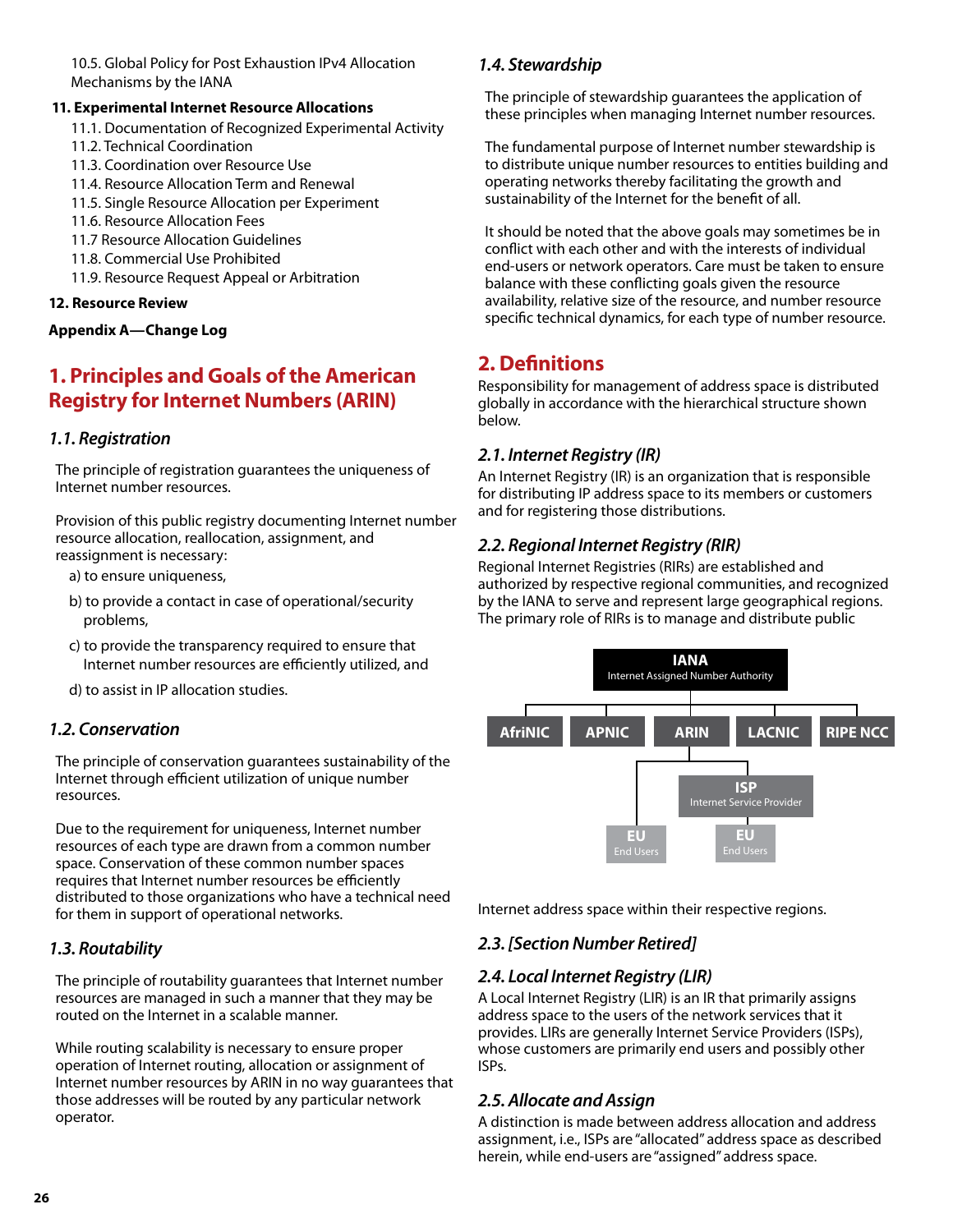**Allocate** - To allocate means to distribute address space to IRs for the purpose of subsequent distribution by them.

**Assign** - To assign means to delegate address space to an ISP or end-user, for specific use within the Internet infrastructure they operate. Assignments must only be made for specific purposes documented by specific organizations and are not to be subassigned to other parties.

# *2.6. End-user*

An end-user is an organization receiving assignments of IP addresses exclusively for use in its operational networks.

# *2.7. Multihomed*

An organization is multihomed if it receives full-time connectivity from more than one ISP and has one or more routing prefixes announced by at least two of its upstream ISPs.

# *2.8. Utilization (IPv6)*

In IPv6, "utilization" is only measured in terms of the bits to the left of the /56 boundary. In other words, utilization refers to the assignment of /56s to end sites, and not the number of addresses assigned within individual /56s at those end sites.

# *2.9. HD-Ratio*

The HD-Ratio is a way of measuring the efficiency of address assignment (RFC 3194). It is an adaptation of the H-Ratio originally defined in (RFC1715) and is expressed as follows:

> $HD = Log (maximum number of allocated the)$ Log (number of allocated objects) objects)

where (in the case of this document) the objects are IPv6 site addresses (/56s) assigned from an IPv6 prefix of a given size.

# *2.10. End site*

The term End Site shall mean a single structure or service delivery address, or, in the case of a multi-tenant structure, a single tenant within said structure (a single customer location).

# *2.11. Community Network*

A community network is any network organized and operated by a volunteer group operating as or under the fiscal support of a nonprofit organization or university for the purpose of providing free or low-cost connectivity to the residents of their local service area. To be treated as a community network under ARIN policy, the applicant must certify to ARIN that the community network staff is 100% volunteers.

# *2.12. Organizational Information*

When required, organization Information must include at a minimum: Legal name, street address, city, state, zip code equivalent and at least one valid technical and one valid abuse POC. Each POC shall be designated by the organization and must include at least a verifiable email address and phone number.

# *2.13. Residential Customer*

End-users who are individual persons and not organizations and who receive service at a place of residence for personal use only are considered residential customers.

# *2.14. Serving Site (IPv6)*

When applied to IPv6 policies, the term serving site shall mean a location where an ISP terminates or aggregates customer connections, including, but, not limited to Points of Presence (POPs), Datacenters, Central or Local switching office or regional or local combinations thereof.

# *2.15. Provider Assignment Unit (IPv6)*

When applied to IPv6 policies, the term "provider assignment unit" shall mean the prefix of the smallest block a given ISP assigns to end sites (recommended /48).

# *2.16. Utilized (IPv6)*

The term utilized shall have the following definitions when applied to IPv6 policies:

- 1. A provider assignment unit shall be considered fully utilized when it is assigned to an end-site.
- 2. Larger blocks shall have their utilization defined by dividing the number of provider assignment units assigned from the containing block by the total number of provider assignment units. This ratio will often be expressed as a percentage (e.g. a/t\*100, for a /36 3072/4096 \* 100 = 75% utilization)

# **3. Directory Services**

# *3.1. Bulk Copies of ARIN's Whois*

ARIN will provide a bulk copy of Whois output, including point of contact information, on the ARIN site for download by any organization that wishes to obtain the data providing they agree to ARIN's acceptable use policy. This point of contact information will not include data marked as private.

[The Request Form for ARIN Bulk Whois Data, which contains the Acceptable Use Policy (AUP) for Bulk Copies of ARIN Whois Data, can be found at: https://www.arin.net/resources/ agreements/bulkwhois.pdf]

# *3.2. Distributed Information Server Use Requirements*

The minimal requirements for an organization to setup a distributed information service to advertise reassignment information are:

- The distributed information service must be operational 24 hours a day, 7 days a week to both the general public and ARIN staff. The service is allowed reasonable downtime for server maintenance according to generally accepted community standards.
- The distributed information service must allow public access to reassignment information. The service may restrict the number of queries allowed per time interval from a host or subnet to defend against DDOS attacks, remote mirroring attempts, and other nefarious acts.
- The distributed information service must return reassignment information for the IP address queried. The service may allow for privacy protections for customers. For residential users, the service may follow ARIN's residential privacy policy that includes displaying only the city, state, zip code, and country. For all other reassignments, the service shall follow ARIN's privacy policy for publishing data in a public forum.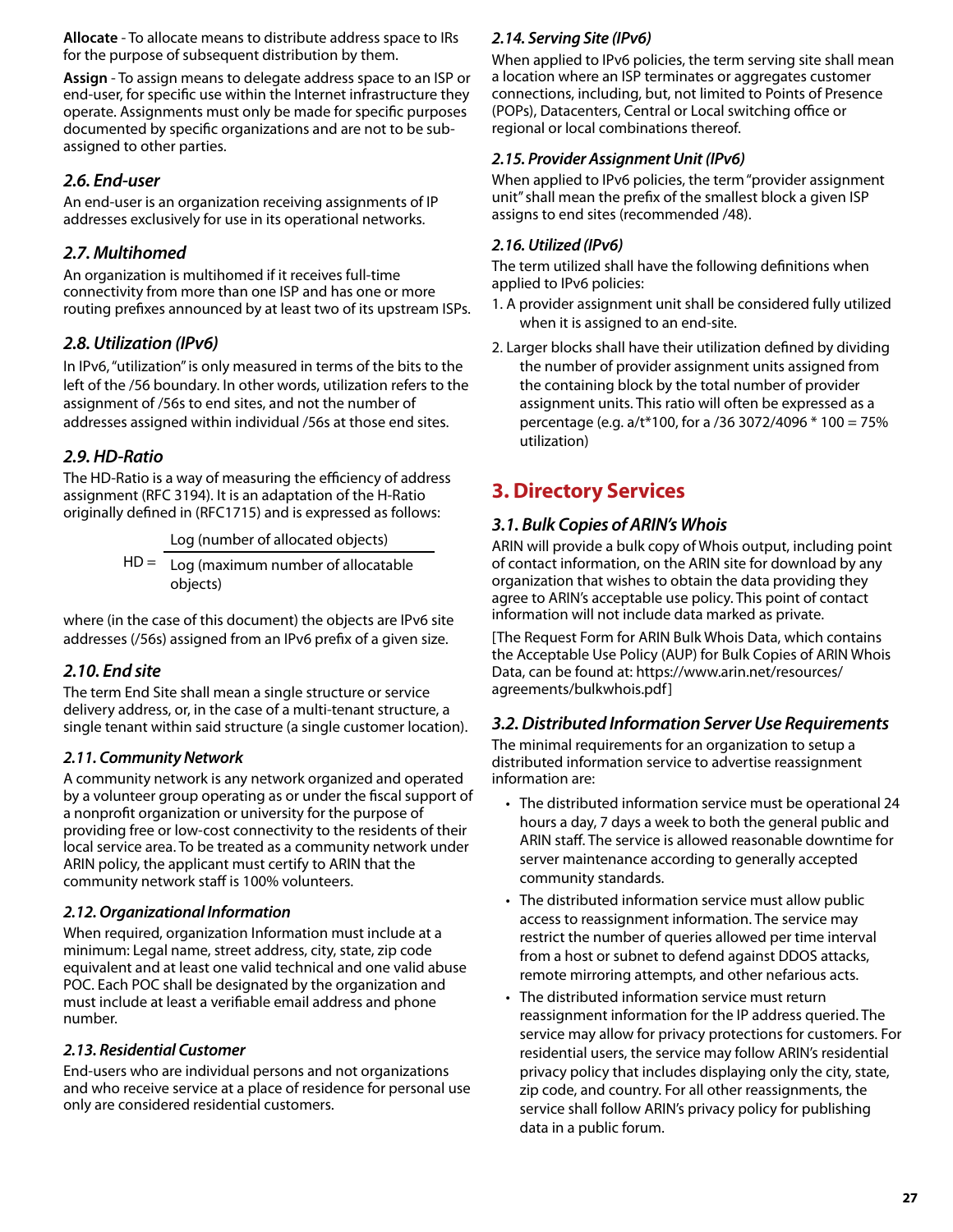- The distributed information service may return results for non-IP queries.
- The distributed information service must respond to a query with the minimal set of attributes per object as defined by ARIN staff.
- The distributed information service may include optional attributes per object that are defined locally.
- The distributed information service must return results that are up-to-date on reassignment information.

# *3.3. Privatizing POC Information*

Organizations may designate certain points of contact as private from ARIN Whois, with the exception that, at the minimum, one point of contact must be viewable.

# *3.4. Routing Registry*

## *3.4.1. Acceptable use policy*

- The ARIN Routing Registry data is for Internet operational purposes only. Mirroring is only allowed by other routing registries.
- The user may only distribute this data using a Whois service unless prior, written permission from ARIN has been obtained.
- To protect those registered in the ARIN routing registry, ARIN may need to specify additional conditions on access permissions for this data in the future. The permission to access the data is based on agreement to the conditions stipulated in this document in addition to any others that may be added in the future.
- Please see the http://www.irr.net/docs/list.html URL for information about the replicated Routing Registry data.

# *3.5. Autonomous System Originations*

## *3.5.1. Collection*

ARIN will collect an optional field in all IPv4 and IPv6 address block transactions (allocation and assignment requests, reallocation and reassignment actions, transfer and experimental requests). This additional field will be used to record a list of the ASes that the user permits to originate address prefixes within the address block.

# *3.5.2. Publication*

## **3.5.2.1. Description of data**

ARIN will produce a collection of the mappings from address blocks to ASes permitted to originate that address block. The collection will consist of a list where each entry will consist, at a minimum, of an address block, a list of AS numbers, and a tag indicating the type of delegation of the address block. This collection will be produced at least daily.

## **3.5.2.2. Bulk publication of data**

ARIN will make the collected mappings from address blocks to AS numbers available for bulk transfer in one or more formats chosen at its own discretion, informed by the community's current needs. This data will not be subject to any redistribution restrictions—it may be republished or repackaged it any form. Should ARIN choose to use Whois bulk transfer as the bulk form of data access required by this paragraph, the address block to AS mappings will not be subject to any redistribution

restrictions, but the remainder of the Whois data will remain subject to the terms of the then-current AUP regarding bulk access to Whois data.

## **3.5.2.3. Other formats**

ARIN may also make the collected or individual mappings from address blocks to AS numbers available in other forms, possibly query services, chosen at its own discretion, informed by the community's current needs. ARIN may require agreement to an acceptable use policy for access to the data in these forms.

# *3.6 Annual Whois POC Validation*

# *3.6.1 Method of Annual Verification*

During ARINs annual Whois POC validation, an email will be sent to every POC in the Whois database. Each POC will have a maximum of 60 days to respond with an affirmative that their Whois contact information is correct and complete. Unresponsive POC email addresses shall be marked as such in the database. If ARIN staff deems a POC to be completely and permanently abandoned or otherwise illegitimate, the POC record shall be marked invalid. ARIN will maintain, and make readily available to the community, a current list of number resources with no valid POC; this data will be subject to the current bulk Whois policy.

# **4. IPv4**

# *4.1. General Principles*

# *4.1.1, 4.1.2., 4.1.3., 4.1.4. [Section Number Retired]*

## *4.1.5. Resource request size*

Determining the validity of the amount of requested IP address resources is the responsibility of ARIN.

# *4.1.6. Aggregation*

In order to preserve aggregation, ARIN attempts to issue blocks of addresses on appropriate "CIDR-supported" bit boundaries. ARIN may reserve space to maximize aggregation possibilities until the implementation of section 10.4.2.2, at which time ARIN will make each allocation and assignment as a single continuous range of addresses.

## *4.1.7. [Section Number Retired]*

# *4.1.8 Unmet requests*

In the event that ARIN does not have a contiguous block of addresses of sufficient size to fulfill a qualified request, ARIN will provide the requesting organization with the option to specify the smallest block size they'd be willing to accept, equal to or larger than the applicable minimum size specified elsewhere in ARIN policy. If such a smaller block is available, ARIN will fulfill the request with the largest single block available that fulfills the request. If no such block is available, the organization will be provided the option to be placed on a waiting list of prequalified recipients, listing both the block size qualified for and the smallest block size acceptable.

Repeated requests, in a manner that would circumvent 4.1.6, are not allowed: an organization may only receive one allocation, assignment, or transfer every 3 months, but ARIN, at its sole discretion, may waive this requirement if the requester can document a change in circumstances since their last request that could not have been reasonably foreseen at the time of the original request, and which now justifies additional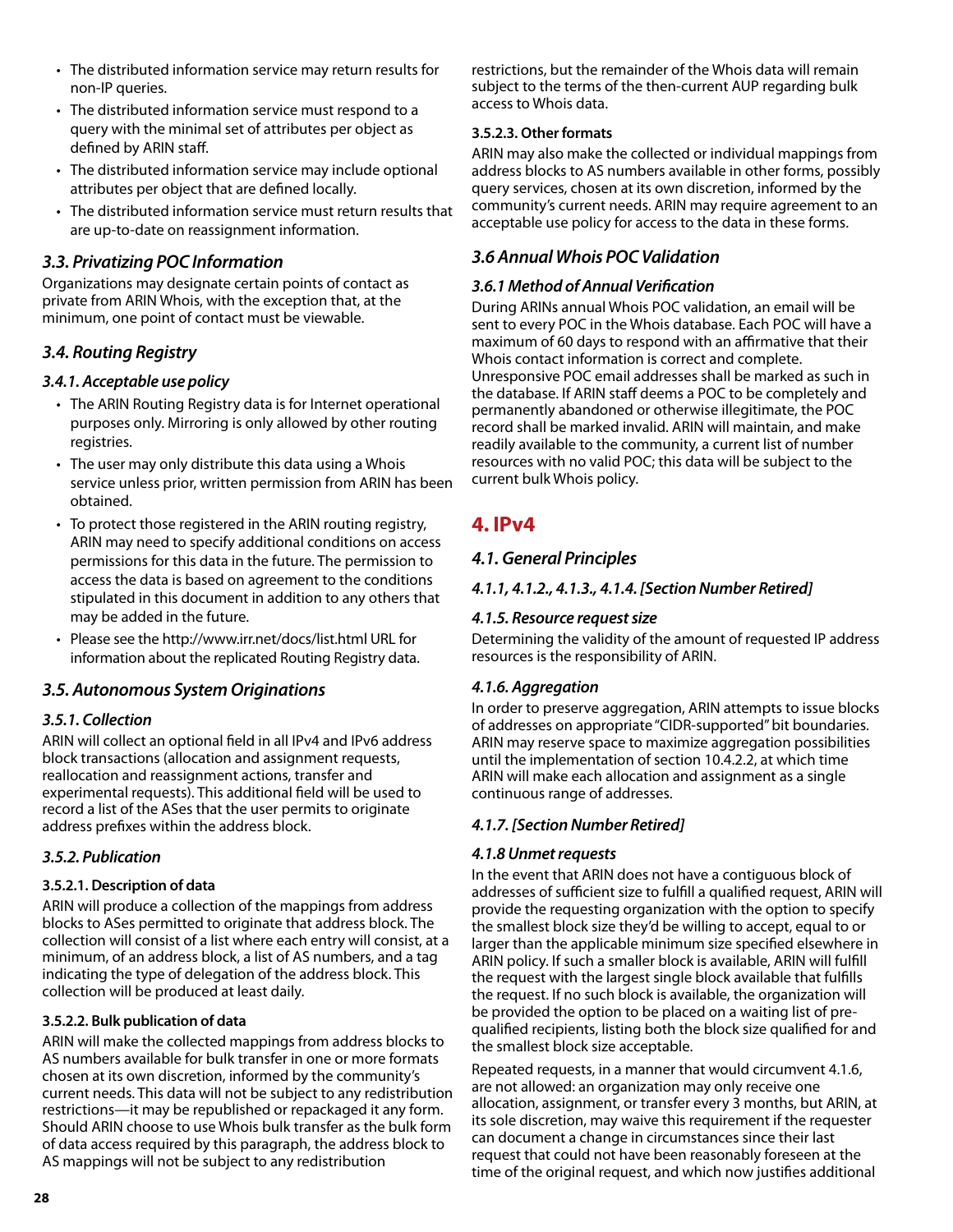space. Qualified requesters whose request cannot be immediately met will also be advised of the availability of the transfer mechanism in section 8.3 as an alternative mechanism to obtain IPv4 addresses.

## **4.1.8.1 Waiting list**

The position of each qualified request on the waiting list will be determined by the date it was approved. Each organization may have one approved request on the waiting list at a time.

## **4.1.8.2 Fulfilling unmet needs**

As address blocks become available for allocation, ARIN will fulfill requests on a first-approved basis, subject to the size of each available address block and a timely re-validation of the original request. Requests will not be partially filled. Any requests met through a transfer will be considered fulfilled and removed from the waiting list.

# *4.1.9. [Section Number Retired]*

# *4.2. Allocations to ISPs (Requirements for Requesting Initial Address Space)*

## *4.2.1. Principles*

## **4.2.1.1. Purpose**

ARIN allocates blocks of IP addresses to ISPs for the purpose of reassigning that space to their customers.

## **4.2.1.2. Annual Renewal**

An annual fee for registered space is due by the anniversary date of the ISP's first allocation from ARIN. ISPs should take care to ensure that their annual renewal payment is made by their anniversary due date in accordance with the Registration Services Agreement. If not paid by the anniversary date, the address space may be revoked. Please review the Annual Renewal/Maintenance Fees Page for more details.

## **4.2.1.3. Utilization rate**

Utilization rate of address space is a key factor, among others, in determining address allocation.

## **4.2.1.4. Slow start**

Because the number of available IP addresses on the Internet is limited, many factors must be considered in the determination of address space allocations. Therefore, IP address space is allocated to ISPs using a slow-start model. Allocations are based on justified need, not solely on a predicted customer base.

## **4.2.1.5. Minimum allocation**

In general, ARIN allocates /24 and larger IP address prefixes to ISPs. If allocations smaller than /24 are needed, ISPs should request address space from their upstream provider.

## **4.2.1.6. Immediate need**

If an ISP has an immediate need for address space, and can provide justification to show that the address space will be utilized within 30 days of the request, ARIN may issue a block of address space, not larger than a /16 nor smaller than ARIN's customary minimum allocation, to that organization. These cases are exceptional.

# *4.2.2. Initial allocation to ISPs*

## **4.2.2.1. ISP Requirements**

All ISP organizations must satisfy the following requirements:

#### **4.2.2.1.1. Use of /24**

The efficient utilization of an entire previously allocated /24 from their upstream ISP. This allocation may have been provided by an ISP's upstream provider(s), and does not have to be contiguous address space.

#### **4.2.2.1.2. Efficient utilization**

Demonstrate efficient use of IP address space allocations by providing appropriate documentation, including assignment histories, showing their efficient use. ISPs must provide reassignment information on the entire previously allocated block(s) via SWIP or RWhois server for /29 or larger blocks. For blocks smaller than /29 and for internal space, ISPs should provide utilization data either via SWIP or RWhois server or by providing detailed utilization information.

## **4.2.2.1.3. Three months**

Provide detailed information showing specifically how the requested allocation will be utilized within three months.

## **4.2.2.1.4. Renumber and return**

ISPs receiving a new allocation may wish to renumber out of their previously allocated space. In this case, an ISP must use the new allocation to renumber out of that previously allocated block of address space and must return the space to its upstream provider.

#### **4.2.2.2. [Section Number Retired]**

## *4.2.3. Reassigning Address Space to Customers*

#### **4.2.3.1. Efficient utilization**

ISPs are required to apply a utilization efficiency criterion in providing address space to their customers. To this end, ISPs should have documented justification available for each reassignment. ARIN may request this justification at any time. If justification is not provided, future receipt of allocations may be impacted.

## **4.2.3.2. VLSM**

To increase utilization efficiency of IPv4 address space, ISPs reassigning IP address space to their customers should require their customers to use variable length subnet mask (VLSM) and classless technologies (CIDR) within their networks. ISPs should issue blocks smaller than /24 wherever feasible.

## **4.2.3.3. Contiguous blocks**

IP addresses are allocated to ISPs in contiguous blocks, which should remain intact. Fragmentation of blocks is discouraged. To avoid fragmentation, ISPs are encouraged to require their customers to return address space if they change ISPs. Therefore, if a customer moves to another service provider or otherwise terminates a contract with an ISP, it is recommended that the customer return the network addresses to the ISP and renumber into the new provider's address space. The original ISP should allow sufficient time for the renumbering process to be completed before requiring the address space to be returned.

#### **4.2.3.4. Downstream customer adherence**

ISPs must require their downstream customers to adhere to the following criteria:

#### **4.2.3.4.1. Utilization**

Reassignment information for prior allocations must show that each customer meets the 80% utilization criteria and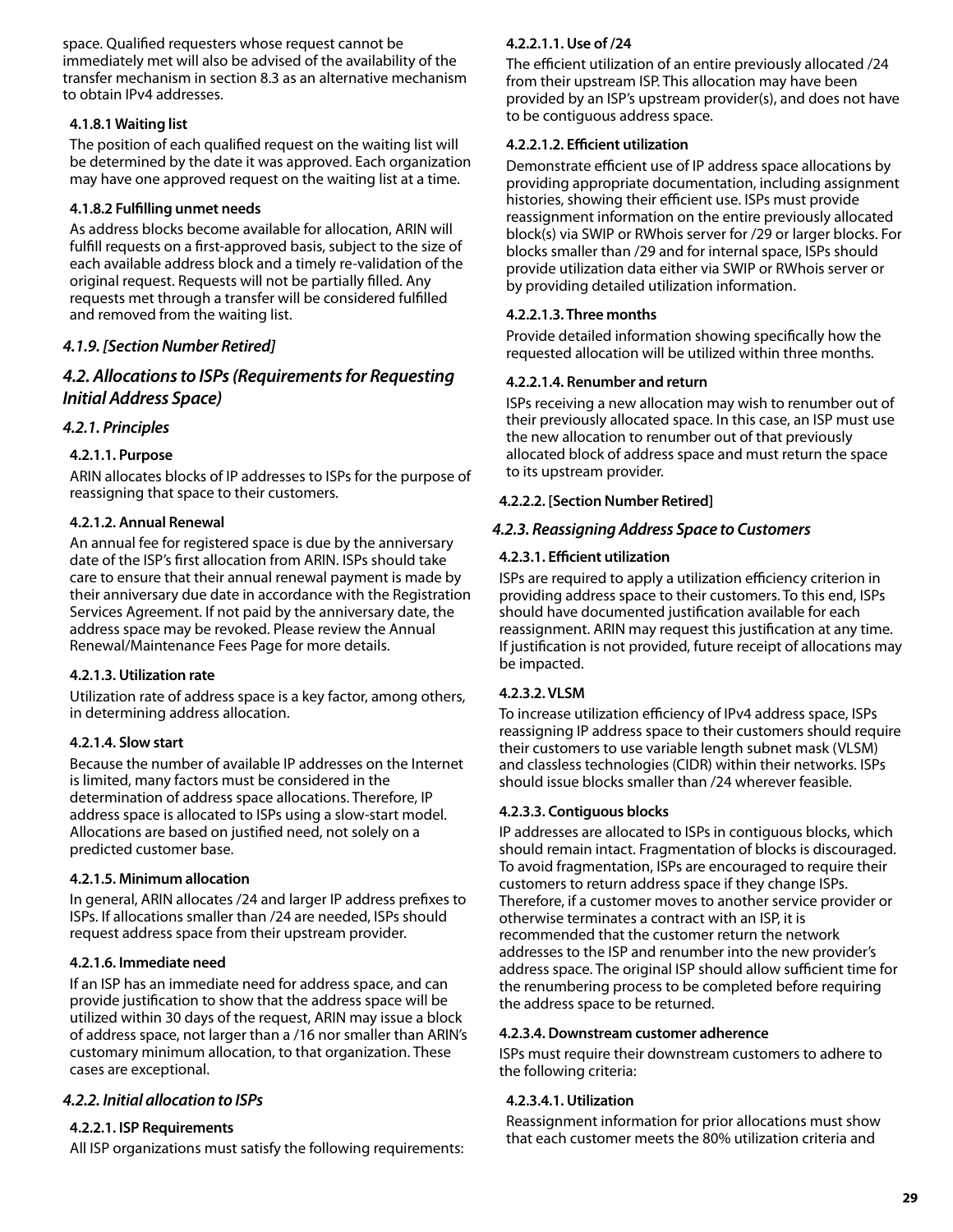must be available via SWIP/RWhois prior to your issuing them additional space.

#### **4.2.3.4.2. Downstream ISPs**

Customers must follow ARIN policy for ISPs.

#### **4.2.3.5. ARIN approval of reassignments/reallocations**

## **4.2.3.5.1. /18**

All extra-large ISPs making reassignments of a /18 or larger to a customer must first have these reassignments reviewed and approved by ARIN.

## **4.2.3.5.2. /19**

Small to large ISPs making customer reassignments of a /19 or larger must first seek ARIN's approval.

## **4.2.3.5.3. Required documentation for pre-approval requests**

- Network engineering plans Network engineering plans including subnets, host counts, and hosts per subnet, with projected utilization rates and associated confidence levels of those projections for one and two years,
- Deployment schedule Deployment schedule for the network, including major milestones for each subnet,
- Network topology diagrams.

## **4.2.3.6. Reassignments to multihomed downstream customers**

Under normal circumstances an ISP is required to determine the prefix size of their reassignment to a downstream customer according to the guidelines set forth in RFC 2050. Specifically, a downstream customer justifies their reassignment by demonstrating they have an immediate requirement for 25% of the IP addresses being assigned, and that they have a plan to utilize 50% of their assignment within one year of its receipt. This policy allows a downstream customer's multihoming requirement to serve as justification for a /24 reassignment from their upstream ISP, regardless of host requirements. Downstream customers must provide contact information for all of their upstream providers to the ISP from whom they are requesting a /24. The ISP will then verify the customer's multihoming requirement and may assign the customer a /24, based on this policy. Customers may receive a /24 from only one of their upstream providers under this policy without providing additional justification. ISPs may demonstrate they have made an assignment to a downstream customer under this policy by supplying ARIN with the information they collected from the customer, as described above, or by identifying the AS number of the customer. This information may be requested by ARIN staff when reviewing an ISP's utilization during their request for additional IP addresses space.

## **4.2.3.7. Registration**

ISPs are required to demonstrate efficient use of IP address space allocations by providing appropriate documentation, including but not limited to assignment histories, showing their efficient use.

## **4.2.3.7.1. Reassignment Information**

Each IPv4 assignment containing a /29 or more addresses shall be registered in the WHOIS directory via SWIP or a distributed service which meets the standards set forth in section 3.2. Reassignment registrations shall include each

client's organizational information, except where specifically exempted by this policy.

## **4.2.3.7.2. Assignments visible within 7 days**

All assignments shall be made visible as required in section 4.2.3.7.1 within seven calendar days of assignment.

#### **4.2.3.7.3. Residential Subscribers**

#### **4.2.3.7.3.1. Residential Market Area**

In most cases, ISPs that have residential subscribers assign address space to their access infrastructure to which their customers connect rather than to individual subscribers. This assignment information regarding each market area holding an address block should be entered via SWIP (or by using RWhois) with the network name used to identify each market area. Initial allocations are based on total number of homes that could purchase the service in a given market area.

Using SWIP or RWhois, residential access ISPs must show that they have reassigned at least 80% of their current address space, with a 50 to 80% utilization rate, in order to request additional addresses.

Each assignment to a specific end-user (if holding /29 and larger blocks) requires the submission of a SWIP or use of an RWhois server. Requesters will also be asked to provide detailed plans for use of the newly requested space.

## **4.2.3.7.3.2. Residential Customer Privacy**

To maintain the privacy of their residential customers, an organization with downstream residential customers holding /29 and larger blocks may substitute that organization's name for the customer's name, e.g. 'Private Customer - XYZ Network', and the customer's street address may read 'Private Residence'. Each private downstream residential reassignment must have accurate upstream Abuse and Technical POCs visible on the WHOIS directory record for that block.

#### **4.2.3.8 Reassignments for Third Party Internet Access (TPIA) over Cable**

IP addresses reassigned by an ISP to an incumbent cable operator for use with Third Party Internet Access (TPIA) will be counted as fully used once they are assigned to equipment by the underlying cable carrier provided they meet the following requirements:

- initial assignments to each piece of hardware represent the smallest subnet reasonably required to deploy service to the customer base served by the hardware
- additional assignments to each piece of hardware are made only when all previous assignments to that specific piece of hardware are at least 80% used and represent a three month supply
- IP allocations issued through 4.2.3.8 are non-transferable via section 8.3 and section 8.4 for a period of 36 months. In the case of a section 8.2 transfer the IP assignment must be utilized for the same purpose or needs based justification at a rate consistent with intended use.

## *4.2.4. ISP Additional Requests*

#### **4.2.4.1. Utilization percentage (80%)**

ISPs must have efficiently utilized all previous allocations and at least 80% of their most recent allocation in order to receive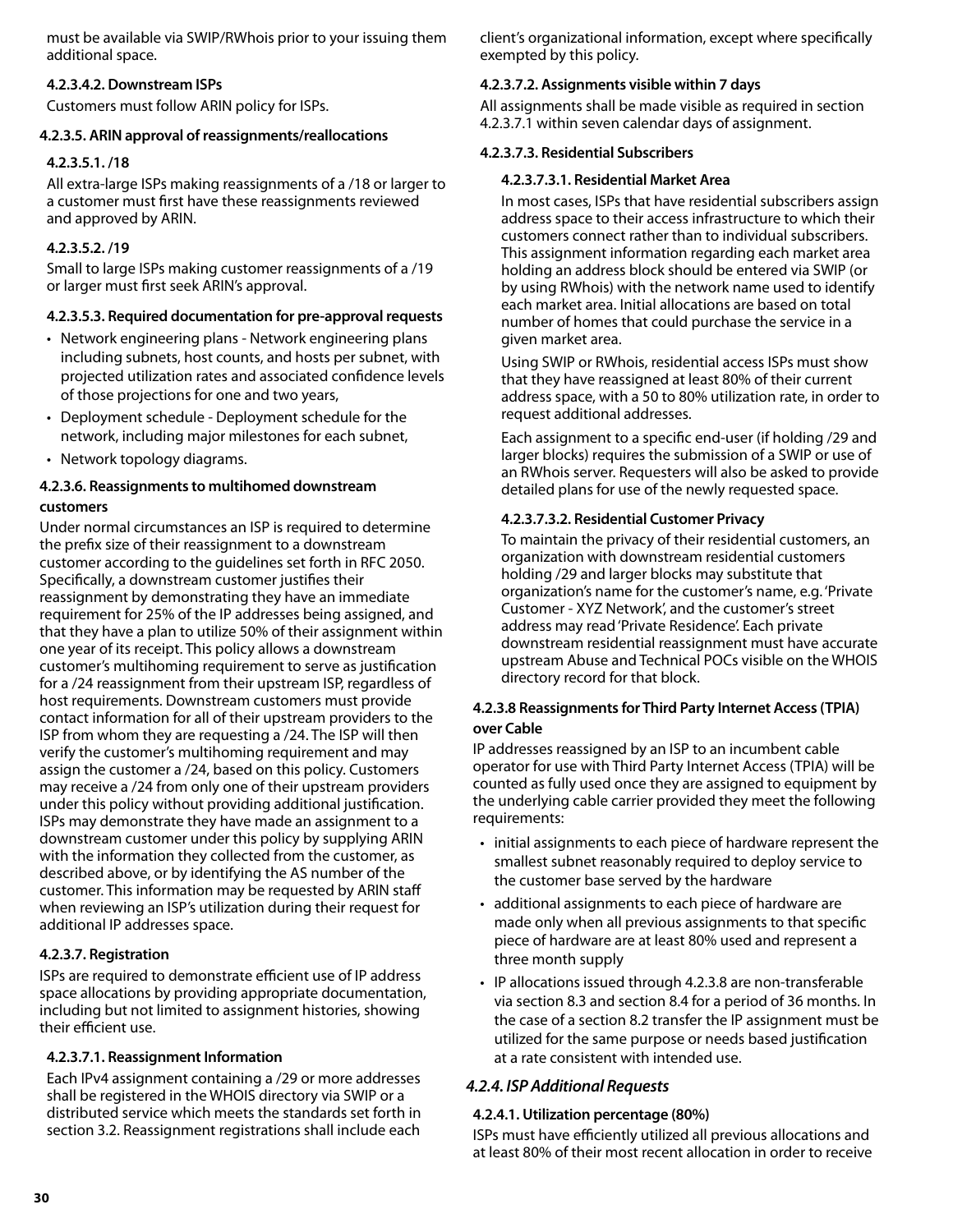additional space. This includes all space reassigned to their customers. Please note that until your prior utilization is verified to meet the 80% requirement, ARIN can neither process nor approve a request for additional addresses.

#### **4.2.4.2. Return address space as agreed**

Return prior address space designated for return as agreed.

#### **4.2.4.3. Request size**

ISPs may request up to a 3-month supply of IPv4 addresses from ARIN, or a 24-month supply via 8.3 or 8.4 transfer. Determination of the appropriate allocation to be issued is based on efficient utilization of space within this time frame, consistent with the principles in 4.2.1.

## **4.2.4.4. [Section Number Retired]**

## *4.2.5. [Section Number Retired]*

## *4.2.6. [Section Number Retired]*

## *4.3. End-users - Assignments to end-users*

#### *4.3.1. End-users*

ARIN assigns blocks of IP addresses to end-users who request address space for their internal use in running their own networks, but not for sub-delegation of those addresses outside their organization. End-users must meet the requirements described in these guidelines for justifying the assignment of an address block.

## *4.3.2. Minimum assignment*

The minimum block of IP address space assigned by ARIN to end-users is a /24. If assignments smaller than /24 are needed, end-users should contact their upstream provider.

#### **4.3.2.1 Single Connection**

The minimum block of IP address space assigned by ARIN to end-users is a /24. If assignments smaller than /24 are needed, end-users should contact their upstream provider.

#### **4.3.2.2 [Section Number Retired]**

#### *4.3.3. Utilization rate*

Utilization rate of address space is a key factor in justifying a new assignment of IP address space. Requesters must show exactly how previous address assignments have been utilized and must provide appropriate details to verify their one-year growth projection. The basic criteria that must be met are:

- A 25% immediate utilization rate, and
- A 50% utilization rate within one year.

A greater utilization rate may be required based on individual network requirements. Please refer to RFC 2050 for more information on utilization guidelines.

## *4.3.4. Additional considerations*

End-users may qualify for address space under other policies such as Immediate need [4.2.1.6] or Micro-allocation [4.4].

## *4.3.5. Non-connected Networks*

End-users not currently connected to an ISP and/or not planning to be connected to the Internet are encouraged to use private IP address numbers reserved for non-connected networks (see RFC 1918). When private, non-connected networks require interconnectivity and the private IP address numbers are ineffective, globally unique addresses may be requested and used to provide this interconnectivity.

#### *4.3.6. Additional Assignments*

#### **4.3.6.1 Utilization Requirements for Additional Assignment**

In order to justify an additional assignment, end-users must have efficiently utilized at least 80% of all previous assignments, and must provide ARIN with utilization details. The prefix size for an additional assignment is determined by applying the policies found in Section 4.3 of the NRPM.

## *4.4. Micro-allocation*

ARIN will make IPv4 micro-allocations to critical infrastructure providers of the Internet, including public exchange points, core DNS service providers (e.g. ICANN-sanctioned root and ccTLD operators) as well as the RIRs and IANA. These allocations will be no smaller than a /24. Multiple allocations may be granted in certain situations.

Exchange point allocations MUST be allocated from specific blocks reserved only for this purpose. All other microallocations WILL be allocated out of other blocks reserved for micro-allocation purposes. ARIN will make a list of these blocks publicly available.

Exchange point operators must provide justification for the allocation, including: connection policy, location, other participants (minimum of three total), ASN, and contact information. ISPs and other organizations receiving these micro-allocations will be charged under the ISP fee schedule, while end-users will be charged under the fee schedule for end-users. This policy does not preclude exchange point operators from requesting address space under other policies.

ARIN will place an equivalent of a /16 of IPv4 address space in a reserve for Critical Infrastructure, as defined in section 4.4. If at the end of the policy term there is unused address space remaining in this pool, ARIN staff is authorized to utilize this space in a manner consistent with community expectations.

ICANN-sanctioned gTLD operators may justify up to the equivalent of an IPv4/23 block for each authorized new gTLD, allocated from the free pool or received via transfer, but not from the above reservation. This limit of a /23 equivalent per gTLD does not apply to gTLD allocations made under previous policy.

# *4.5. Multiple Discrete Networks*

Organizations with multiple discrete networks desiring to request new or additional address space under a single Organization ID must meet the following criteria:

- 1. The organization shall be a single entity and not a consortium of smaller independent entities.
- 2. The organization must have compelling criteria for creating discrete networks. Examples of a discrete network might include:
	- a. Regulatory restrictions for data transmission,
	- b. Geographic distance and diversity between networks,
	- c. Autonomous multihomed discrete networks.
- 3. The organization must keep detailed records on how it has allocated space to each location, including the date of each allocation.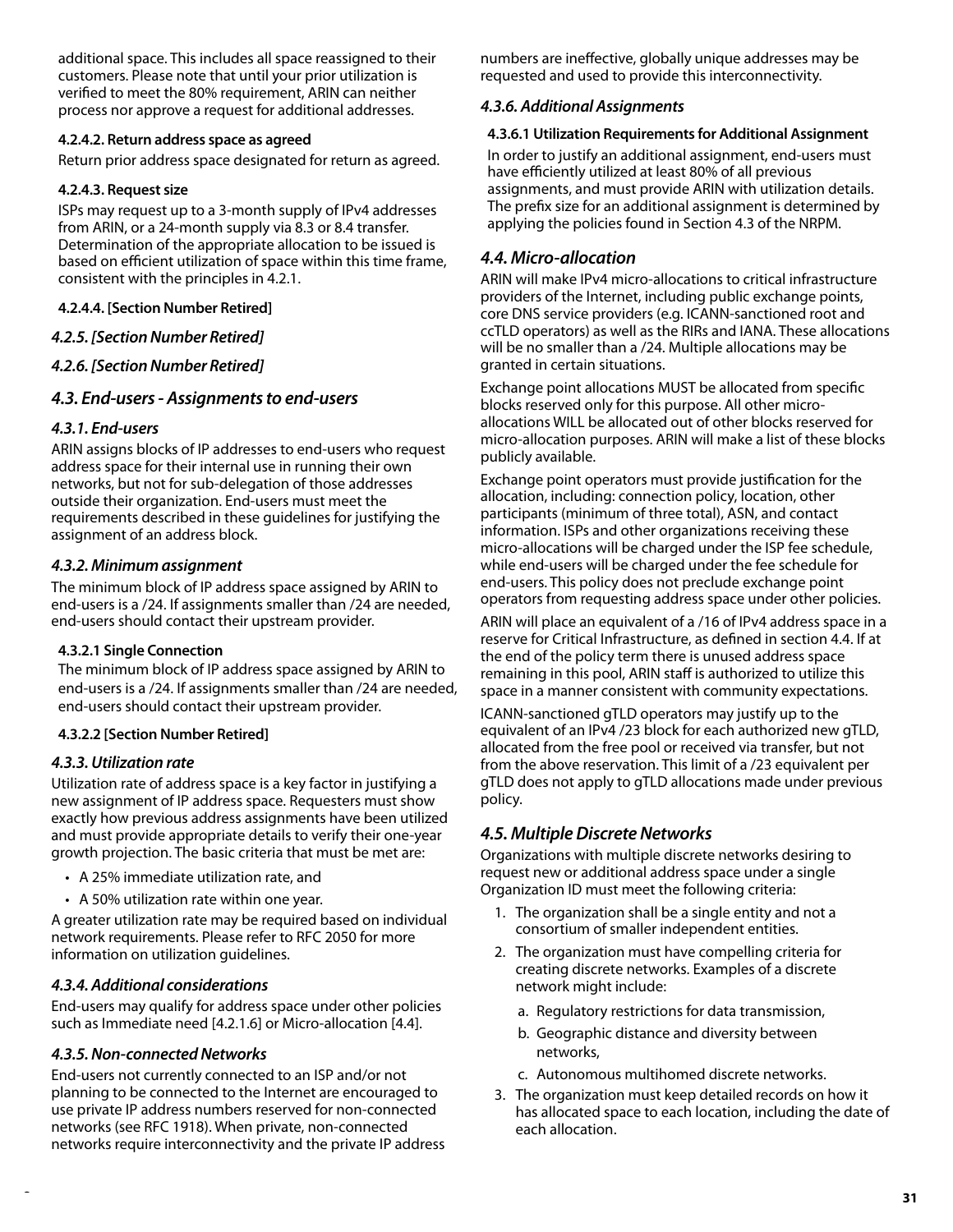- 4. When applying for additional internet address registrations from ARIN, the organization must demonstrate utilization greater than 50% of both the last block allocated and the aggregate sum of all blocks allocated from ARIN to that organization. If an organization is unable to satisfy this 50% minimum utilization criteria, the organization may alternatively qualify for additional internet address registrations by having all unallocated blocks of addresses smaller than ARIN's current minimum allocation size.
- 5. The organization may not allocate additional address space to a location until each of that location's address blocks are 80% utilized.
- 6. The organization should notify ARIN at the time of the request their desire to apply this policy to their account.
- 7. Upon verification that the organization has shown evidence of deployment of the new discrete network site, the new network(s) shall be allocated the minimum allocation size under section 4.2.1.5 unless the organization can demonstrate additional need using the immediate need criteria (4.2.1.6).

# *4.6., 4.7., 4.8., 4.9. [Section Number Retired]*

# *4.10 Dedicated IPv4 block to facilitate IPv6 Deployment*

When ARIN receives its last /8 IPv4 allocation from IANA, a contiguous /10 IPv4 block will be set aside and dedicated to facilitate IPv6 deployment. Allocations and assignments from this block must be justified by immediate IPv6 deployment requirements. Examples of such needs include: IPv4 addresses for key dual stack DNS servers, and NAT-PT or NAT464 translators. ARIN staff will use their discretion when evaluating justifications.

This block will be subject to a minimum size allocation of /28 and a maximum size allocation of /24. ARIN should use sparse allocation when possible within that /10 block.

In order to receive an allocation or assignment under this policy:

- 1. the applicant may not have received resources under this policy in the preceding six months;
- 2. previous allocations/assignments under this policy must continue to meet the justification requirements of this policy;
- 3. previous allocations/assignments under this policy must meet the utilization requirements of end user assignments;
- 4. the applicant must demonstrate that no other allocations or assignments will meet this need;
- 5. on subsequent allocation under this policy, ARIN staff may require applicants to renumber out of previously allocated / assigned space under this policy in order to minimize non-contiguous allocations.

# **5. AS Numbers**

There are a limited number of available Autonomous System Numbers (AS Numbers), therefore, it is important to determine which sites require unique AS Numbers and which do not. Sites that do not require a unique AS Number should use one or

more of the AS Numbers reserved for private use. Those numbers are: 64512 through 65535.

In order to be assigned an AS Number, each requesting organization must provide ARIN with verification that it has one of the following:

- 1. A unique routing policy (its policy differs from its border gateway peers)
- 2. A multihomed site.

AS Numbers are issued based on current need. An organization should request an AS Number only when it is already multihomed or will immediately become multihomed.

# *5.1. [Section Number Retired]*

# **6. IPv6**

# *6.1. Introduction*

## *6.1.1. Overview*

This document describes policies for the allocation and assignment of globally-unique Internet Protocol Version 6 (IPv6) address space. It updates and obsoletes the existing Provisional IPv6 Policies in effect since 1999. Policies described in this document are intended to be adopted by each registry. However, adoption of this document does not preclude local variations in each region or area.

RFC 2373, RFC 2373bis designate 2000::/3 to be global unicast address space that IANA may allocate to the RIRs. In accordance with RFC 2928, RFC 2373bis, IAB-Request, IANA has allocated initial ranges of global unicast IPv6 address space from the 2001::/16 address block to the existing RIRs. This document concerns the initial and subsequent allocations of the 2000::/3 unicast address space, for which RIRs formulate allocation and assignment policies.

# *6.2. [Section Number Retired]*

# *6.3. Goals of IPv6 address space management*

# *6.3.1. Goals*

IPv6 address space is a public resource that must be managed in a prudent manner with regards to the long-term interests of the internet. Responsible address space management involves balancing a set of sometimes competing goals. The following are the goals relevant to IPv6 address policy.

## *6.3.2. Uniqueness*

Every assignment and/or allocation of address space must guarantee uniqueness worldwide. This is an absolute requirement for ensuring that every public host on the Internet can be uniquely identified.

# *6.3.3. Registration*

Internet address space must be registered in a registry database accessible to appropriate members of the Internet community. This is necessary to ensure the uniqueness of each Internet address and to provide reference information for Internet troubleshooting at all levels, ranging from all RIRs and IRs to end users.

The goal of registration should be applied within the context of reasonable privacy considerations and applicable laws.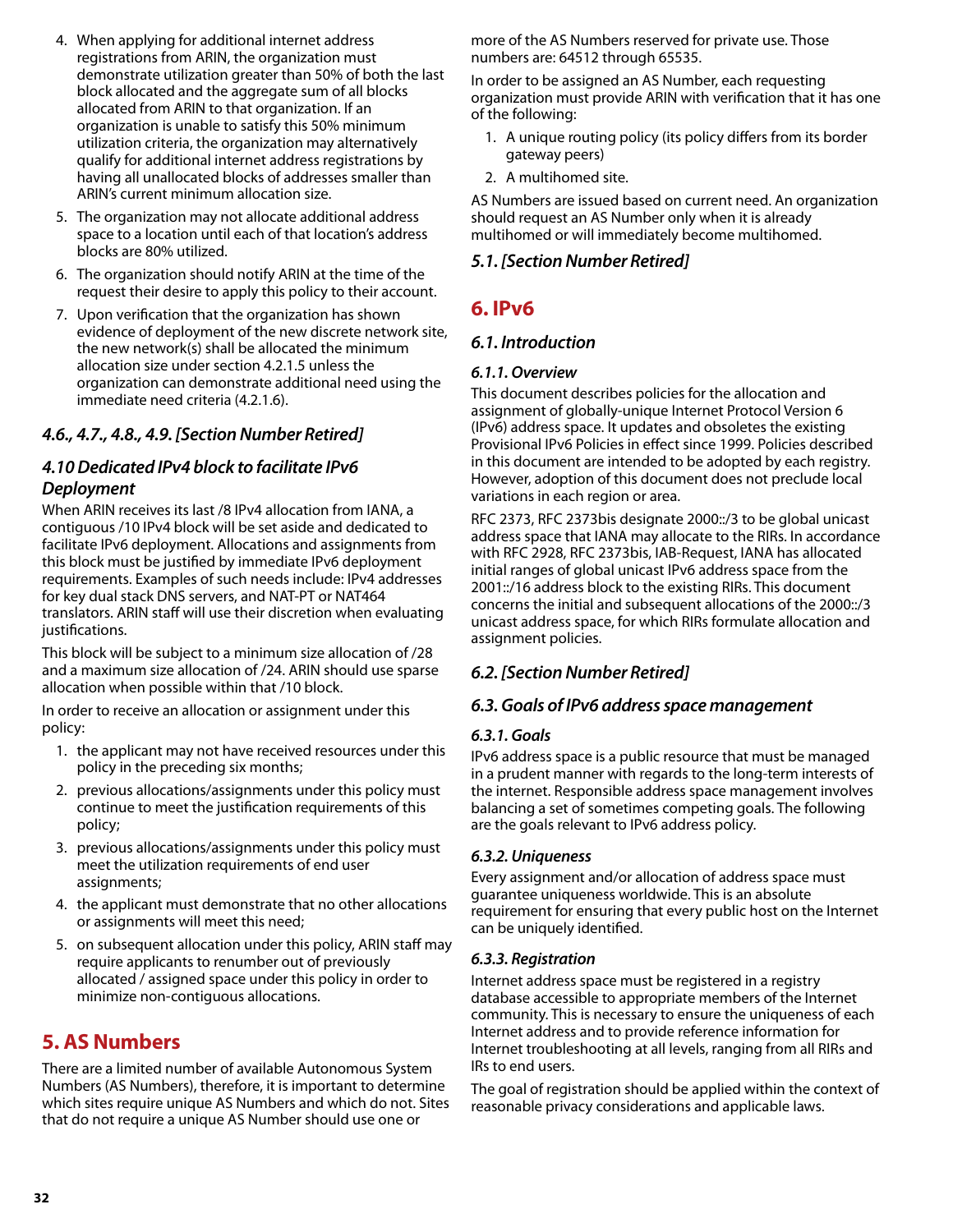# *6.3.4. Aggregation*

Wherever possible, address space should be distributed in a hierarchical manner, according to the topology of network infrastructure. This is necessary to permit the aggregation of routing information by ISPs, and to limit the expansion of Internet routing tables.

This goal is particularly important in IPv6 addressing, where the size of the total address pool creates significant implications for both internal and external routing.

IPv6 address policies should seek to avoid fragmentation of address ranges.

Further, RIRs should apply practices that maximize the potential for subsequent allocations to be made contiguous with past allocations currently held. However, there can be no guarantee of contiguous allocation.

#### *6.3.5. Conservation*

Although IPv6 provides an extremely large pool of address space, address policies should avoid unnecessarily wasteful practices. Requests for address space should be supported by appropriate documentation and stockpiling of unused addresses should be avoided.

#### *6.3.6. Fairness*

All policies and practices relating to the use of public address space should apply fairly and equitably to all existing and potential members of the Internet community, regardless of their location, nationality, size or any other factor.

#### *6.3.7. Minimized Overhead*

It is desirable to minimize the overhead associated with obtaining address space. Overhead includes the need to go back to RIRs for additional space too frequently, the overhead associated with managing address space that grows through a number of small successive incremental expansions rather than through fewer, but larger, expansions.

## *6.3.8. Conflict of goals*

The goals described above will often conflict with each other, or with the needs of individual IRs or end users. All IRs evaluating requests for allocations and assignments must make judgments, seeking to balance the needs of the applicant with the needs of the Internet community as a whole.

In IPv6 address policy, the goal of aggregation is considered to be the most important.

# *6.4. IPv6 Policy Principles*

To address the goals described in the previous section, the policies in this document discuss and follow the basic principles described below.

#### *6.4.1. Address space not to be considered property*

It is contrary to the goals of this document and is not in the interests of the Internet community as a whole for address space to be considered freehold property.

The policies in this document are based upon the understanding that globally-unique IPv6 unicast address space is allocated/assigned for use rather than owned.

#### *6.4.2. Routability not guaranteed*

There is no guarantee that any address allocation or assignment will be globally routable.

However, RIRs must apply procedures that reduce the possibility of fragmented address space which may lead to a loss of routability.

#### *6.4.3. [Section Number Retired]*

#### *6.4.4. Consideration of IPv4 Infrastructure*

Where an existing IPv4 service provider requests IPv6 space for eventual transition of existing services to IPv6, the number of present IPv4 customers may be used to justify a larger request than would be justified if based solely on the IPv6 infrastructure.

#### *6.5. Policies for allocations and assignments*

#### **6.5.1. Terminology**

- a. The terms ISP and LIR are used interchangeably in this document and any use of either term shall be construed to include both meanings.
- b. The term nibble boundary shall mean a network mask which aligns on a 4-bit boundary (in slash notation, /n, where n is evenly divisible by 4, allowing unit quantities of X such that  $2^n = X$  where n is evenly divisible by 4, such as 16, 256, 4096, etc.)

#### *6.5.2 Initial Allocations to LIRs*

#### **6.5.2.1 Size**

- a. All allocations shall be made on nibble boundaries.
- b. In no case shall an LIR receive smaller than a /32 unless they specifically request a /36. In no case shall an ISP receive more than a /16 initial allocation.
- c. The maximum allowable allocation shall be the smallest nibble-boundary aligned block that can provide an equally sized nibble-boundary aligned block to each of the requesters serving sites large enough to satisfy the needs of the requesters largest single serving site using no more than 75% of the available addresses.

This calculation can be summarized as /N where  $N =$ P-(X+Y) and P is the organization's Provider Allocation Unit X is a multiple of 4 greater than 4/3\*serving sites and Y is a multiple of 4 greater than 4/3\*end sites served by largest serving site.

- d. For purposes of the calculation in (c), an end site which can justify more than a /48 under the end-user assignment criteria in 6.5.8 shall count as the appropriate number of /48s that would be assigned under that policy.
- e. For purposes of the calculation in (c), an LIR which has subordinate LIRs shall make such allocations according to the same policies and criteria as ARIN. In such a case, the prefixes necessary for such an allocation should be treated as fully utilized in determining the block sizing for the parent LIR. LIRs which do not receive resources directly from ARIN will not be able to make such allocations to subordinate LIRs and subordinate LIRs which need more than a /32 shall apply directly to ARIN.
- f. An LIR is not required to design or deploy their network according to this structure. It is strictly a mechanism to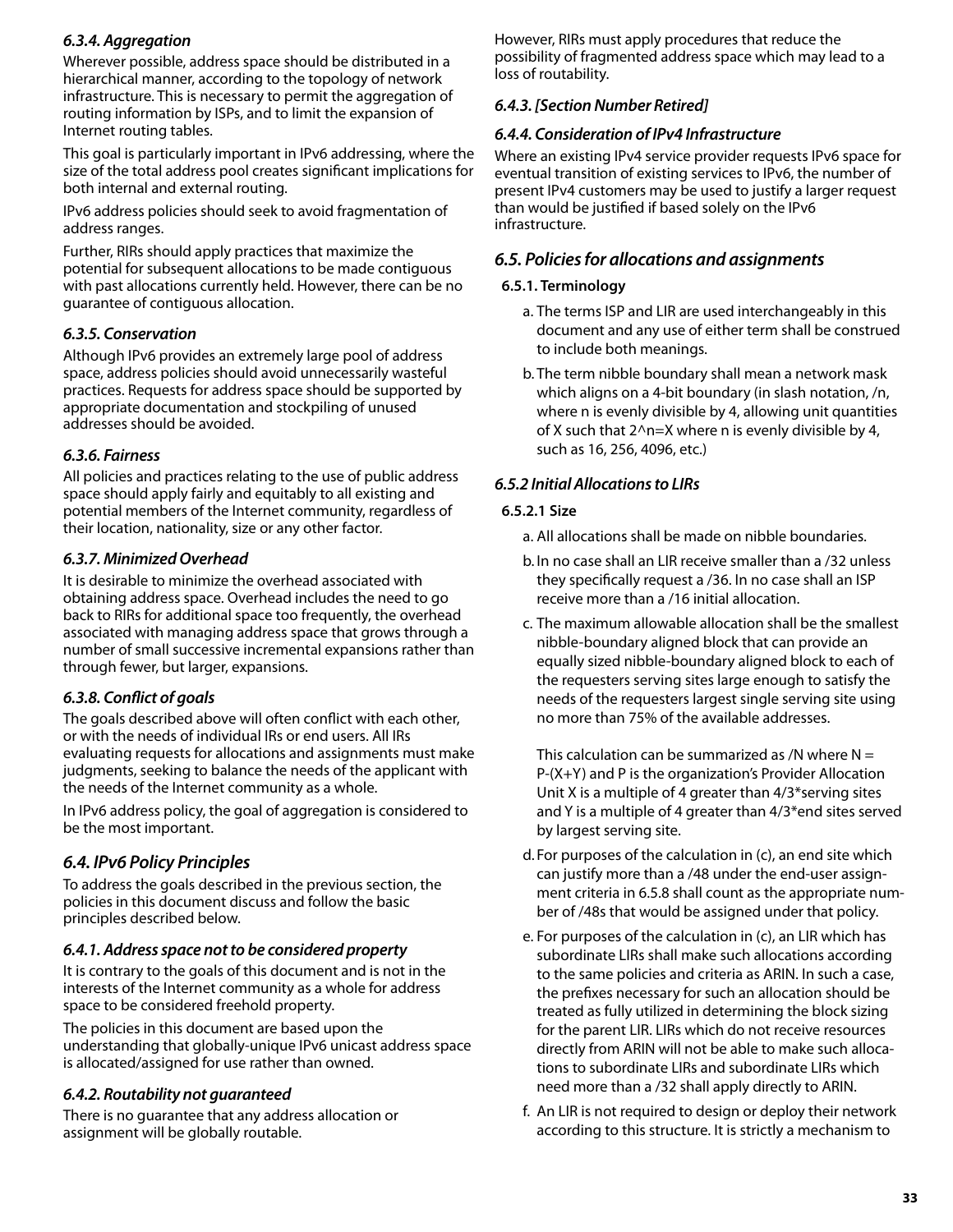determine the largest IP address block to which the LIR is entitled.

## **6.5.2.2 Qualifications**

An organization qualifies for an allocation under this policy if they meet any of the following criteria:

- a. Have a previously justified IPv4 ISP allocation from ARIN or one of its predecessor registries or can qualify for an IPv4 ISP allocation under current criteria.
- b.Are currently multihomed for IPv6 or will immediately become multihomed for IPv6 using a valid assigned global AS number.

In either case, they will be making reassignments from allocation(s) under this policy to other organizations.

c. Provide ARIN a reasonable technical justification indicating why an allocation is necessary. Justification must include the intended purposes for the allocation and describe the network infrastructure the allocation will be used to support. Justification must also include a plan detailing anticipated assignments to other organizations or customers for one, two and five year periods, with a minimum of 50 assignments within 5 years.

# *6.5.3 Subsequent Allocations to LIRs*

- a. Where possible ARIN will make subsequent allocations by expanding the existing allocation.
- b.An LIR qualifies for a subsequent allocation if they meet any of the following criteria:
	- Shows utilization of 75% or more of their total address space
	- Shows utilization of more than 90% of any serving site
	- Has allocated more than 90% of their total address space to serving sites, with the block size allocated to each serving site being justified based on the criteria specified in section 6.5.2.
- c. If ARIN can not expand one or more existing allocations, ARIN shall make a new allocation based on the initial allocation criteria above. The LIR is encouraged, but not required to renumber into the new allocation over time and return any allocations no longer in use.
- d. If an LIR has already reached a /12 or more, ARIN will allocate a single additional /12 rather than continue expanding nibble boundaries.

## **6.5.3.1 Subsequent Allocations for Transition**

Subsequent allocations will also be considered for deployments that cannot be accommodated by, nor were accounted for, under the initial allocation. Justification for the subsequent subnet size will be based on the plan and technology provided with a /24 being the maximum allowed for a transition technology. Justification for transitional allocations will be reviewed every 3 years and reclaimed if they are no longer in use for transitional purposes. All such allocations for transitional technology will be made from a block designated for this purpose.

# *6.5.4. Assignments from LIRs/ISPs*

Assignments to end users shall be governed by the same practices adopted by the community in section 6.5.8 except that the requirements in 6.5.8.1 do not apply.

#### **6.5.4.1. Assignment to operator's infrastructure**

An LIR may assign up to a /48 per PoP as well as up to an additional /48 globally for its own infrastructure.

## *6.5.5. Registration*

ISPs are required to demonstrate efficient use of IP address space allocations by providing appropriate documentation, including but not limited to assignment histories, showing their efficient use.

## **6.5.5.1. Reassignment information**

Each static IPv6 assignment containing a /64 or more addresses shall be registered in the WHOIS directory via SWIP or a distributed service which meets the standards set forth in section 3.2. Reassignment registrations shall include each client's organizational information, except where specifically exempted by this policy.

## **6.5.5.2. Assignments visible within 7 days**

All assignments shall be made visible as required in section 4.2.3.7.1 within seven calendar days of assignment.

#### **6.5.5.3. Residential Subscribers**

#### **6.5.5.3.1. Residential Customer Privacy**

To maintain the privacy of their residential customers, an organization with downstream residential customers holding /64 and larger blocks may substitute that organization's name for the customer's name, e.g. 'Private Customer - XYZ Network', and the customer's street address may read 'Private Residence'. Each private downstream residential reassignment must have accurate upstream Abuse and Technical POCs visible on the WHOIS record for that block.

## *6.5.6. Reverse lookup*

When an RIR delegates IPv6 address space to an organization, it also delegates the responsibility to manage the reverse lookup zone that corresponds to the allocated IPv6 address space. Each organization should properly manage its reverse lookup zone. When making an address assignment, the organization must delegate to an assignee organization, upon request, the responsibility to manage the reverse lookup zone that corresponds to the assigned address.

## *6.5.7. Existing IPv6 address space holders*

LIRs which received an allocation under previous policies which is smaller than what they are entitled to under this policy may receive a new initial allocation under this policy. If possible, ARIN will expand their existing allocation.

# *6.5.8 Direct assignments from ARIN to end-user organizations*

## **6.5.8.1. Initial Assignment Criteria**

Organizations may justify an initial assignment for addressing devices directly attached to their own network infrastructure, with an intent for the addresses to begin operational use within 12 months, by meeting one of the following criteria:

a. Having a previously justified IPv4 end-user assignment from ARIN or one of its predecessor registries, or;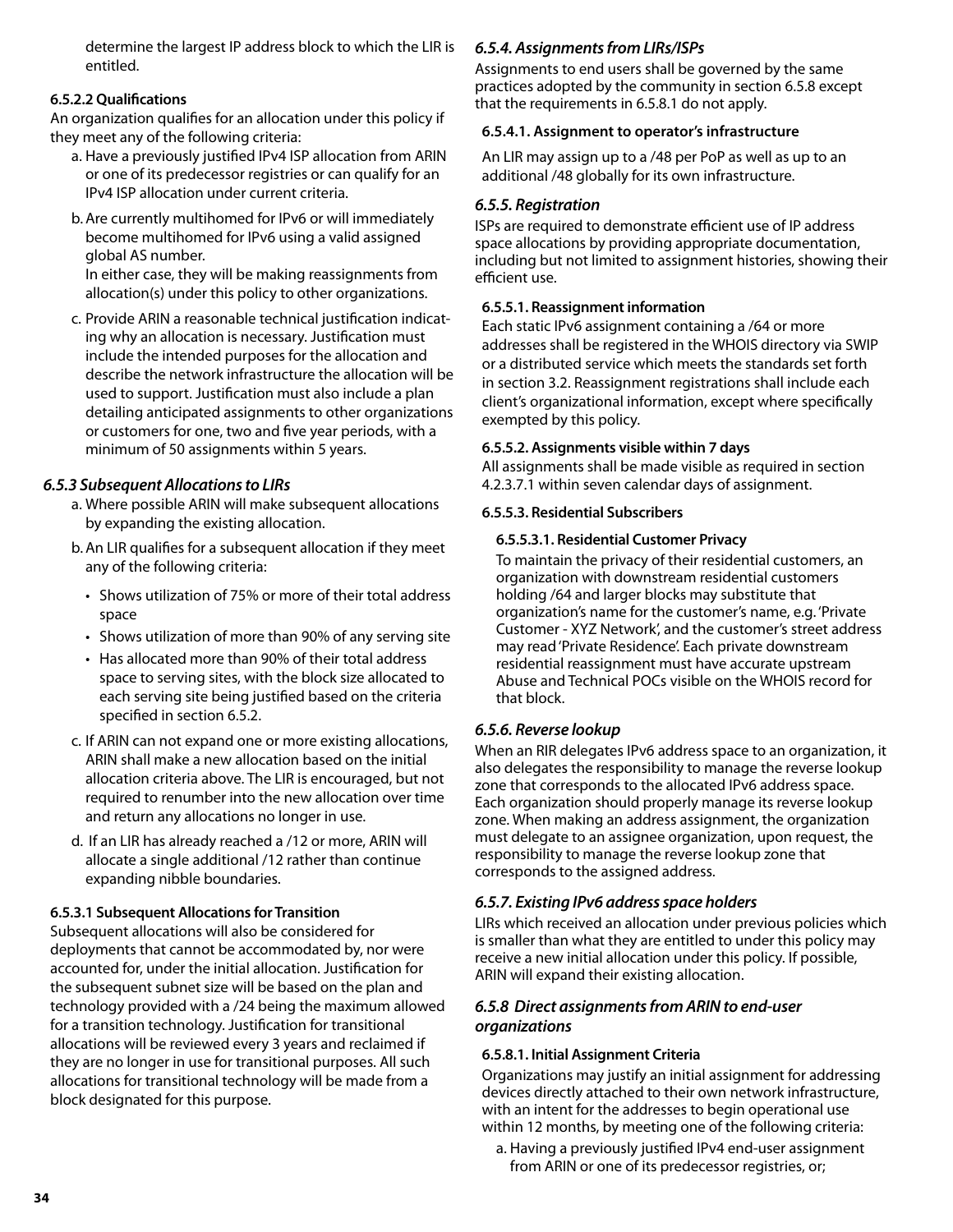- b. Currently being IPv6 Multihomed or immediately becoming IPv6 Multihomed and using an assigned valid global AS number, or;
- c. By having a network that makes active use of a minimum of 2000 IPv6 addresses within 12 months, or;
- d. By having a network that makes active use of a minimum of 200 /64 subnets within 12 months, or;
- e. By providing a reasonable technical justification indicating why IPv6 addresses from an ISP or other LIR are unsuitable.

Examples of justifications for why addresses from an ISP or other LIR may be unsuitable include, but are not limited to:

- An organization that operates infrastructure critical to life safety or the functioning of society can justify the need for an assignment based on the fact that renumbering would have a broader than expected impact than simply the number of hosts directly involved. These would include: hospitals, fire fighting, police, emergency response, power or energy distribution, water or waste treatment, traffic management and control, etc…
- Regardless of the number of hosts directly involved, an organization can justify the need for an assignment if renumbering would affect 2000 or more individuals either internal or external to the organization.
- An organization with a network not connected to the Internet can justify the need for an assignment by documenting a need for guaranteed uniqueness, beyond the statistical uniqueness provided by ULA (see RFC 4193).
- An organization with a network not connected to the Internet, such as a VPN overlay network, can justify the need for an assignment if they require authoritative delegation of reverse DNS.

#### **6.5.8.2. Initial assignment size**

Organizations that meet at least one of the initial assignment criteria above are eligible to receive an initial assignment of /48. Requests for larger initial assignments, reasonably justified with supporting documentation, will be evaluated based on the number of sites in an organization's network and the number of subnets needed to support any extra-large sites defined below.

The initial assignment size will be determined by the number of sites justified below. An organization qualifies for an assignment on the next larger nibble boundary when their sites exceed 75% of the /48s available in a prefix. For example:

More than 1 but less than or equal to 12 sites justified, receives a /44 assignment;

More than 12 but less than or equal to 192 sites justified, receives a /40 assignment;

More than 192 but less than or equal to 3,072 sites justified, receives a /36 assignment;

More than 3,072 but less than or equal to 49,152 sites justified, receives a /32 assignment; etc...

#### **6.5.8.2.1 Standard sites**

A site is a discrete location that is part of an organization's network. A campus with multiple buildings may be considered as one or multiple sites, based on the implementation of its network infrastructure. For a campus to be considered as multiple sites, reasonable technical documentation must be

submitted describing how the network infrastructure is implemented in a manner equivalent to multiple sites.

An organization may request up to a /48 for each site in its network, and any sites that will be operational within 12 months.

#### **6.5.8.2.2 Extra-large sites**

In rare cases, an organization may request more than a /48 for an extra-large site which requires more than 16,384 /64 subnets. In such a case, a detailed subnet plan must be submitted for each extra-large site in an organization's network. An extra-large site qualifies for the next larger prefix when the total subnet utilization exceeds 25%. Each extralarge site will be counted as an equivalent number of /48 standard sites.

#### **6.5.8.3 Subsequent assignments**

Requests for subsequent assignments with supporting documentation will be evaluated based on the same criteria as an initial assignment under 6.5.8.2 with the following modifications:

- a. A subsequent assignment is justified when the total utilization based on the number of sites justified exceeds 75% across all of an organization's assignments. If the organization received an assignment per section 6.11 IPv6 Multiple Discrete Networks, such assignments will be evaluated as if they were to a separate organization.
- b. When possible subsequent assignments will result it the expansion of an existing assignment by one or more nibble boundaries as justified.
- c. If it is not possible to expand an existing assignment, or to expand it adequately to meet the justified need, then a separate new assignment will be made of the size justified.

#### **6.5.8.4 Consolidation and return of separate assignments**

Organizations with multiple separate assignments should consolidate into a single aggregate, if feasible. If an organization stops using one or more of its separate assignments, any unused assignments must be returned to ARIN.

#### *6.5.9. Community Network Assignments*

#### **6.5.9.1. Qualification Criteria**

To qualify for a direct assignment, a community network must demonstrate it will immediately provide sustained service to at least 100 simultaneous users and must demonstrate a plan to provide sustained service to at least 200 simultaneous users within one year. For community networks located in rural regions (population less than 2,500) or in the Caribbean and North Atlantic Islands Sector, the numbers in these qualification criteria may be relaxed at ARIN's discretion.

#### **6.5.9.2. Initial Assignment Size**

The minimum size of the assignment is /48. Organizations requesting a larger assignment must provide documentation of the characteristics of the Community Network's size and architecture that require the use of additional subnets. An HD-Ratio of .94 with respect to subnet utilization within the network must be met for all assignments larger than a /48. These assignments shall be made from a distinctly identified prefix and shall be made with a reservation for growth of at least a /44. This reservation may be assigned to other organizations later, at ARIN's discretion.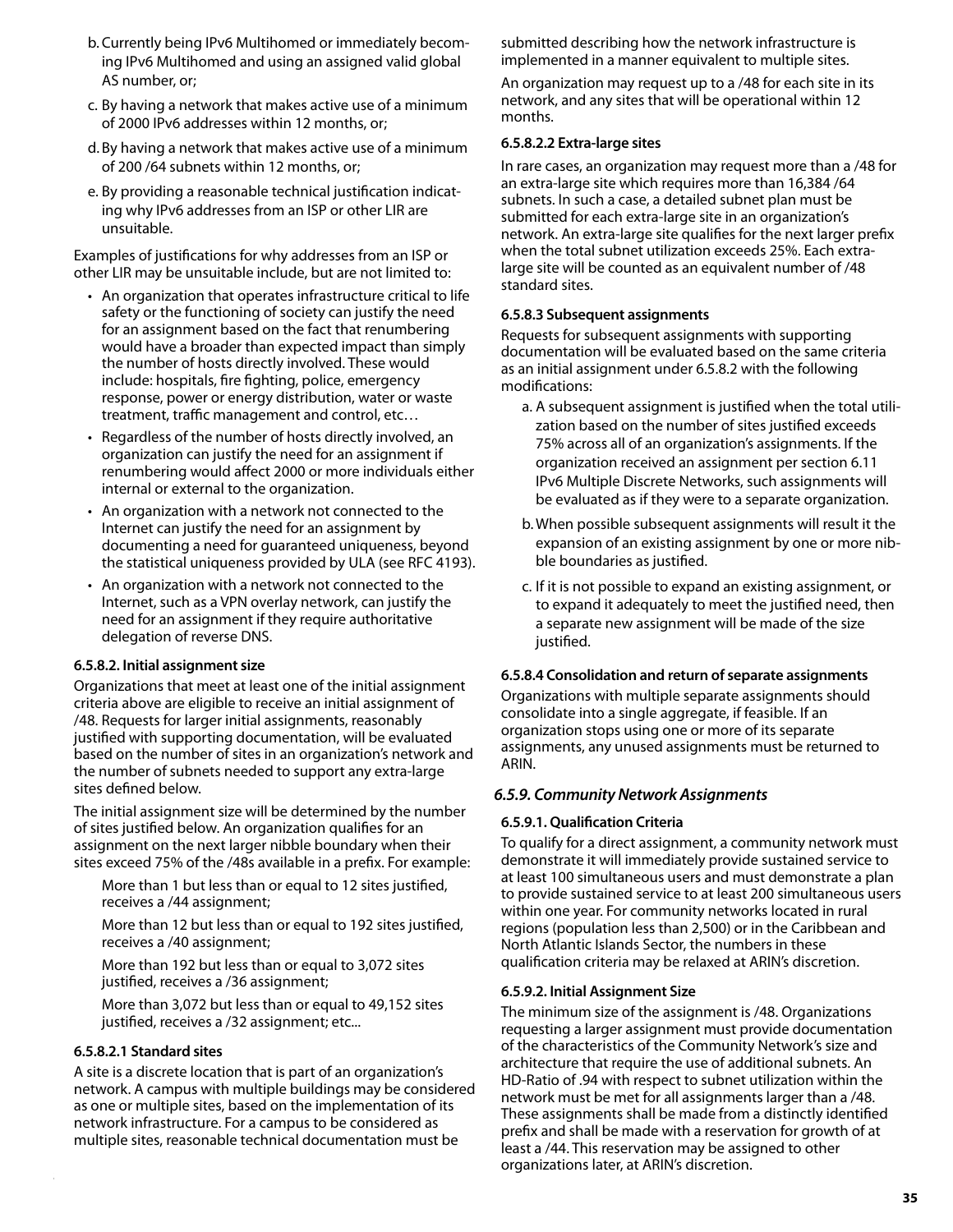#### **6.5.9.3. Subsequent Assignment Size**

Additional assignments may be made when the need for additional subnets is justified. Justification will be determined based on a detailed plan of the network's architecture and the .94 HD-Ratio metric. When possible, assignments will be made from an aggregatable adjacent address block.

# *6.6. [Section Number Retired]*

# *6.7. Appendix A: HD-Ratio*

The HD-Ratio is not intended to replace the traditional utilization measurement that ISPs perform with IPv4 today. Indeed, the HD-Ratio still requires counting the number of assigned objects. The primary value of the HD-Ratio is its usefulness at determining reasonable target utilization threshold values for an address space of a given size. This document uses the HD-Ratio to determine the thresholds at which a given allocation has achieved an acceptable level of utilization and the assignment of additional address space becomes justified.

The utilization threshold T, expressed as a number of individual /56 prefixes to be allocated from IPv6 prefix P,

can be calculated as:

 $T=2^{((56-P)*HD)}$ 

Thus, the utilization threshold for an organization requesting subsequent allocation of IPv6 address block is specified as a function of the prefix size and target HD ratio. This utilization refers to the allocation of /56s to end sites, and not the utilization of those /56s within those end sites. It is an address allocation utilization ratio and not an address assignment utilization ratio.

The following table provides equivalent absolute and percentage address utilization figures for IPv6 prefixes, corresponding to an HD-Ratio of 0.94.

| P               | 56-P                    | <b>Total /56s</b> | <b>Threshold</b> | Util %  |
|-----------------|-------------------------|-------------------|------------------|---------|
| 56              | 0                       | 1                 | 1                | 100.00% |
| 55              | $\mathbf{1}$            | $\overline{2}$    | $\overline{2}$   | 95.90%  |
| 54              | $\overline{\mathbf{c}}$ | 4                 | 4                | 92.00%  |
| 53              | $\overline{\mathbf{3}}$ | 8                 | $\overline{7}$   | 88.30%  |
| 52              | 4                       | 16                | 14               | 84.70%  |
| 51              | $\overline{5}$          | 32                | 26               | 81.20%  |
| 50              | 6                       | 64                | 50               | 77.90%  |
| 49              | $\overline{7}$          | 128               | 96               | 74.70%  |
| 48              | 8                       | 256               | 184              | 71.70%  |
| 47              | $\overline{9}$          | 512               | 352              | 68.80%  |
| 46              | 10                      | 1,024             | 676              | 66.00%  |
| 45              | 11                      | 2,048             | 1,296            | 63.30%  |
| 44              | 12                      | 4,096             | 2,487            | 60.70%  |
| 43              | 13                      | 8,192             | 4,771            | 58.20%  |
| 42              | 14                      | 16,384            | 9,153            | 55.90%  |
| 41              | 15                      | 32,768            | 17,560           | 53.60%  |
| 40              | 16                      | 65,536            | 33,689           | 51.40%  |
| 39              | 17                      | 131,072           | 64,634           | 49.30%  |
| 38              | 18                      | 262,144           | 124,002          | 47.30%  |
| 37              | 19                      | 524,288           | 237,901          | 45.40%  |
| 36              | 20                      | 1,048,576         | 456,419          | 43.50%  |
| 35              | 21                      | 2,097,152         | 875,653          | 41.80%  |
| 34              | 22                      | 4,194,304         | 1,679,965        | 40.10%  |
| 33              | 23                      | 8,388,608         | 3,223,061        | 38.40%  |
| 32              | 24                      | 16,777,216        | 6,183,533        | 36.90%  |
| 31              | 25                      | 33,554,432        | 11,863,283       | 35.40%  |
| 30              | 26                      | 67,108,864        | 22,760,044       | 33.90%  |
| 29              | 27                      | 134,217,728       | 43,665,787       | 32.50%  |
| 28              | 28                      | 268,435,456       | 83,774,045       | 31.20%  |
| 27              | 29                      | 536,870,912       | 160,722,871      | 29.90%  |
| 26              | 30                      | 1,073,741,824     | 308,351,367      | 28.70%  |
| 25              | 31                      | 2,147,483,648     | 591,580,804      | 27.50%  |
| $\overline{24}$ | 32                      | 4,294,967,296     | 1,134,964,479    | 26.40%  |

| Ρ  | 56-P | <b>Total /56s</b>     | <b>Threshold</b>    | Util % |
|----|------|-----------------------|---------------------|--------|
| 23 | 33   | 8,589,934,592         | 2,177,461,403       | 25.30% |
| 22 | 34   | 17,179,869,184        | 4,177,521,189       | 24.30% |
| 21 | 35   | 34,359,738,368        | 8,014,692,369       | 23.30% |
| 20 | 36   | 68.719.476.736        | 15.376.413.635      | 22.40% |
| 19 | 37   | 137,438,953,472       | 29,500,083,768      | 21.50% |
| 18 | 38   | 274,877,906,944       | 56,596,743,751      | 20.60% |
| 17 | 39   | 549,755,813,888       | 108,582,451,102     | 19.80% |
| 16 | 40   | 1,099,511,627,776     | 208,318,498,661     | 18.90% |
| 15 | 41   | 2,199,023,255,552     | 399,664,922,315     | 18.20% |
| 14 | 42   | 4,398,046,511,104     | 766,768,439,460     | 17.40% |
| 13 | 43   | 8,796,093,022,208     | 1,471,066,903,609   | 16.70% |
| 12 | 44   | 17,592,186,044,416    | 2,822,283,395,519   | 16.00% |
| 11 | 45   | 35,184,372,088,832    | 5,414,630,391,777   | 15.40% |
| 10 | 46   | 70,368,744,177,664    | 10,388,121,308,479  | 14.80% |
| 9  | 47   | 140.737.488.355.328   | 19.929.904.076.845  | 14.20% |
| 8  | 48   | 281,474,976,710,656   | 38,236,083,765,023  | 13.60% |
| 7  | 49   | 562,949,953,421,312   | 73,357,006,438,603  | 13.00% |
| 6  | 50   | 1,125,899,906,842,620 | 140,737,488,355,328 | 12.50% |
| 5  | 51   | 2,251,799,813,685,250 | 270,008,845,646,446 | 12.00% |
| 4  | 52   | 4,503,599,627,370,500 | 518,019,595,058,136 | 11.50% |

# *6.8. [Section Number Retired]*

# *6.9. [Section Number Retired]*

# *6.10. Micro-allocations*

## *6.10.1. Micro-allocations for Critical Infrastructure*

ARIN will make micro-allocations to critical infrastructure providers of the Internet, including public exchange points, core DNS service providers (e.g. ICANN-sanctioned root, gTLD, and ccTLD operators) as well as the RIRs and IANA. These allocations will be no smaller than a /24 using IPv4 or a /48 using IPv6. Multiple allocations may be granted in certain situations. - Exchange point allocations MUST be allocated from specific blocks reserved only for this purpose. All other microallocations WILL be allocated out of other blocks reserved for micro-allocation purposes. ARIN will make a list of these blocks publicly available. - Exchange point operators must provide justification for the allocation, including: connection policy, location, other participants (minimum of two total), ASN, and contact information. ISPs and other organizations receiving these micro-allocations will be charged under the ISP fee schedule, while end-users will be charged under the fee schedule for end-users. This policy does not preclude exchange point operators from requesting address space under other policies.

## *6.10.2. Micro-allocations for Internal Infrastructure*

Organizations that currently hold IPv6 allocations may apply for a micro-allocation for internal infrastructure. Applicant must provide technical justification indicating why a separate nonrouted block is required. Justification must include why a suballocation of currently held IP space cannot be utilized. Internal infrastructure allocations must be allocated from specific blocks reserved only for this purpose.

# *6.11. IPv6 Multiple Discrete Networks*

Organizations with multiple discrete IPv6 networks desiring to request new or additional address space under a single Organization ID must meet the following criteria:

- 1. The organization shall be a single entity and not a consortium of smaller independent entities.
- 2. The organization must have compelling criteria for creating discrete networks. Examples of a discrete network might include: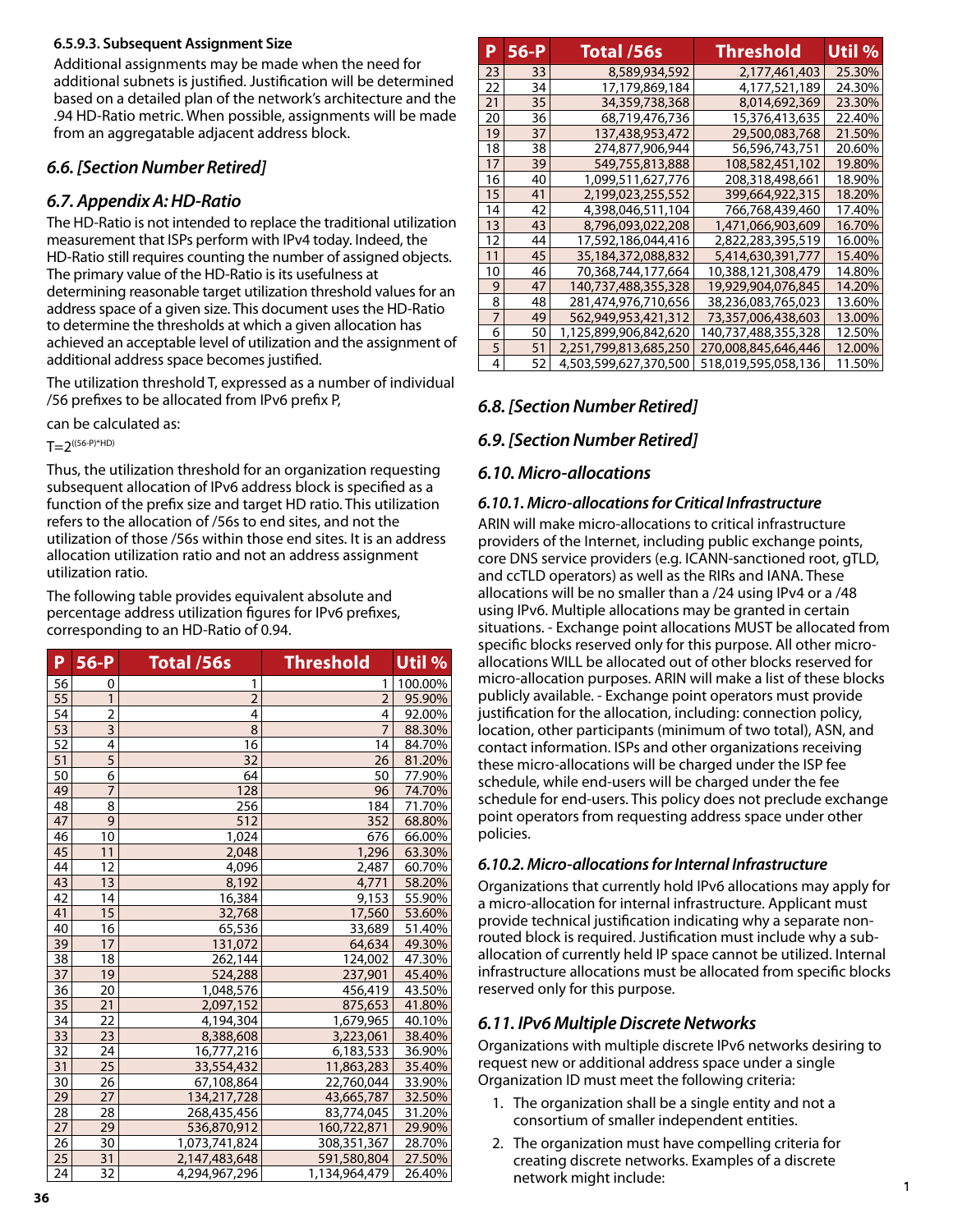- Regulatory restrictions for data transmission,
- Geographic distance and diversity between networks,
- Autonomous multihomed discrete networks.
- 3. The organization must keep detailed records on how it has allocated space to each location, including the date of each allocation.
- 4. The organization should notify ARIN at the time of the request their desire to apply this policy to their account.
- 5. Requests for additional space:
	- a. Organization must specify on the application which discrete network(s) the request applies to
	- b. Each network will be judged against the existing utilization criteria specified in 6.5.2 and 6.5.3 as if it were a separate organization, rather than collectively as would be done for requests outside of this policy.

# **7. Reverse Mapping**

# *7.1. Maintaining IN-ADDRs*

All ISPs receiving one or more distinct /16 CIDR blocks of IP addresses from ARIN will be responsible for maintaining all IN-ADDR.ARPA domain records for their respective customers. For blocks smaller than /16, and for the segment of larger blocks smaller than /16, ARIN can maintain IN-ADDRs.

## *7.2. [Section Number Retired]*

# **8. Transfers**

## *8.1. Principles*

Number resources are nontransferable and are not assignable to any other organization unless ARIN has expressly and in writing approved a request for transfer. ARIN is tasked with making prudent decisions on whether to approve the transfer of number resources.

It should be understood that number resources are not 'sold' under ARIN administration. Rather, number resources are assigned to an organization for its exclusive use for the purpose stated in the request, provided the terms of the Registration Services Agreement continue to be met and the stated purpose for the number resources remains the same. Number resources are administered and assigned according to ARIN's published policies.

Number resources are issued, based on justified need, to organizations, not to individuals representing those organizations. Thus, if a company goes out of business, regardless of the reason, the point of contact (POC) listed for the number resource does not have the authority to sell, transfer, assign, or give the number resource to any other person or organization. The POC must notify ARIN if a business fails so the assigned number resources can be returned to the available pool of number resources if a transfer is not requested and justified.

# *8.2. Mergers and Acquisitions*

ARIN will consider requests for the transfer of number resources in the case of mergers, acquisitions, and reorganizations under the following conditions:

• The new entity must provide evidence that they have acquired assets that use the resources to be transferred from the current registrant. ARIN will maintain an up-todate list of acceptable types of documentation.

- The current registrant must not be involved in any dispute as to the status of the resources to be transferred.
- The new entity must sign an RSA covering all resources to be transferred.
- The resources to be transferred will be subject to ARIN policies.
- The minimum transfer size is the smaller of the original allocation size or the applicable minimum allocation size in current policy.

In the event that number resources of the combined organizations are no longer justified under ARIN policy at the time ARIN becomes aware of the transaction, through a transfer request or otherwise, ARIN will work with the resource holder(s) to return, aggregate, transfer, or reclaim resources as needed to restore compliance via the processes outlined in current ARIN policy.

## *8.3. Transfers to Specified Recipients*

In addition to transfers under section 8.2, IPv4 numbers resources and ASNs may be transferred according to the following conditions.

Conditions on source of the transfer:

- The source entity must be the current registered holder of the IPv4 address resources, and not be involved in any dispute as to the status of those resources.
- The source entity will be ineligible to receive any further IPv4 address allocations or assignments from ARIN for a period of 12 months after a transfer approval, or until the exhaustion of ARIN's IPv4 space, whichever occurs first.
- The source entity must not have received a transfer, allocation, or assignment of IPv4 number resources from ARIN for the 12 months prior to the approval of a transfer request. This restriction does not include M&A transfers.
- The minimum transfer size is a /24

Conditions on recipient of the transfer:

- The recipient must demonstrate the need for up to a 24-month supply of IP address resources under current ARIN policies and sign an RSA.
- The resources transferred will be subject to current ARIN policies.

#### *8.4 Inter-RIR Transfers to Specified Recipients*

Inter-regional transfers may take place only via RIRs who agree to the transfer and share reciprocal, compatible, needs-based policies.

Conditions on source of the transfer:

- The source entity must be the current rights holder of the IPv4 address resources recognized by the RIR responsible for the resources, and not be involved in any dispute as to the status of those resources.
- Source entities outside of the ARIN region must meet any requirements defined by the RIR where the source entity holds the registration.
- Source entities within the ARIN region will not be eligible to receive any further IPv4 address allocations or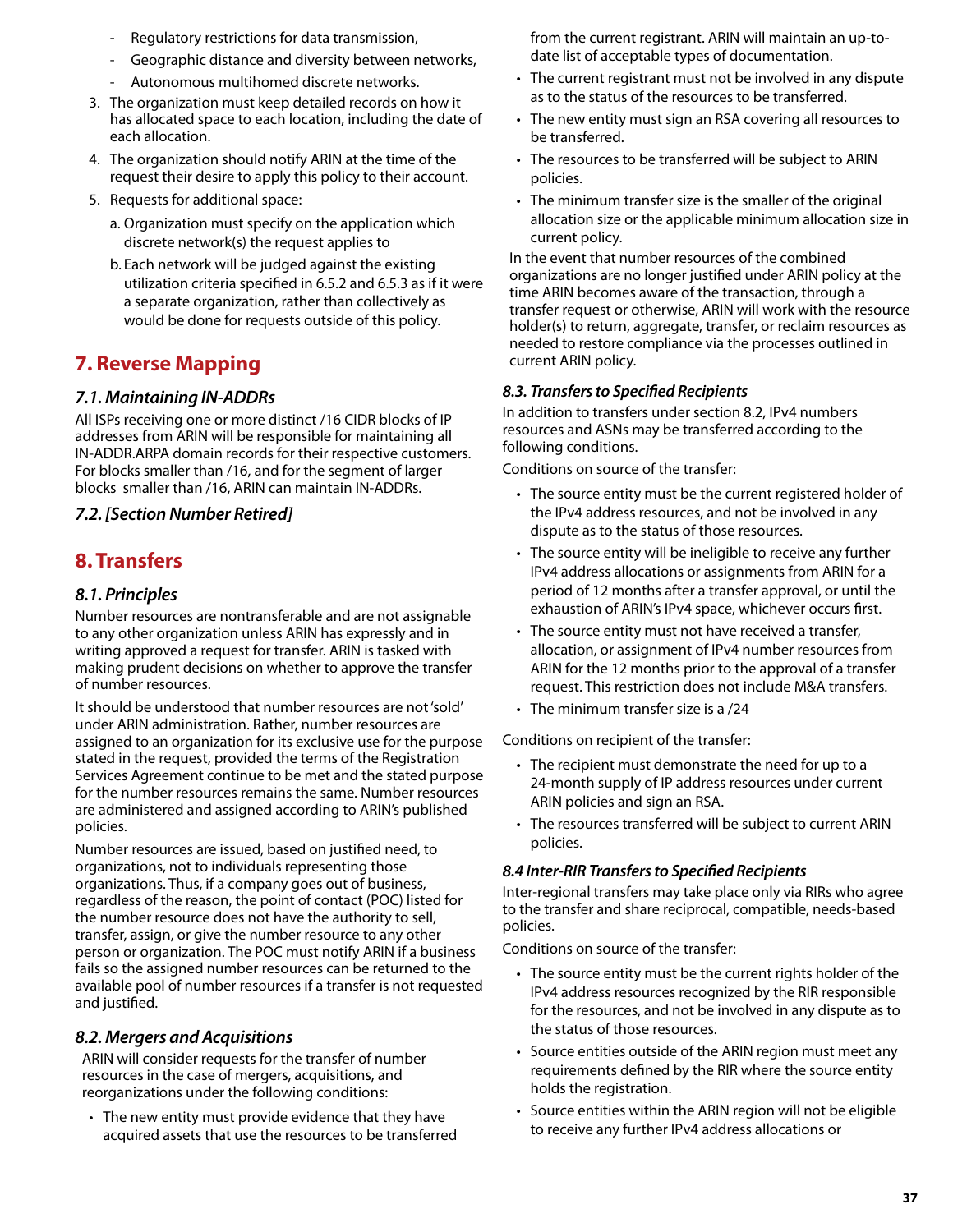assignments from ARIN for a period of 12 months after a transfer approval, or until the exhaustion of ARIN's IPv4 space, whichever occurs first.

- Source entities within the ARIN region must not have received a transfer, allocation, or assignment of IPv4 number resources from ARIN for the 12 months prior to the approval of a transfer request. This restriction does not include M&A transfers.
- The minimum transfer size is a /24.

Conditions on recipient of the transfer:

- The conditions on a recipient outside of the ARIN region will be defined by the policies of the receiving RIR.
- Recipients within the ARIN region will be subject to current ARIN policies and sign an RSA for the resources being received.
- Recipients within the ARIN region must demonstrate the need for up to a 24-month supply of IPv4 address space.
- The minimum transfer size is a /24

# **9. [Reserved]**

# **10. Global Number Resource Policy**

# *10.1. IANA to RIR Allocation of IPv4 Address Space*

This document describes the policies governing the allocation of IPv4 address space from the IANA to the Regional Internet Registries (RIRs). This document does not stipulate performance requirements in the provision of services by IANA to an RIR in accordance with these policies. Such requirements should be specified by appropriate agreements among the RIRs and ICANN.

- 1. Allocation Principles
	- The IANA will allocate IPv4 address space to the RIRs in /8 units.
	- The IANA will allocate sufficient IPv4 address space to the RIRs to support their registration needs for at least an 18 month period.
	- The IANA will allow for the RIRs to apply their own respective chosen allocation and reservation strategies in order to ensure the efficiency and efficacy of their work.
- 2. Initial Allocations

Each new RIR shall, at the moment of recognition, be allocated a new /8 by the IANA. This allocation will be made regardless of the newly formed RIR's projected utilization figures and shall be independent of the IPv4 address space that may have been transferred to the new RIR by the already existing RIRs as part of the formal transition process.

3. Additional Allocations

A RIR is eligible to receive additional IPv4 address space from the IANA when either of the following conditions are met.

- The RIR's AVAILABLE SPACE of IPv4 addresses is less than 50% of a /8 block.
- The RIR's AVAILABLE SPACE of IPv4 addresses is less than its established NECESSARY SPACE for the following 9 months.

In either case, IANA shall make a single allocation of a whole number of /8 blocks, sufficient to satisfy the established NECESSARY SPACE of the RIR for an 18 month period.

3.1. Calculation of AVAILABLE SPACE

The AVAILABLE SPACE of IPv4 addresses of a RIR shall be determined as follows:

AVAILABLE SPACE = CURRENTLY FREE ADDRESSES + RESERVATIONS EXPIRING DURING THE FOLLOWING 3 MONTHS – FRAGMENTED SPACE

FRAGMENTED SPACE is determined as the total amount of available blocks smaller than the RIR's minimum allocation size within the RIR's currently available stock.

3.2. Calculation of NECESSARY SPACE

If the applying Regional Internet Registry does not establish any special needs for the period concerned, NECESSARY SPACE shall be determined as follows:

NECESSARY SPACE = AVERAGE NUMBER OF ADDRESSES ALLOCATED MONTHLY DURING THE PAST 6 MONTHS \* LENGTH OF PERIOD IN MONTHS

If the applying RIR anticipates that due to certain special needs the rate of allocation for the period concerned will be greater than the previous 6 months, it may determine its NECESSARY SPACE as follows:

A) Calculate NECESSARY SPACE as its total needs for that period according to its projection and based on the special facts that justify these needs.

B) Submit a clear and detailed justification of the above mentioned projection (Item A).

If the justification is based on the allocation tendency prepared by the Regional Internet Registry, data explaining said tendency must be enclosed.

If the justification is based on the application of one or more of the Regional Internet Registry's new allocation policies, an impact analysis of the new policy/policies must be enclosed.

If the justification is based on external factors such as new infrastructure, new services within the region, technological advances or legal issues, the corresponding analysis must be enclosed together with references to information sources that will allow verification of the data.

If IANA does not have elements that clearly question the Regional Internet Registry's projection, the special needs projected for the following 18 months, indicated in Item A above, shall be considered valid.

4. Announcement of IANA Allocations

When address space is allocated to a RIR, the IANA will send a detailed announcement to the receiving RIR. The IANA will also make announcements to all other RIRs, informing them of the recent allocation. The RIRs will coordinate announcements to their respective membership lists and any other lists they deem necessary.

The IANA will make appropriate modifications to the "Internet Protocol V4 Address Space" page of the IANA website and may make announcements to its own appropriate announcement lists. The IANA announcements will be limited to which address ranges, the time of allocation and to which Registry they have been allocated.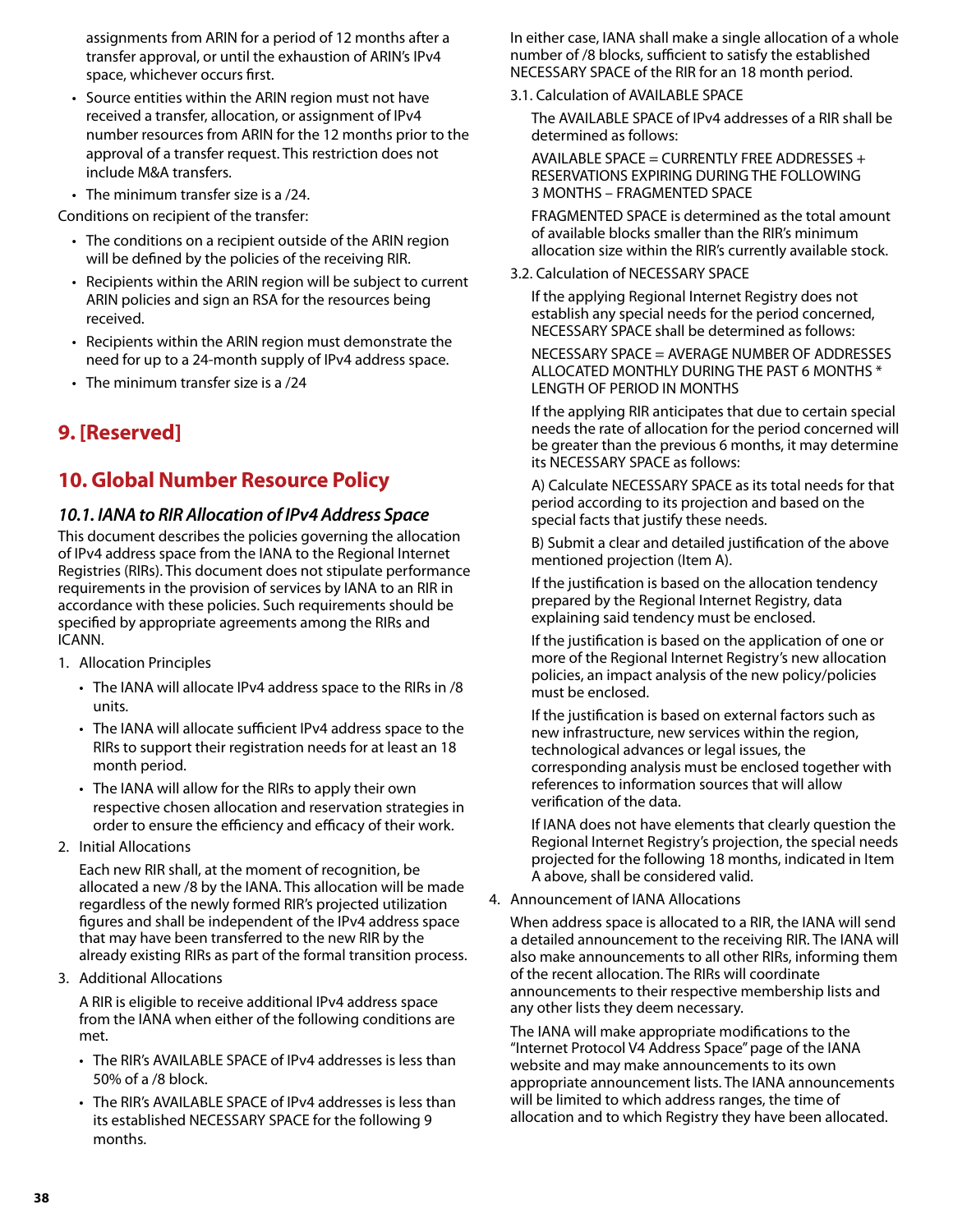# *10.2. Allocation of IPv6 Address Space by the Internet Assigned Numbers Authority (IANA) Policy to Regional Internet Registries*

This document describes the policy governing the allocation of IPv6 address space from the IANA to the Regional Internet Registries (RIRs). This document does not stipulate performance requirements in the provision of services by IANA to an RIR in accordance with this policy. Such requirements will be specified by appropriate agreements between ICANN and the NRO.

- 1. Allocation Principles
	- The unit of IPv6 allocation (and therefore the minimum IPv6 allocation) from IANA to an RIR is a /12
	- The IANA will allocate sufficient IPv6 address space to the RIRs to support their registration needs for at least an 18 month period.
	- The IANA will allow for the RIRs to apply their own respective chosen allocation and reservation strategies in order to ensure the efficiency and efficacy of their work.
- 2. Initial Allocations
	- On inception of this policy, each current RIR with less than a /12 unallocated address space, shall receive an IPv6 allocation from IANA
	- Any new RIR shall, on recognition by ICANN receive an IPv6 allocation from the IANA
- 3. Additional Allocations

A RIR is eligible to receive additional IPv6 address space from the IANA when either of the following conditions are met.

- The RIR's AVAILABLE SPACE of IPv6 addresses is less than 50% of a /12.
- The RIR's AVAILABLE SPACE of IPv6 addresses is less than its established NECESSARY SPACE for the following 9 months.

In either case, IANA shall make a single IPv6 allocation, sufficient to satisfy the established NECESSARY SPACE of the RIR for an 18 month period.

## 3.1. Calculation of AVAILABLE SPACE

The AVAILABLE SPACE of IPv6 addresses of a RIR shall be determined as follows:

AVAILABLE SPACE = CURRENTLY FREE ADDRESSES + RESERVATIONS EXPIRING DURING THE FOLLOWING 3 MONTHS – FRAGMENTED SPACE

FRAGMENTED SPACE is determined as the total amount of available blocks smaller than the RIR's minimum allocation size within the RIR's currently available stock.

3.2. Calculation of NECESSARY SPACE

If the applying Regional Internet Registry does not establish any special needs for the period concerned, NECESSARY SPACE shall be determined as follows:

NECESSARY SPACE = AVERAGE NUMBER OF ADDRESSES ALLOCATED MONTHLY DURING THE PAST 6 MONTHS \* LENGTH OF PERIOD IN MONTHS

If the applying RIR anticipates that due to certain special needs the rate of allocation for the period concerned will be different from the previous 6 months, it may determine its NECESSARY SPACE as follows:

Calculate NECESSARY SPACE as its total needs for that period according to its projection and based on the special facts that justify these needs.

Submit a clear and detailed justification of the above mentioned projection (Item A).

If the justification is based on the allocation tendency prepared by the Regional Internet Registry, data explaining said tendency must be enclosed.

If the justification is based on the application of one or more of the Regional Internet Registry's new allocation policies, an impact analysis of the new policy/policies must be enclosed.

If the justification is based on external factors such as new infrastructure, new services within the region, technological advances or legal issues, the corresponding analysis must be enclosed together with references to information sources that will allow verification of the data.

If IANA does not have elements that clearly question the Regional Internet Registry's projection, the special needs projected for the following 18 months, indicated in Item A above, shall be considered valid.

4. Announcement of IANA Allocations

The IANA, the NRO, and the RIRs will make announcements and update their respective web sites regarding an allocation made by the IANA to an RIR. ICANN and the NRO will establish administrative procedures to manage this process.

# *10.3. IANA Policy for Allocation of ASN Blocks to RIRs* **Abstract**

This document describes the policy governing the allocation of Autonomous System Numbers (ASNs) from the IANA to the Regional Internet Registries (RIRs).

This policy document does not stipulate performance requirements in the provision of services by the IANA to an RIR. Such requirements will be specified by appropriate agreements between ICANN and the Number Resource Organization (NRO).

1. Allocation Principles

IANA allocates ASNs to RIRs in blocks of 1024 ASNs. In this document the term "ASN block" refers to a set of 1024 ASNs. Until 31 December 2010, allocations of 2-byte only and 4-byte only ASN blocks will be made separately and independent of each other.

This means until 31 December 2010, RIRs can receive two separate ASN blocks, one for 2-byte only ASNs and one for 4-byte only ASNs from the IANA under this policy. After this date, IANA and the RIRs will cease to make any distinction between 2-byte only and 4-byte only ASNs, and will operate ASN allocations from an undifferentiated 4-byte ASN allocation pool.

2. Initial Allocations

Each new RIR will be allocated a new ASN block.

3. Additional Allocations

An RIR is eligible to receive (an) additional ASN block(s) from the IANA if one of the following conditions is met:

1. The RIR has assigned/allocated 80% of the previously received ASN block, or

2. The number of free ASNs currently held by the RIR is less than two months need. This projection is based on the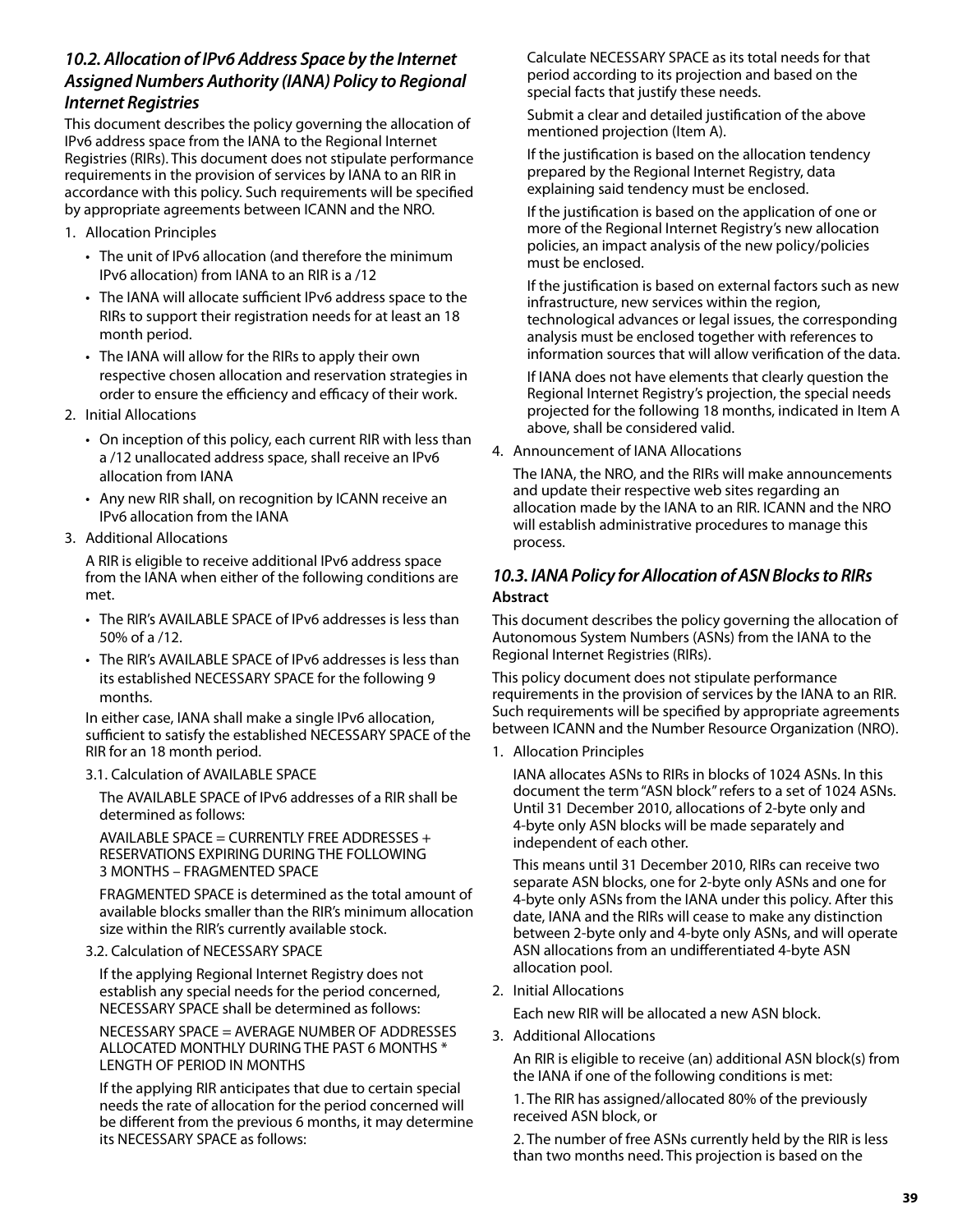monthly average number of ASNs assigned/allocated by the RIR over the previous six months.

An RIR will be allocated as many ASN blocks as are needed to support their registration needs for the next 12 months, based on their average assignment/allocation rate over the previous six months, unless the RIR specifically requests fewer blocks than it qualifies for.

4. Announcement of IANA Allocations

The IANA, the NRO and the RIRs will make announcements and update their respective websites/databases when an allocation is made by the IANA to an RIR. ICANN and the NRO will establish administrative procedures to manage this process.

# *10.4. Global Policy for the Allocation of the Remaining IPv4 Address Space*

This policy describes the process for the allocation of the remaining IPv4 space from IANA to the RIRs. When a minimum amount of available space is reached, one /8 will be allocated from IANA to each RIR, replacing the current IPv4 allocation policy.

In order to fulfill the requirements of this policy, at the time it is adopted, one /8 will be reserved by IANA for each RIR. The reserved allocation units will no longer be part of the available space at the IANA pool. IANA will also reserve one /8 to any new RIR at the time it is recognized.

The process for the allocation of the remaining IPv4 space is divided in two consecutive phases:

## *10.4.1. Existing Policy Phase*

During this phase IANA will continue allocating IPv4 addresses to the RIRs using the existing allocation policy. This phase will continue until a request for IPv4 address space from any RIR to IANA either cannot be fulfilled with the remaining IPv4 space available at the IANA pool or can be fulfilled but leaving the IANA remaining IPv4 pool empty.

This will be the last IPv4 address space request that IANA will accept from any RIR. At this point the next phase of the process (Exhaustion Phase) will be initiated.

## *10.4.2. Exhaustion Phase*

During this phase IANA will automatically allocate the reserved IPv4 allocation units to each RIR (one /8 to each one) and respond to the last request with the remaining available allocation units at the IANA pool (M units).

#### **10.4.2.1. Size of the final IPv4 allocations**

In this phase IANA will automatically allocate one /8 to each RIR from the reserved space as defined in this policy. IANA will also allocate M allocation units to the RIR that submitted the last request for IPv4 addresses.

#### **10.4.2.2. Allocation of the remaining IPv4 Address space**

After the completion of the evaluation of the final request for IPv4 addresses, IANA MUST:

- a. Immediately notify the NRO about the activation of the second phase (Exhaustion Phase) of this policy.
- b. Proceed to allocate M allocation units to the RIR that submitted the last request for IPv4 address space.
- c. Proceed to allocate one /8 to each RIR from the reserved space.

## *10.5. Global Policy for Post Exhaustion IPv4 Allocation Mechanisms by the IANA*

The IANA shall establish a Recovered IPv4 Pool to be utilized post RIR IPv4 exhaustion. The Recovered IPv4 Pool will initially contain any fragments that may be left over in the IANA. It will also hold any space returned to the IANA by any other means.

The Recovered IPv4 Pool will be administered by the IANA. It will contain:

- a. Any fragments left over in the IANA inventory after the last /8s of IPv4 space are delegated to the RIRs
	- The IANA inventory excludes "Special use IPv4 addresses" as defined in BCP 153 and any addresses allocated by the IANA for experimental use.
- b. Any IPv4 space returned to the IANA by any means.

The Recovered IPv4 Pool will stay inactive until the first RIR has less than a total of a /9 in its inventory of IPv4 address space. When one of the RIRs declares it has less than a total of a /9 in its inventory, the Recovered IPv4 pool will be declared active, and IP addresses from the Recovered IPv4 Pool will be allocated as follows:

- a. Allocations from the IANA may begin once the pool is declared active.
- b. In each "IPv4 allocation period", each RIR will receive a single "IPv4 allocation unit" from the IANA.
- c. An "IPv4 allocation period" is defined as a 6-month period following 1 March or 1 September in each year.
- d. The IANA will calculate the size of the "IPv4 allocation unit" at the following times:
	- When the Recovered IPv4 Pool is first activated
	- At the beginning of each IPv4 allocation period

To calculate the "IPv4 allocation unit" at these times, the IANA will use the following formula:

IPv4 allocation unit = 1/5 of Recovered IPv4 pool, rounded down to the next CIDR (power-of-2) boundary.

No RIR may get more than this calculation used to determine the IPv4 allocation unit even when they can justify a need for it.

The minimum "IPv4 allocation unit" size will be a /24. If the calculation used to determine the IPv4 allocation unit results in a block smaller than a /24, the IANA will not distribute any addresses in that IPv4 allocation period.

The IANA may make public announcements of IPv4 address transactions that occur under this policy. The IANA will make appropriate modifications to the "Internet Protocol V4 Address Space" page of the IANA website and may make announcements to its own appropriate announcement lists. The IANA announcements will be limited to which address ranges, the time of allocation, and to which Registry they have been allocated.

# **11. Experimental Internet Resource Allocations**

ARIN will allocate Numbering Resources to entities requiring temporary Numbering Resources for a fixed period of time under the terms of recognized experimental activity.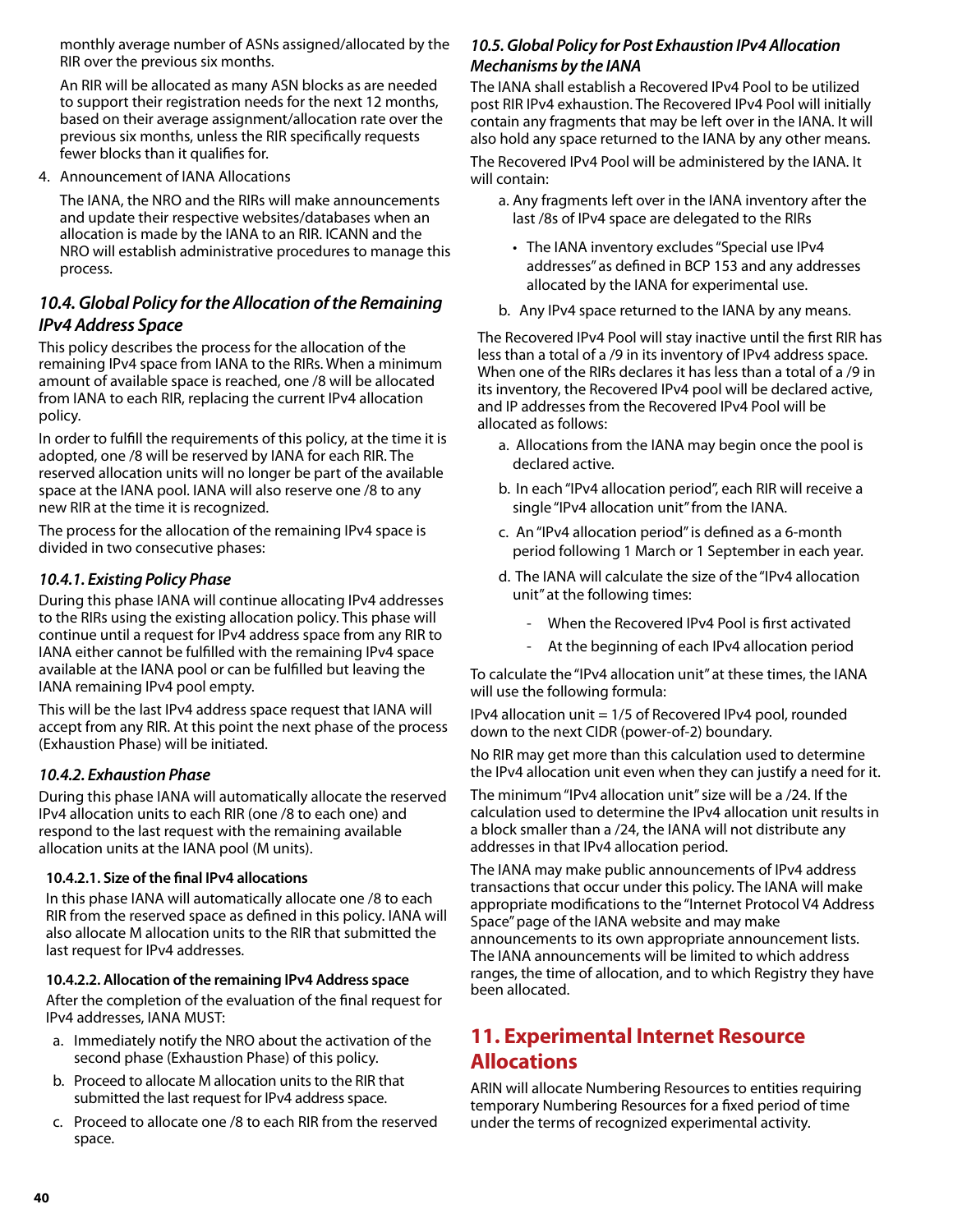"Numbering Resources" refers to unicast IPv4 or IPv6 address space and Autonomous System numbers.

The following are the criteria for this policy:

# *11.1. Documentation of recognized experimental activity*

A Recognized Experimental Activity is one where the experiment's objectives and practices are described in a publicly accessible document. It is a normal requirement that a Recognized Experimental Activity also includes the undertaking that the experiment's outcomes be published in a publicly accessible document at the end of the experiment. The conditions for determining the end of the experiment are to be included in the document. Applicants for an experimental allocation are expected to demonstrate an understanding that when the experiment ends, the allocation will be returned; a successful experiment may need a new allocation under normal policies in order to continue in production or commercial use, but will not retain the experimental allocation.

A "publicly accessible document" is a document that is publicly and openly available free of charges and free of any constraints of disclosure.

ARIN will not recognize an experimental activity under this policy if the entire research experiment cannot be publicly disclosed.

ARIN has a strong preference for the recognition of experimental activity documentation in the form of a document which has been approved for publication by the IESG or by a similar mechanism as implemented by the IETF.

# *11.2. Technical Coordination*

ARIN requires that a recognized experimental activity is able to demonstrate that the activity is technically coordinated.

Technical coordination specifically includes consideration of any potential negative impact of the proposed experiment on the operation of the Internet and its deployed services, and consideration of any related experimental activity.

ARIN will review planned experimental activities to ensure that they are technically coordinated. This review will be conducted with ARIN and/or third-party expertise and will include liaison with the IETF.

# *11.3. Coordination over Resource Use*

When the IETF's standards development process proposes a change in the use of Numbering Resources on an experimental basis the IETF should use a liaison mechanism with the Regional Internet Registries (RIRs) of this proposal. The RIRs will jointly or severally respond to the IETF using the same liaison mechanism.

# *11.4. Resource Allocation Term and Renewal*

The Numbering Resources are allocated for a period of one year. The allocation can be renewed on application to ARIN providing information as per Detail One. The identity and details of the applicant and the allocated Numbering Resources will be published under the conditions of ARIN's normal publication policy. At the end of the experiment, resources

allocated under this policy will be returned to the available pool.

# *11.5. Single Resource Allocation per Experiment*

ARIN will make one-off allocations only, on an annual basis to any applicant. Additional allocations to an organization already holding experimental activity resources relating to the specified activity outside the annual cycle will not be made unless justified by a subsequent complete application.

It's important for the requesting organization to ensure they have sufficient resources requested as part of their initial application for the proposed experimental use.

# *11.6. Resource Allocation Fees*

ARIN may charge an administration fee to cover each allocation made of these experimental resources. This fee simply covers registration and maintenance, rather than the full allocation process for standard ARIN members. This administration fee should be as low as possible as these requests do not have to undergo the same evaluation process as those requested in the normal policy environment.

# *11.7. Resource Allocation Guidelines*

The Numbering Resources requested come from the global Internet Resource space, do not overlap currently assigned space, and are not from private or other non-routable Internet Resource space. The allocation size shall be consistent with the existing ARIN minimum allocation sizes, unless smaller allocations are intended to be explicitly part of the experiment. If an organization requires more resources than stipulated by the minimum allocation size in force at the time of its request, the request must clearly describe and justify why a larger allocation is required.

All research allocations must be registered publicly in whois. Each research allocation will be designated as a research allocation with a comment indicating when the allocation will end.

# *11.8. Commercial Use Prohibited*

If there is any evidence that the temporary resource is being used for commercial purposes, or is being used for any activities not documented in the original experiment description provided to ARIN, ARIN reserves the right to immediately withdraw the resource and reassign it to the free pool.

# *11.9. Resource Request Appeal or Arbitration*

ARIN reserves the ability to assess and comment on the objectives of the experiment with regard to the requested amount of Numbering Resources and its technical coordination. ARIN reserves the ability to modify the requested allocation as appropriate, and in agreement with the proposer. In the event that the proposed modifications are not acceptable, the requesting organization may request an appeal or arbitration using the normal ARIN procedures. In this case, the original proposer of the experimental activity may be requested to provide additional information regarding the experiment, its objectives and the manner of technical coordination, to assist in the resolution of the appeal.